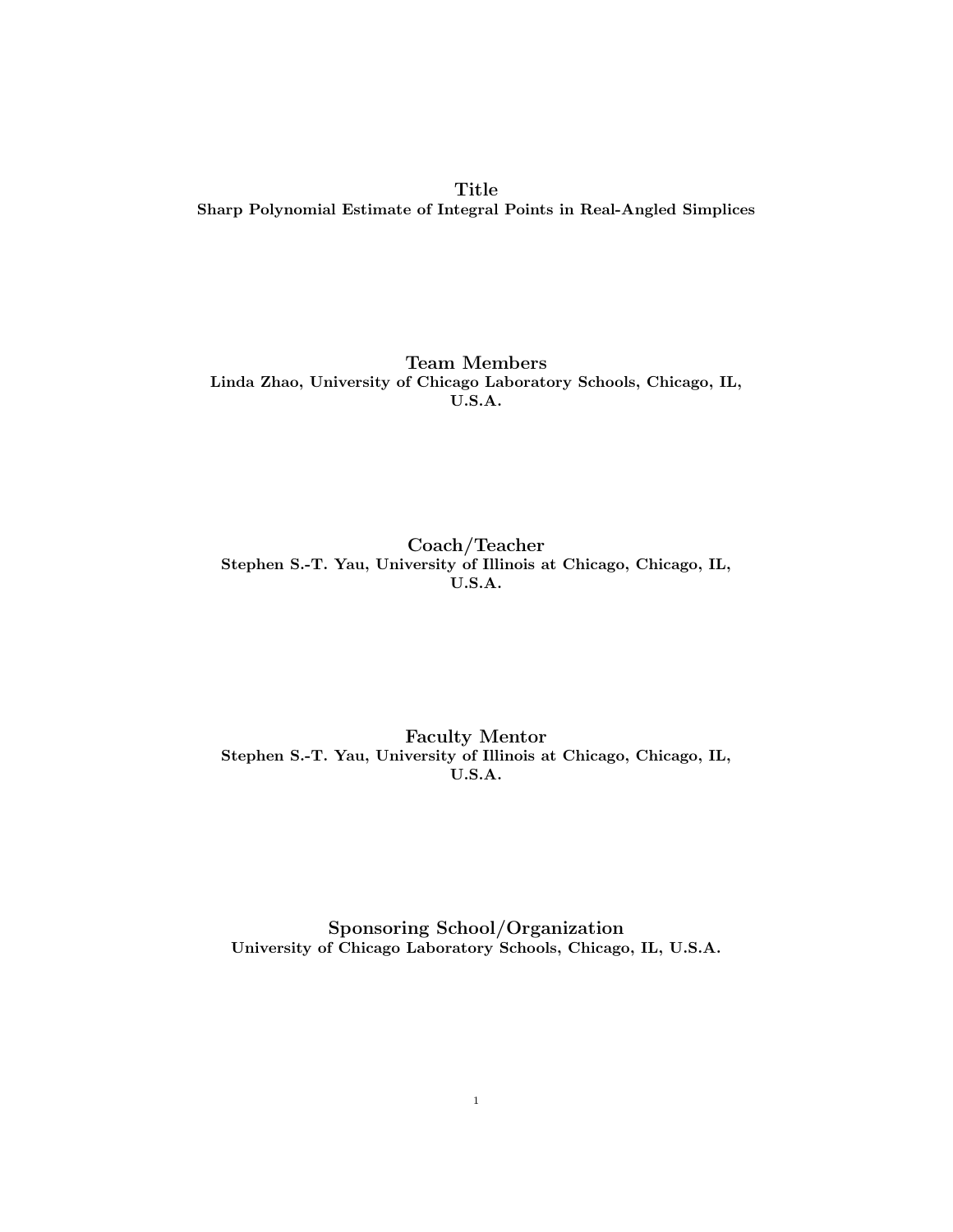ABSTRACT: Characterization of homogeneous polynomials with isolated critical point at the origin follows from a study of complex geometry. Yau previously proposed a Numerical Characterization Conjecture. A step forward in solving this Conjecture, the Granville-Lin-Yau Conjecture was formulated, with a sharp estimate that counts the number of positive integral points in ndimensional  $(n \geq 3)$  real right-angled simplices with vertices whose distance to the origin are at least  $n-1$ . The estimate was proven for  $n \leq 6$  but has a counterexample for  $n = 7$ . In this project we come up with an idea of forming a new sharp estimate conjecture where we need the distances of the vertices to be n. We have proved this new sharp estimate conjecture for  $n \leq 7$ and are in the process of proving the general  $n$  case.

#### 1. INTRODUCTION

Let  $\Delta(a_1, a_2, ..., a_n)$  be an *n*-dimensional simplex described by

(1.1) 
$$
\frac{x_1}{a_1} + \frac{x_2}{a_2} + \dots + \frac{x_n}{a_n} \le 1, \ x_1, x_2, \dots, x_n \ge 0
$$

where  $a_1 \ge a_2 \ge ... \ge a_n \ge 1$  are positive real numbers. Let  $P_{(a_1, a_2,..., a_n)}$  be defined as the number of positive integral solutions of  $(1.1)$  and  $Q_{(a_1,a_2,...,a_n)}$ be defined as the number of nonnegative integral solutions of  $(1.1)$ . It is known that the study of  $P_{(a_1,a_2,...,a_n)}$  and  $Q_{(a_1,a_2,...,a_n)}$  are equivalent. If we let  $a=\frac{1}{a}$  $\frac{1}{a_1} + \frac{1}{a_2}$  $\frac{1}{a_2} + ... + \frac{1}{a_n}$  $\frac{1}{a_n}$ , the relation is given by the following formulas:

$$
(1.2) \tQ_{(a_1,a_2,...,a_n)} = P_{(a_1(1+a),a_2(1+a),...,a_n(1+a))}
$$

$$
(1.3) \t P_{(a_1,a_2,...,a_n)} = Q_{(a_1(1-a),a_2(1-a),...,a_n(1-a))}
$$

The computation of  $Q_{(a_1,a_2,...,a_n)}$  has generated interest among leading mathematicians for decades. Hardy and Littlewood wrote several papers that have applications to problems of Diophantine approximation ([9], [10], [11]). The effort was carried on by D. C. Spencer who subsequently wrote on the problem of estimating  $Q_{(a_1,a_2,...,a_n)}$  ([23],[24]). The general problem of counting  $P_{(a_1,a_2,...,a_n)}$  and  $Q_{(a_1,a_2,...,a_n)}$  where  $a_1, a_2,..., a_n$  are positive integers continues to be a challenge in recent years, and tremendous research is being put into developing an exact formula (see  $[4], [3], [6], [12]$ ). Mordell gave a formula for  $Q_{(a_1,a_2,a_3)}$ , expressed in terms of three Dedekind sums, in the case that  $a_1, a_2$ , and  $a_3$  are pairwise relatively prime [19]. Pommersheim extended the formula for  $Q_{(a_1,a_2,a_3)}$  to arbitrary  $a_1, a_2$ , and  $a_3$  using toric varieties [20].

The earliest results to approximate  $P_{(a_1,a_2,...,a_n)}$  or  $Q_{(a_1,a_2,...,a_n)}$  were asymptotic in nature. Because of this, they are short of practical applications in number theory and geometry. Recent efforts are also restricted in application as they are limited to integral simplices. Furthermore, the involvement of generalized Dedekind sums or other complicated terms [1] makes it difficult to determine the order of magnitude of  $P_{(a_1, a_2, \ldots, a_n)}$ .

Although we do not know if any such formula exists, ideally  $P_{(a_1,a_2,...,a_n)}$ could be counted in terms of a polynomial in  $a_1, a_2, ..., a_n$ , where  $a_1, a_2, ..., a_n$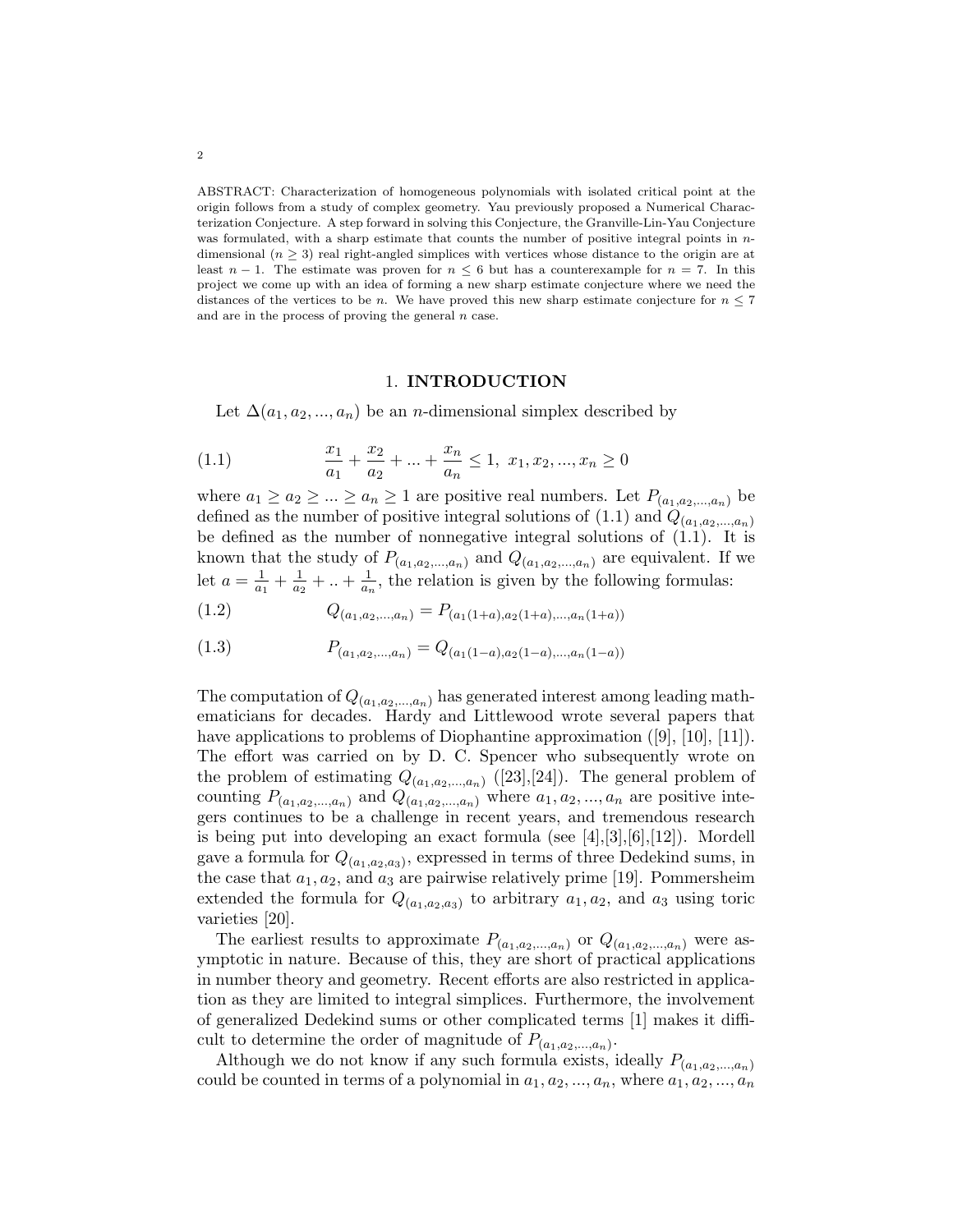are not limited to integers, but can be any positive real numbers. However for the applications in number theory and singularity theory, a relatively sharp upper estimate should be more than sufficient. The research of lattice points in simplices is currently a very active area. An excellent article relating to lattice points in rational tetrahedra was written by Barvinok and Pommersheim [2]. For more information, please refer to the collection "Integer Points in Polyhedra- Geometry, Number Theory, Algebra, Optimization," a Snowbird Conference Proceedings published by the AMS (Contemporary Mathematics, vol. 374, 2005).

An upper polynomial estimate of  $P_{(a_1,a_2,...,a_n)}$  would have many applications. According to Granville [8], it is a key topic in number theory. Such an estimate could be applied to finding large gaps between primes, to Waring's problem, to primality testing and factoring algorithms, and to bounds for the least prime  $k$ -th power residues and non-residues (mod  $n$ ). Given a set P of primes  $p_1 < p_2 < ... < p_n < y$ , number theorists are interested in counting the number of integers  $m \leq y^u$  where  $m = p_1^{l_1} p_2^{l_2} ... p_n^{l_n}$  for all  $u \geq 2$ . This is equivalent to counting the number of  $(l_1, l_2, ... l_n) \in \mathbb{Z}_{\geq 0}^n$  such that  $l_1p_1 + l_2p_2 + ... + l_np_n \leq \log y^u$ , which is also equivalent to counting the number of  $(l_1, l_2, ..., l_n) \in \mathbb{Z}_{\geq 0}^n$  such that

(1.4) 
$$
\frac{l_1}{a_1} + \frac{l_2}{a_2} + \dots + \frac{l_n}{a_n} \le 1, \text{ where } a_i = \frac{\log y^u}{\log p_i}
$$

Observe that the  $a_i$ 's are not integral in general. Please see Carl Pomerance's ICM 1994 lecture at Zürich  $[21]$  and his lecture notes  $[22]$  for more information about applications of  $P_{(a_1,a_2,...,a_n)}$  and  $Q_{(a_1,a_2,...,a_n)}$ .

The current method for counting  $P_{(a_1,a_2,...,a_n)}$  is the polynomial estimate (1.6) provided by number theorists. Attach a unit cube to the right of and above each lattice point of  $\Delta(a_1, a_2, ..., a_n)$ . Then

$$
Q_{(a_1, a_2, \dots, a_n)} \leq \sum \text{ volume of the unit cube attached to each lattice point}
$$
  
\n
$$
\leq \text{ volume of } (x_1, x_2, \dots, x_n) \in \mathbb{R}_+^n : \sum_{i=1}^n \frac{x_1 - 1}{a_i} \leq 1
$$
  
\n(1.5) 
$$
= \frac{1}{n!} (a_1 a_2 \dots a_n) (\sum_{i=1}^n \frac{1}{a_i})^n
$$

In view of  $(1.2)$ ,  $(1.5)$  can be rewritten as

(1.6) 
$$
P_{(a_1, a_2, \ldots, a_n)} \leq \frac{1}{n!} a_1 a_2 \ldots a_n
$$

The estimate of  $P_{(a_1,a_2,...,a_n)}$  given by  $(1.6)$  is interesting. However, it is not strong enough to be useful, particularly when many of the  $a_i$ 's are small [8].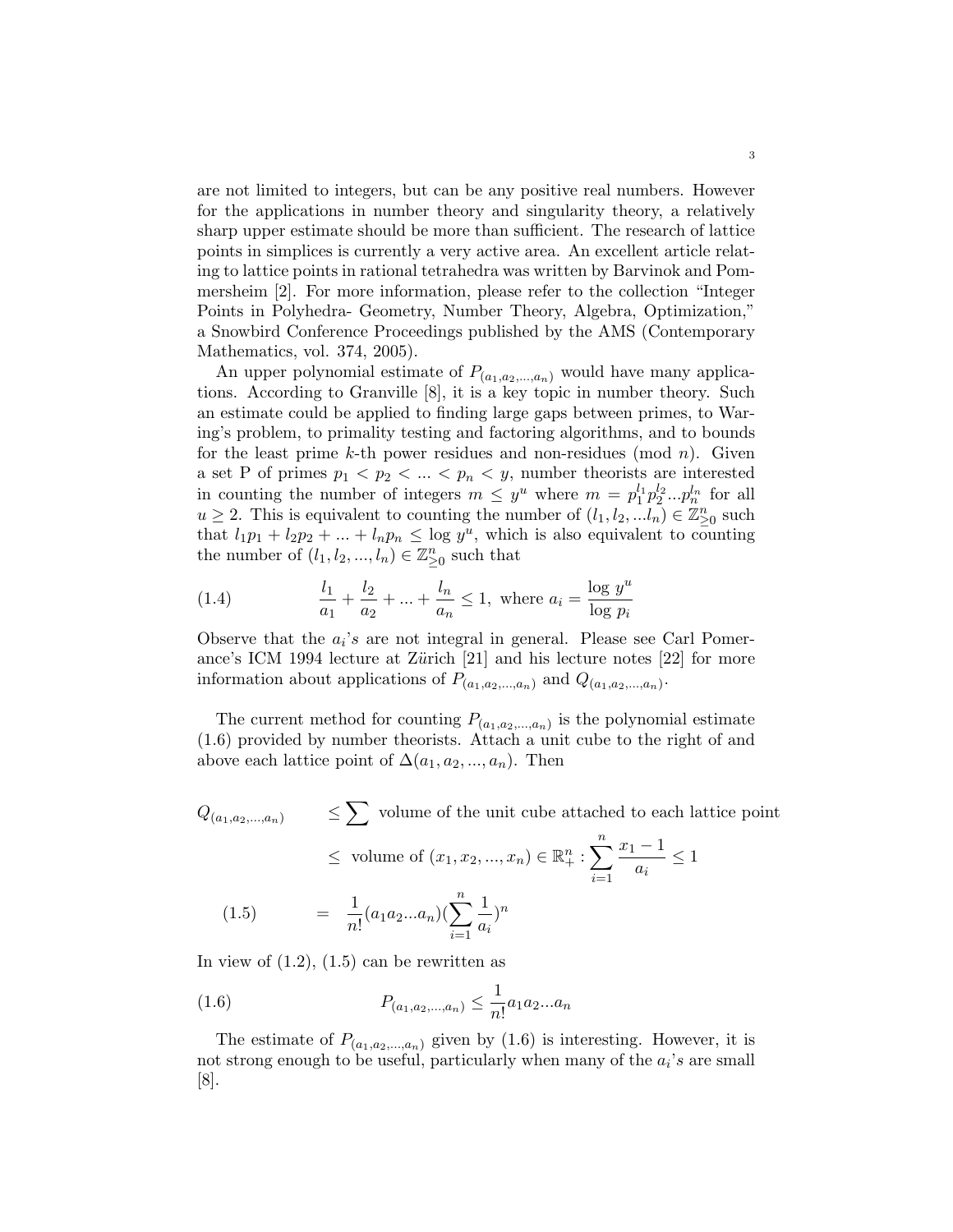In geometry and singularity theory, estimating  $P_n$  for real right-angled simplices is connected with the Durfee Conjecture. Let  $f: (\mathbb{C}^n, 0) \to (\mathbb{C}, 0)$ be a germ of a complex analytic function with an isolated critical point at the origin. Let  $V = \{(z_1, ..., z_n) \in \mathbb{C}^n : f(z_1, ..., z_n) = 0\}$ . The Milnor number of the singularity  $(V,0)$  is defined as

$$
\mu = \dim \mathbb{C}\{z_1, ..., z_n\}/(f_{z_1}, ..., f_{z_n})
$$

the geometric genus  $p_g$  of  $(V,0)$  is defined as

$$
p_g = \dim H^{n-2}(M, \mathcal{O}),
$$

where M is a resolution of V and  $\mathcal O$  is the sheaf of germs of holomorphic functions on M. In 1978, Durfee [7] made the following conjecture:

**Durfee Conjecture.**  $n!p_g \leq \mu$  with equality only when  $\mu = 0$ .

If  $f(z_1, ..., z_n)$  is a weighted homogeneous polynomial of type  $(a_1, a_2, ..., a_n)$ with an isolated singularity at the origin, Milnor and Orlik [18] proved that  $\mu = (a_1 - 1)...(a_n - 1)$ . On the other hand, Merle and Teissier [17] showed that  $p_q = P_n$ , where  $P_n$  is the number of positive integral solutions of (1.1). Finding an estimate of  $P_n$  eventually led to a resolution of the Durfee Conjecture [29].

Starting from early 90's, Yau, Xu and Lin ([15],[26],[28]) tried to get sharp upper estimates of  $P_n$  where  $a_i$  are just positive real numbers. They were able to obtain it under certain conditions, specifically when  $n = 3, 4$ , and 5. Surprisingly enough, these sharp estimates are all polynomials of  $a_i$ :

$$
3!P_3 \le f_3 = a_1a_2a_3 - (a_1a_2 + a_1a_3 + a_2a_3) + a_1 + a_2
$$

 $4!P_4 \leq f_4 = a_1a_2a_3a_4 - \frac{3}{2}$  $\frac{3}{2}(a_1a_2a_3 + a_1a_2a_4 + a_1a_3a_4 + a_2a_3a_4) + \frac{11}{3}(a_1a_2 +$  $a_1a_3 + a_2a_3 - 2(a_1 + a_2)$ 

 $5!P_5 \n\leq f_5 = a_1a_2a_3a_4a_5 - 2(a_1a_2a_3a_4 + a_1a_2a_3a_5 + a_1a_2a_4a_5 + a_1a_3a_4a_5 +$  $a_2a_3a_4a_5)+354(a_1a_2a_3+a_1a_2a_4+a_1a_3a_4+a_2a_3a_4)-\frac{50}{6}$  $\frac{60}{6}(a_1a_2+a_1a_3+a_1a_4+$  $a_2a_3 + a_2a_4 + a_2a_5) + 6(a_1 + a_2 + a_3 + a_4)$ 

These estimates are considered sharp because the equality holds true if and only if all  $a_i$  take the same integer. Inspired by the similarity of these estimates, the general form of the upper estimate was conjectured.

Granville-Lin-Yau (GLY) conjecture Let  $P_n =$  number of element of set  $\left\{ (x_1, x_2, ... x_n) \in \mathbb{Z}_+^n; \frac{x_1}{a_1} \right\}$  $\frac{x_1}{a_1} + \frac{x_2}{a_2}$  $\frac{x_2}{a_2} + ... + \frac{x_n}{a_n}$  $\frac{x_n}{a_n} \leq 1$ . Let  $n \geq 3$ ,

(1) Sharp Estimate: if  $a_1 \ge a_2 \ge ... \ge a_n \ge n-1$ , then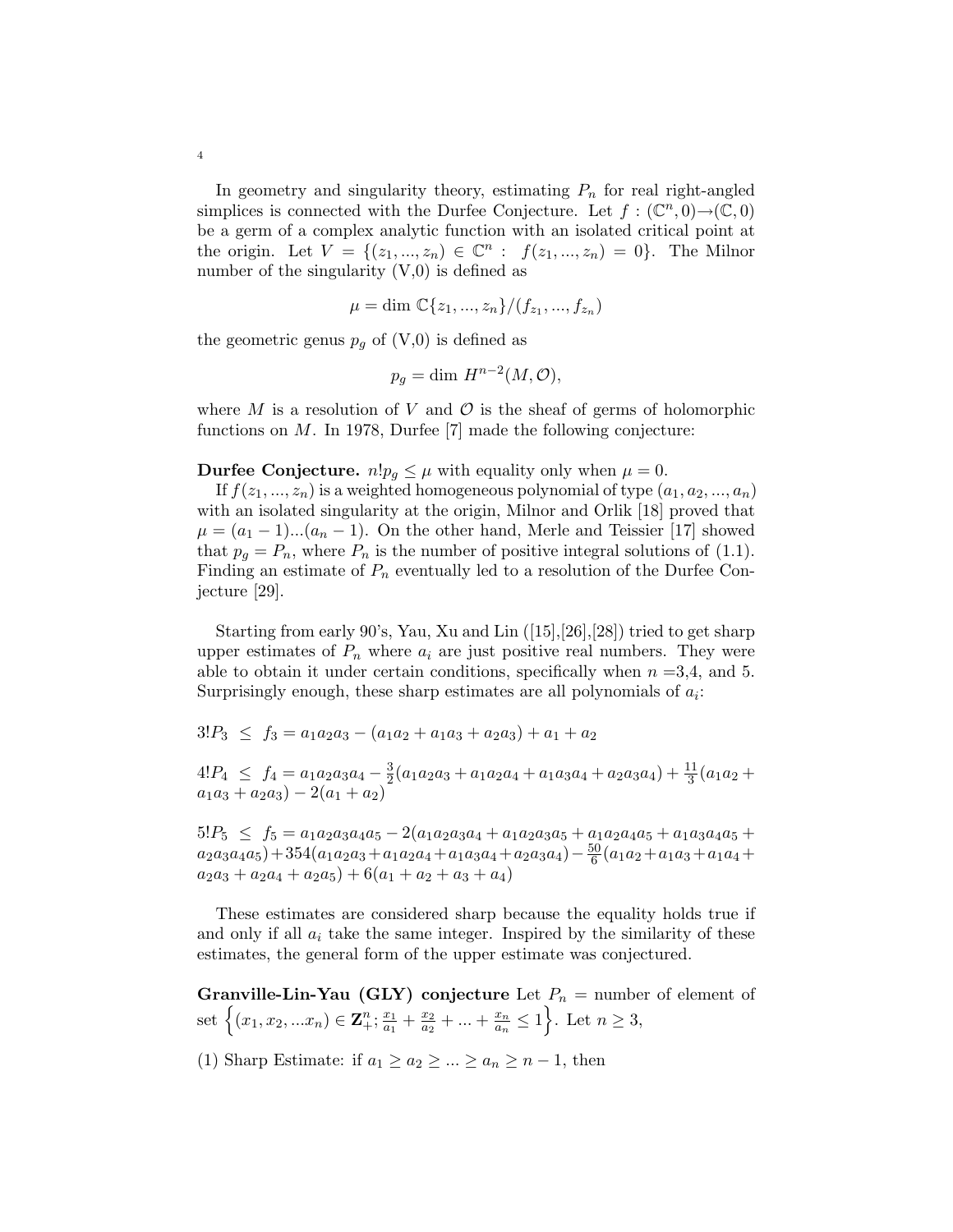$$
(1.7) \qquad n!P_n \le f_n := A_0^n + \frac{s(n, n-1)}{n} A_1^n + \sum_{l=1}^{n-2} \frac{s(n, n-1-l)}{\binom{n-1}{l}} A_l^{n-1}
$$

 $s(n, k)$  is the Stirling number of the first kind defined by  $(3.2)$  and  $A_k^n$  be defined as in (3.1). Equality holds if and only if  $a_1 = a_2 = ... = a_n =$  integer.

(2) Rough Estimate: If  $a_1 \ge a_2 \ge ... \ge a_n > 1$ 

(1.8) 
$$
n!P_n < q_n := \prod_{i=1}^n (a_i - 1)
$$

The rough estimate in (1.8) has recently been proven true by Yau and Zhang [29]. When  $n=3,4$ , and 5, this conjecture is true  $(14,15,126,128)$ . The sharp estimate conjecture was first formulated in [16]. In private communication to Yau, Granville formulated this sharp estimated conjecture independently after reading [14].

The importance of this Upper Estimate Conjecture is twofold. First the Durfee Conjecture in singularity theory becomes a special case. And second, more importantly, it is the first main step to prove the following conjecture made by Yau in 1995:

**Conjecture 1** Let  $f : (\mathbb{C}^{n+1}, 0) \to (\mathbb{C}, 0)$  be a germ of a weighted homogeneous polynomial with isolated critical points at the origin. let  $\mu$ ,  $P<sub>g</sub>$  and v be respectively the Milnor number, geometric genus and multiplicity of the singularity  $V = \{ z \in \mathbb{C}^{n+1} : f(z) = 0 \}.$  Then

 $\mu - h(v) \ge (n+1)! p_g$  where  $h(v) = (v-1)^{n+1} - v(v-1)...(v-n)$ , and the equality holds if and only if  $f$  is a homogeneous polynomial.

The above conjecture was proven for the case  $n=3$  in [27] and for the case n=4 in [13]. it leads to the following numerical characterization of an affine variety in  $\mathbb{C}^{n+1}$  as a cone over nonsingular projective variety  $\mathbb{C}P^n$ .

**Conjecture 2** Let V be an affine hyperspace in  $\mathbb{C}^{n+1}$ . Then V is a cone over nonsingular hypersurface in  $\mathbb{C}P^n$  if and only if V has only isolated singularity at the origin,  $\mu = \tau$  and  $\mu - (v - 1)^{n+1} + v(v - 1)...(v - n) = (n + 1)!p_q$ , where  $\tau = \dim \mathbb{C} \{z_1, ..., z_{n+1}\}(f, f_{z_1}, ..., f_{z_{n+1}})$ 

The GLY Conjecture has been proved individually for  $n = 3, 4, 5$  and generally for  $n \leq 6$ . However, for the case  $n = 7$ , a counterexample to the conjecture has been given by [25].

Counter-example to GLY Conjecture for  $n = 7$  Let  $a_1 = a_2 = a_3 =$  $a_4 = a_5 = a_6 = 2000$  and  $a_7 = 6.09$ . Then consider the following 7dimensional tetrahedron:  $x_i > 0, 1 \leq i \leq 7$ .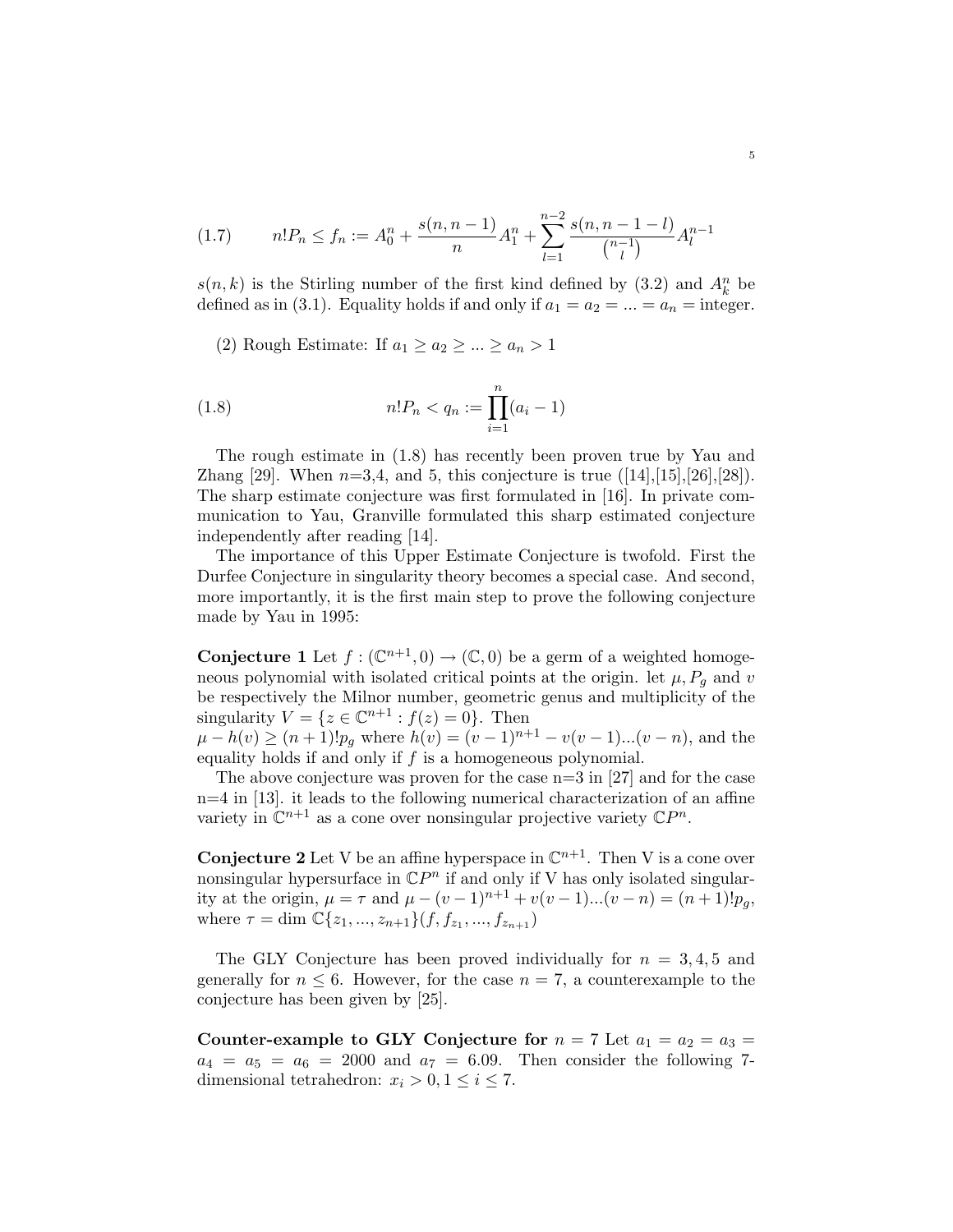$$
\frac{x_1}{2000} + \frac{x_2}{2000} + \frac{x_3}{2000} + \frac{x_4}{2000} + \frac{x_5}{2000} + \frac{x_6}{2000} + \frac{x_7}{6.09} \le 1
$$

 $P_7$  has been computed to be 0.39656226290532420  $\times 10^{17}$ Now we compute the sharp estimate  $f_7$  when  $a_1 = a_2 = a_3 = a_4 = a_5 =$  $a_6 = 2000$  and  $a_7 = 6.09$ .

(1.9) 
$$
f_7 = A_0^7 + A_1^7 \frac{s(7,6)}{7} + \sum_{l=1}^5 A_l^6 \frac{s(7,6-l)}{\binom{6}{l}}
$$

$$
= .199840413 \times 10^{21}
$$

So we have

$$
f_7 - 7!P_7 = -.269675 \times 10^{17}
$$

This shows that the sharp estimate of GLY Conjecture fails in the case  $n = 7$ . After discovering this counter-example, Wang and Yau modified the GLY Conjecture.

Modified GLY Conjecture. There exists an integer  $\alpha$  which depends only on *n* such that the sharp estimate (1.7) holds when  $a_1 \ge a_2 \ge ... \ge a_n \ge \alpha$ 

In order to get the estimate of  $P_n$  for the general n, Wang and Yau [25] drew upon ideas from  $n = 4, 5$  and proposed a uniform method of partitioning the *n*-dimensional right-angled simplex into several  $(n - 1)$ dimensional right-angled simplices. Since the conjecture is true for  $n =$ 3, the proof of the general theorem would follow inductively. However, since  $\alpha$  is not known, when induction is applied to prove the sharp estimate conjecture by dissecting the n-dimensional right-angled simplex along the  $x_n$ -axis into  $(n-1)$ -dimensional right-angled simplices, we cannot apply the lower-dimensional sharp estimate conjecture.

In our new conjecture, we modify (1.7) to give a larger estimate. We decrease what is subtracted in the second term to give a new estimate as follows:

(1.10) 
$$
Y_7 := A_0^7 - \frac{7}{2}(a_7)A_1^6 + \sum_{l=1}^5 \frac{s(7,6-l)}{\binom{6}{l}}A_l^6
$$

 $(1.10)$  is very similar to  $(1.7)$  for  $n = 7$  because only the second term is changed. It is also considered sharp because the homogenous case is not affected by the change. With this modification  $Y_7 \leq 7!P_7$  can be proven for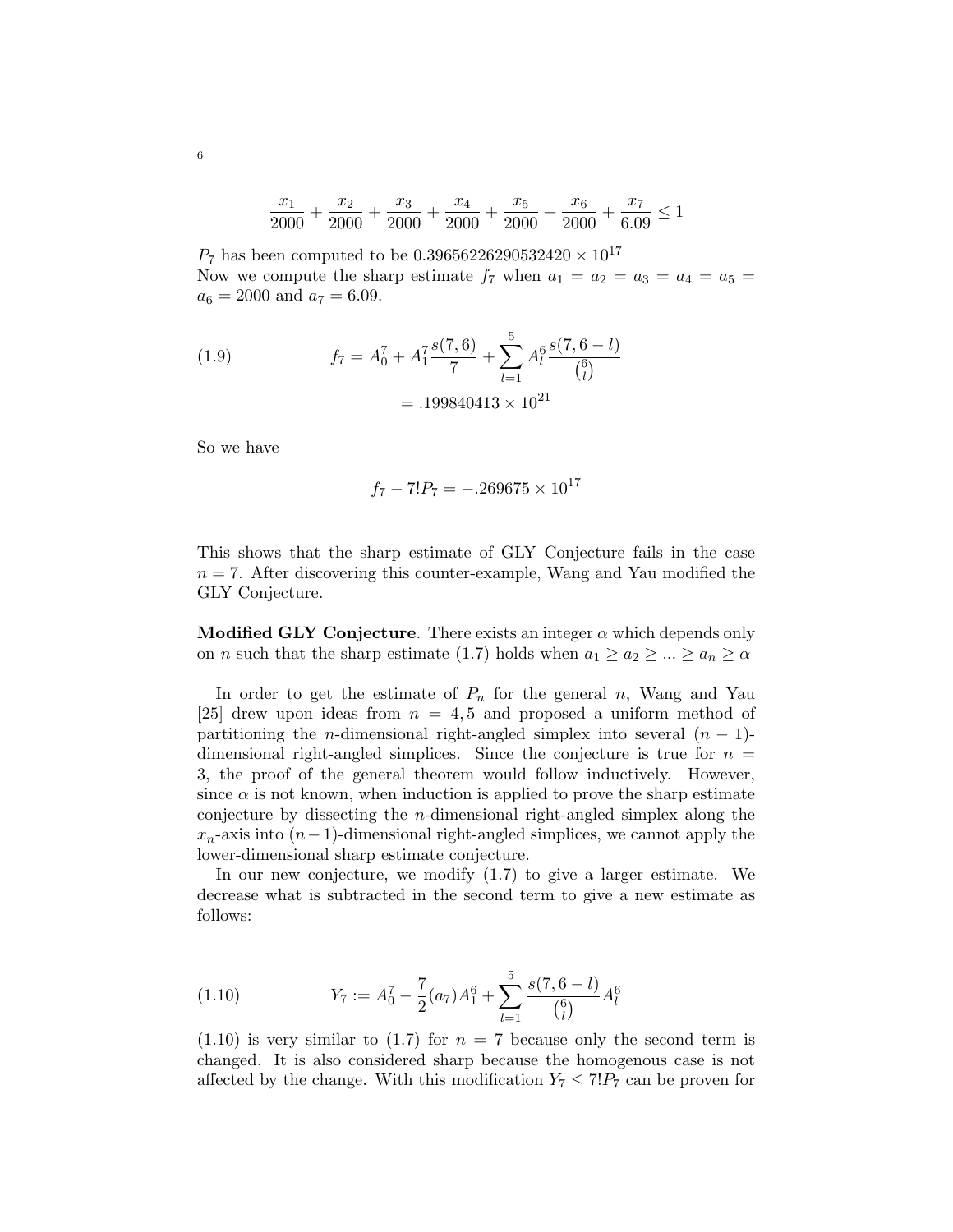$a_7 > 7$ . Furthermore, the counterexample is no longer a counterexample to our estimate. Extending this from  $n = 7$  to the general n, we get:

#### New Sharp Estimate Conjecture

Let  $P_n = \text{number of element of set } \left\{ (x_1, x_2, ... x_n) \in \mathbb{Z}_+^n; \frac{x_1}{a_1} \right\}$  $\frac{x_1}{a_1} + \frac{x_2}{a_2}$  $\frac{x_2}{a_2} + ... + \frac{x_n}{a_n}$  $\frac{x_n}{a_n} \leq 1$ . Let  $n \geq 3$ ,

If  $a_1 > a_2 > ... > a_n > n$ , then

$$
(1.11) \t n!P_n \le Y_n := A_0^n - \frac{n}{2}(a_n)A_1^{n-1} + \sum_{l=1}^{n-2} \frac{s(n, n-1-l)}{\binom{n-1}{l}} A_l^{n-1}
$$

Equality holds if and only if  $a_1 = a_2 = ... = a_n =$  integer.

The above conjecture is sharp enough for application to Conjecture 1. Here, we only need the distances of the vertices to the origin to be at least  $n$ . The above conjecture given by  $Y_n$  can be easily proved for  $n = 3, 4, 5, 6$  by a direct comparison with  $f_n$  because it can be proven for all n that  $Y_n \ge f_n$ . We have also proved this new conjecture for  $n \leq 7$  and are in the process of proving the general n case.

#### 2. MAIN THEOREM

Let  $P_7$  = the number of element of set

$$
\left\{ (x_1, x_2, ... x_7) \in \mathbf{Z}_+^7 : \frac{x_1}{a_1} + \frac{x_2}{a_2} + ... + \frac{x_7}{a_7} \le 1 \right\}
$$

When  $a_1 \ge a_2 \ge ... \ge a_7 \ge 7$ , the sharp estimate is given by

$$
7!P_7 \le Y_7 := A_0^7 - \frac{7}{2}a_7A_1^6 + \sum_{l=1}^5 \frac{s(7, 6-l)}{\binom{6}{l}}A_l^6
$$

and the equality holds if and only if  $a_1 = a_2 = ... a_7 = integer$ .

### This can also be expressed as

.

 $7!P_7 \leq Y_7 = a_1a_2a_3a_4a_5a_6a_7 - \frac{7}{2}$  $\frac{7}{2}a_7(a_1a_2a_3a_6+a_1a_2a_4a_6+a_1a_3a_4a_6+a_2a_3a_4a_6+a_4a_5)$  $a_1a_2a_5a_6+a_1a_3a_5a_6+a_1a_4a_5a_6+a_2a_3a_5a_6+a_2a_4a_5a_6+a_3a_4a_5a_6+a_1a_2a_3a_4+$  $a_1a_2a_3a_5 + a_1a_2a_4a_5 + a_1a_3a_4a_5 + a_2a_3a_4a_5 - \frac{735}{15}(a_1a_2a_3a_6 + a_1a_2a_4a_6 +$  $a_1a_3a_4a_6+a_2a_3a_4a_6+a_1a_2a_5a_6+a_1a_3a_5a_6+a_1a_4a_5a_6+a_2a_3a_5a_6+a_2a_4a_5a_6+\$  $a_3a_4a_5a_6+a_1a_2a_3a_4+a_1a_2a_3a_5+a_1a_2a_4a_5+a_1a_3a_4a_5+a_2a6_3a_4a_5)+\frac{1624}{20}(a_1a_2a_6+a_1a_3a_4a_5+a_1a_3a_4a_5)$  $a_1a_3a_6 + a_1a_4a_6 + a_2a_3a_6 + a_2a_4a_6 + a_3a_4a_6 + a_1a_5a_6 + a_2a_5a_6 + a_3a_5a_6 +$  $a_4a_5a_6 + a_1a_2a_3 + a_1a_2a_4 + a_1a_3a_4 + a_2a_3a_4 + a_1a_2a_5 + a_1a_3a_5 + a_1a_4a_5 +$  $a_2a_3a_5 + a_2a_4a_5 + a_3a_4a_5) - \frac{1764}{15}(a_1a_6 + a_2a_6 + a_3a_6 + a_4a_6 + a_5a_6 + a_1a_2 +$  $a_1a_3 + a_1a_4 + a_2a_3 + a_2a_4 + a_3a_4 + a_1a_5 + a_2a_5 + a_3a_5 + a_4a_5$  + 120(a<sub>1</sub> +  $a_2 + a_3 + a_4 + a_5 + a_6$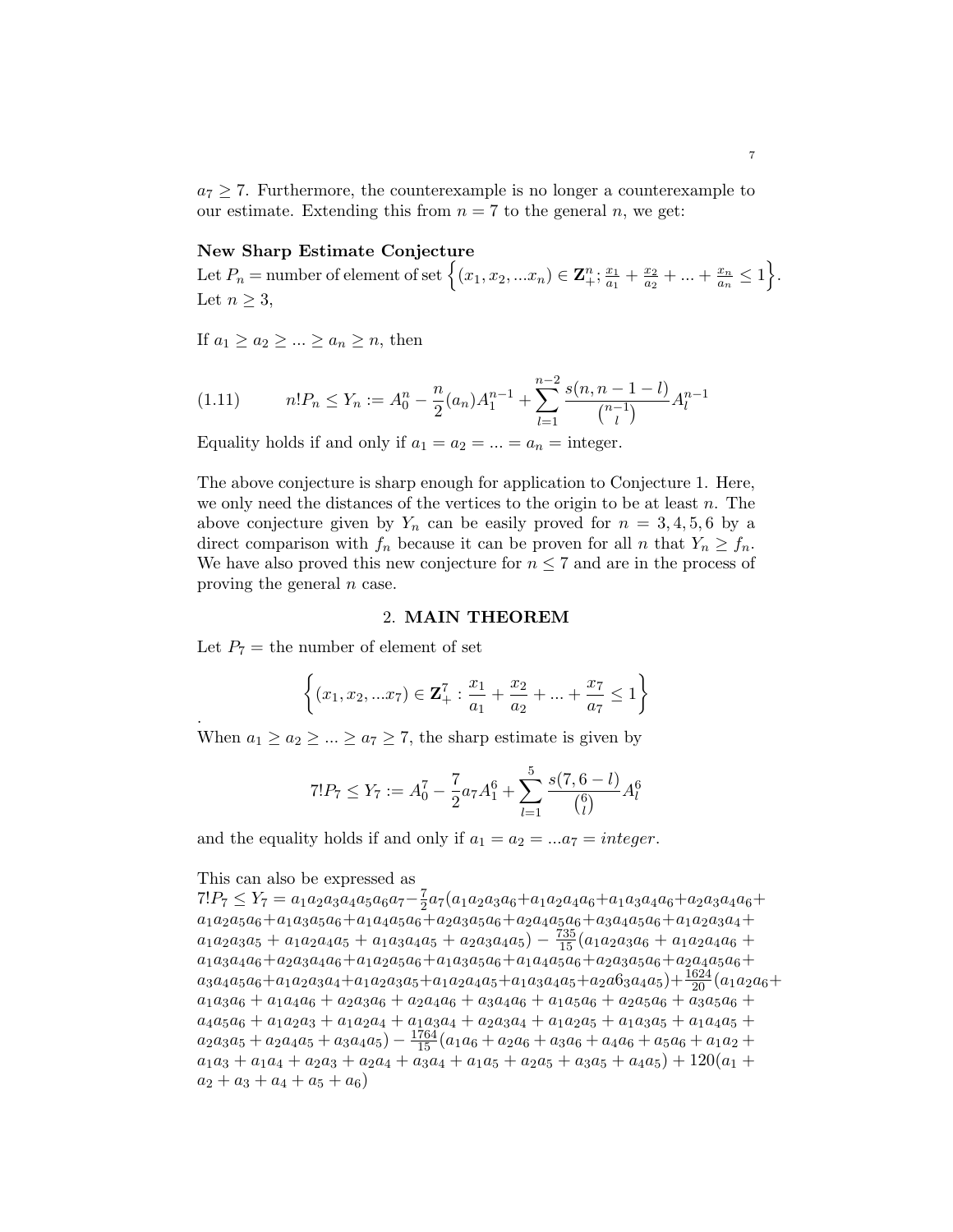## 3. NOTATION

Notation 1: Polynomial of  $a_i: A_k^n$ 

(3.1) 
$$
A_k^n = (\prod_{i=1}^n a_i) (\sum_{1 \le i_1 \le i_2 \le \dots \le i_k \le n} \frac{1}{a_{i_1} a_{i_2} \dots a_{i_k}})
$$

Defined recursively we have,

$$
A_k^n = a_n A_k^{n-1} + A_{k-1}^{n-1}
$$

Notation 2: s(n,k)

 $s(n,k)$  is the Stirling number of the first kind defined by the generating function

(3.2) 
$$
x(x-1)...(x-n+1) = \sum_{k=0}^{n} s(n,k)x^{k}
$$

## Notation 3: Bernoulli Number and Polynomial

We will also use Bernoulli number  $B_k$ , which is definied by recursion formula

$$
B_k = \sum_{i=0}^k {k \choose i} B_i
$$
, with  $B_0 = 1, B_1 = -\frac{1}{2}, B_2 = \frac{1}{6}$ 

The most important property of the Bernoulli number is

(3.3) 
$$
B_{2k+1} = 0, \text{ for } k \ge 1
$$

Bernoulli polynomial  $B_k[x]$  is defined as

$$
B_k[x] = \sum_{i=0}^k {k \choose i} B_i x^{k-i}
$$

We will use the following equality about the Bernoulli number and Bernoulli polynomial:

(3.4) 
$$
\sum_{k=1}^{m} k^{n} = \frac{1}{n+1} \sum_{k=0}^{n} {n+1 \choose k} (m+1)^{n+1-k} B_{k}, \text{ for } n \ge 1
$$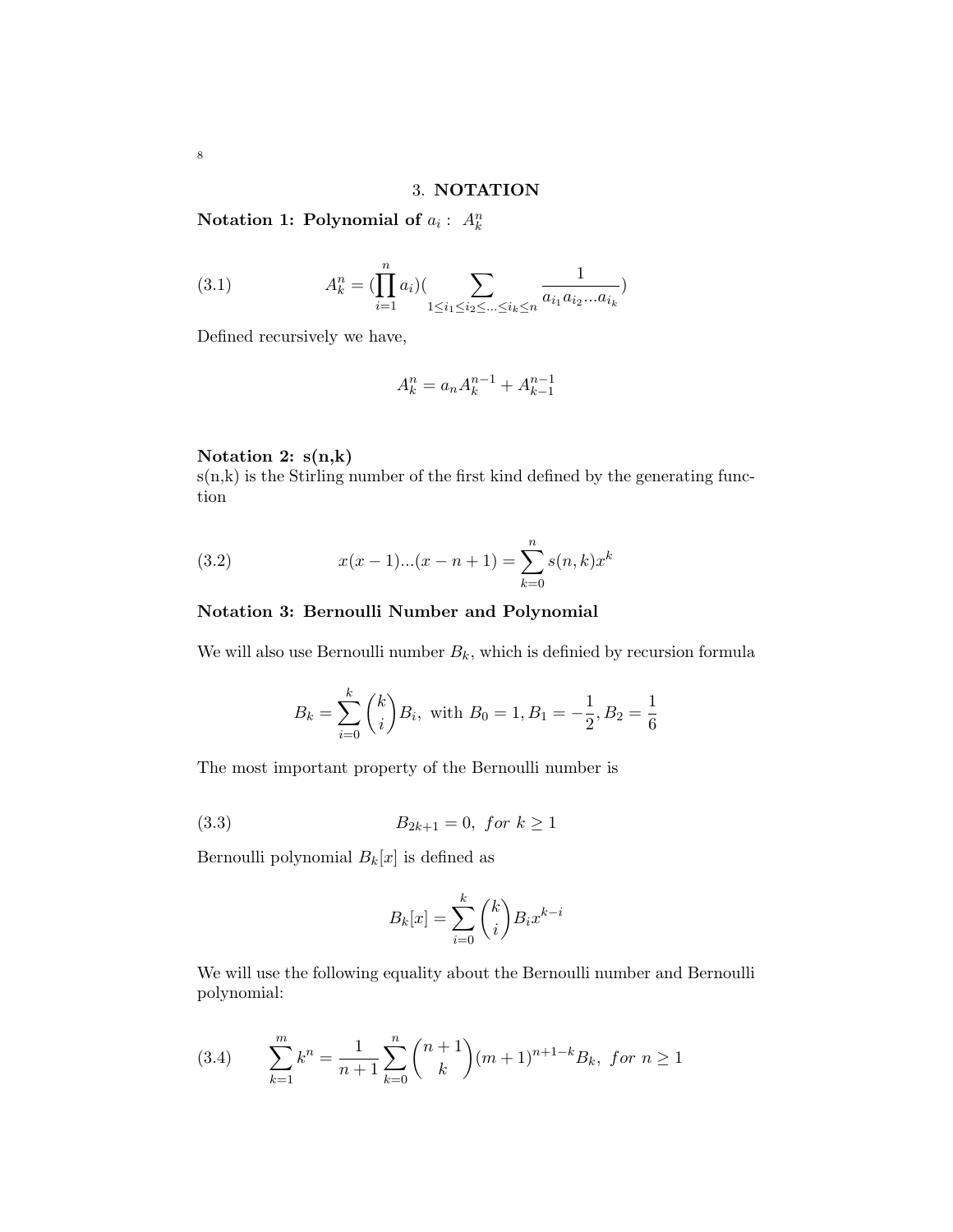## 4. SHARP ESTIMATE ANALYSIS

Since the conjecture has been proved true for case  $n = 6$ , for  $a_6 \geq 5$ , we can use induction method to prove  $n = 7$ . The basic approach is to partition the higher dimension tetrahedron into several lower dimension tetrahedra [25]. We have:

(4.1) 
$$
\frac{x_1}{a_1} + \frac{x_2}{a_2} + \dots + \frac{k}{a_7} \le 1
$$

Using a simple computation, we can change the above form into:

(4.2) 
$$
\frac{x_1}{a_1(1-\frac{k}{a_7})} + \frac{x_2}{a_2(1-\frac{k}{a_7})} + \dots + \frac{x_6}{a_6(1-\frac{k}{a_7})} \le 1
$$

Let  $P_6(k)$  be the number of positive integral solutions. Then

(4.3) 
$$
P_7 = \sum_{k=1}^{[a_7]} P_6(k)
$$

Assume  $a_6(1-\frac{k}{a_5})$  $\frac{k}{a_7}$   $\geq$  5 for all  $1 \leq k \leq [a_7]$ . We can apply sharp estimate from the induction assumption on the 6 dimensional tetrahedron.

We have sharp estimate  $Y_6(k)$ :

$$
6!P_6(k) \le Y_6(k) = A_0^6 \left(1 - \frac{k}{a_7}\right)^6
$$
  
- 
$$
\frac{6}{2}A_1^5 a_6 \left(1 - \frac{k}{a_7}\right)^5 + \sum_{l=1}^4 \frac{s(6, 5 - l)}{\binom{5}{l}} A_l^5 \left(1 - \frac{k}{a_6}\right)^{5-l}
$$

By  $(4.3)$ , we have

$$
7!P_7 = 7 \sum_{k=1}^{[a_7]}(6)! P_6(k)
$$

$$
\frac{[a_7]}{[a_7]}
$$

$$
\leq 7\sum_{k=1}^{N-1}Y_{(6)}(k)
$$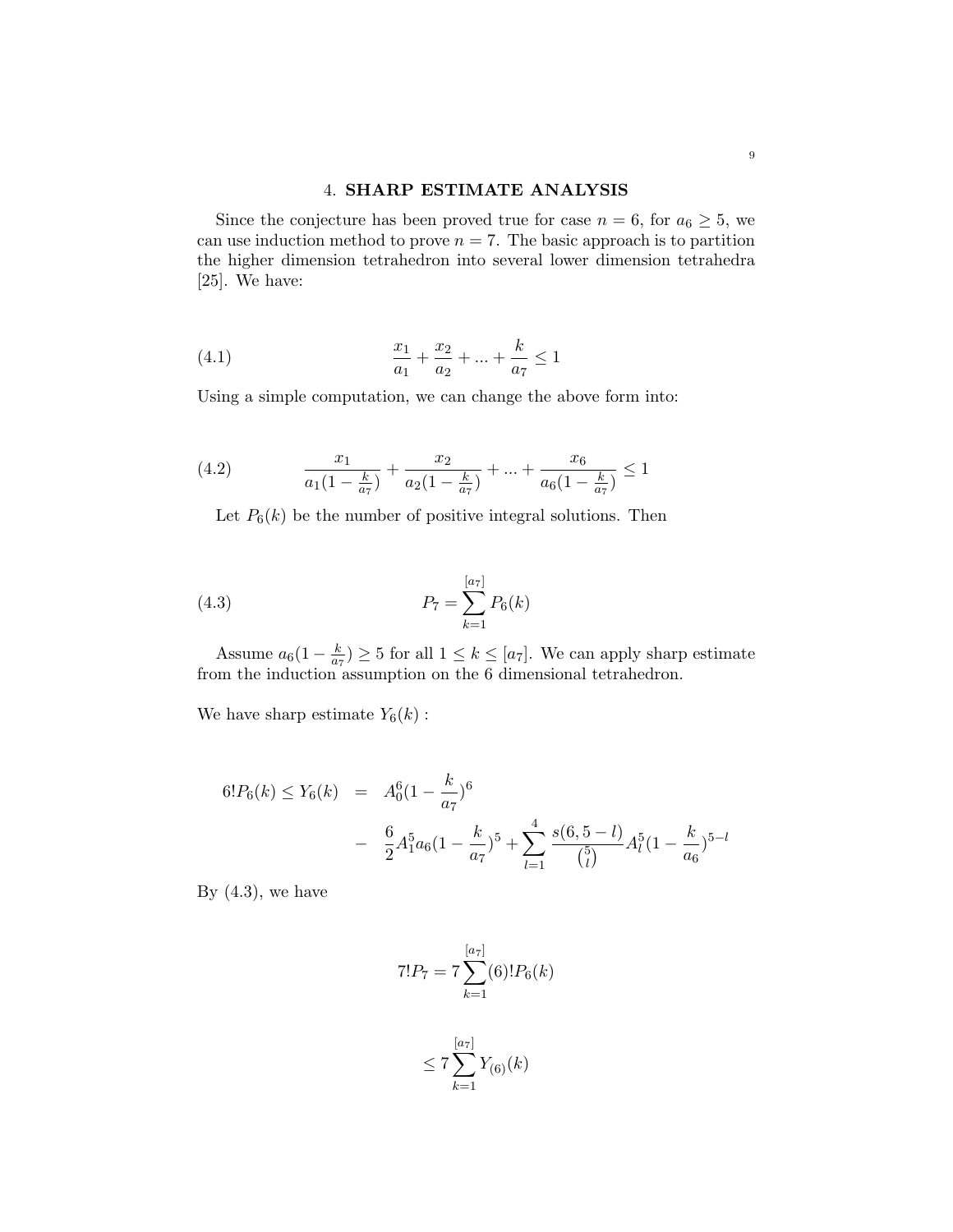In order to prove  $7!P_7 \leq Y_7$ , it is sufficient to prove

(4.4) 
$$
a_7^6 Y_7 - 7 \sum_{k=1}^{[a7]} a_7^6 Y_6(k) \ge 0
$$

The difficulties arise when  $a_6(1-\frac{k}{a_5})$  $\frac{k}{a_7}$   $\geq$  5 is not satisfied and the sharp estimate can not be used.

However, if  $k = m'$  satisfy the conditions, then all  $1 \leq k < m'$  must statisfy this conditions. This is true since

$$
a_6(1-\frac{k}{a_7}) > a_6(1-\frac{m'}{a_7}) \ge 5
$$
, for  $1 \le k < m'$ 

So we can sum up  $k$  from 1 to  $m'$ .

The left hand side of  $(4.4)$  is a polynomial of  $a_1, a_2, ..., a_7$ . It is a difficult and lengthy computation to work out this polynomial manually so Python is used for our computations. Also, to compute this polynomial we transform the left hand to satisfy the following two requirements:

1. The lower and upper limits of the summation is determined by the degree of the polynomial.

2. The number of summation symbols in one term is minimized.

Lemma 3 transforms the polynomial to fufill the first requirement.

The proofs of the following two lemmas are given in [25]. Our proofs of Lemmas 3,4, and 5 are given in the Appendix.

## 5. FIVE LEMMAS

**Lemma 1** ( Coefficient Criteria) [25] Let  $f(\beta)$  be a polynomial defined by

$$
f(\beta) = \sum_{i=0}^{n} c_i \beta^i, where \beta \in (0, 1)
$$

If for any  $k = 0, 1, ..., n$ 

$$
\sum_{i=0}^{k} c_i \ge 0
$$

then  $f(\beta) \geq 0$  for  $\beta \in (0,1)$ . If " $\geq$ " is replaced by " $>$ ", the Lemma is still true.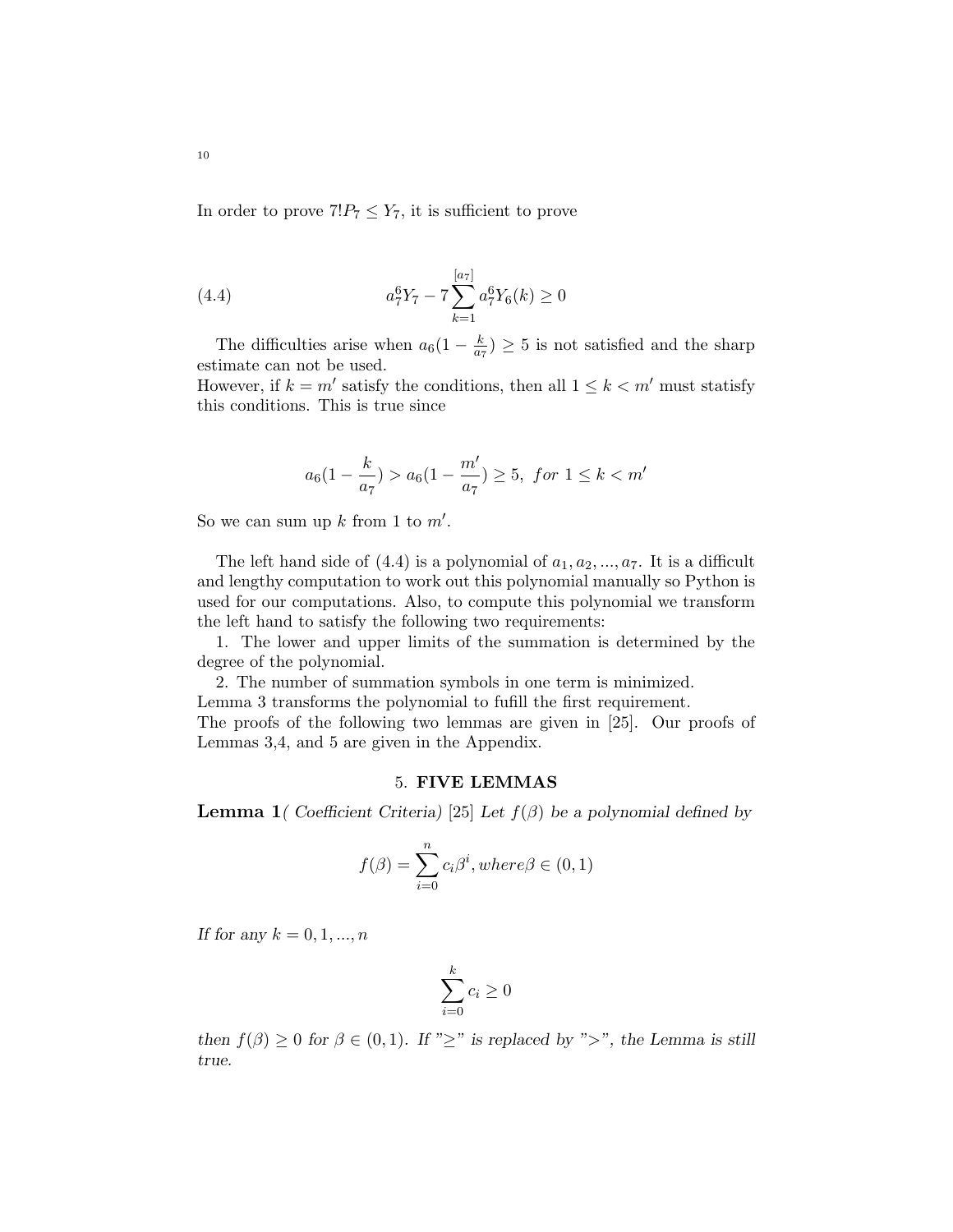The second Lemma allows us to use the initial value of all partial derivatives to determine the sign of the polynomial. For  $i \leq i_1 \leq i_2 \leq ... \leq i_k \leq j$  $n-1, k = 1, 2, \ldots n-1$ , we use the following notation:

$$
f^{(k)}(i_1, i_2, \ldots i_k) = \frac{\partial^k f}{\partial a_{i_1} \partial a_{i_2} \ldots \partial a_{i_k}}
$$

**Lemma 2** (Initial Value Criteria) [25] Let  $f(a_1, a_2, ..., a_n, \beta)$  be a polynomial of  $a_i, 1 \le i \le n$  and  $\beta$ , where the degree of variable  $a_i, i = 1, 2, ..., n-1$ is 1, and  $\beta \in (0,1)$ . If

(1)  $f(a_n, a_n, \ldots, a_n, \beta) \geq 0$ , for  $a_n \geq \alpha$  and  $\beta \in (0, 1)$ 

(2)  $f^{(k)}(i_1, i_2, ... i_k)|_{(a_n, a_n, ..., a_n, \beta)} \geq 0$ , for  $a_n \geq \alpha$  and  $\beta \in (0, 1)$ , and for all

 $1 \leq i_1 \leq i_2 \leq \ldots \leq i_k \leq n-1, k = 1, 2, \ldots n-1;$ 

Then  $f(a_1, a_2, ..., a_n, \beta) \ge 0$  for  $a_1 \ge a_2 \ge ... \ge a_n \ge \alpha$  and  $\beta \in (0, 1)$ .

If "  $\geq$  " in  $f(a_1, a_2, ..., a_n, \beta) \geq 0$  of condition (1) and  $f^{(k)}(i_1, i_2, \ldots i_k)|_{(a_n, a_n, \ldots, a_n, \beta)} \geq 0$  of condition (2) are replaced by " > ", then  $f(a_1, a_2, ..., a_n, \beta) > 0$ 

Corollary 1 For  $1 \le t \le n$ , let  $f(a, a_{t+1}, ..., a_n, \beta)$  be a polynomial of  $a, a_i, t+1 \leq i \leq n$  and  $\beta$ , where the degree of variable a is t and the degree of  $a_i$ ,  $i = t + 1, ...n - 1$  is 1 and  $\beta \in (0, 1)$ . If

 $(1) f(a_n, a_n, ..., a_n, \beta) \geq 0$ , for  $a_n \geq \alpha$  and  $\beta \in (0, 1)$ ;

$$
(2)\frac{\partial^s f}{\partial a^s}|_{(a_n, a_n, \ldots, a_n, \beta) \ge 0 \text{ for } 1 \le s \le t \text{ and } a_n \ge \alpha \text{ and } \beta \in (0,1)
$$

(3) For  $1 \le s \le t$  and  $1 \le k \le n - 1 - t$ where  $t + 1 \leq i_{t+1} \leq i_{t+2} \leq ... \leq i_{t+k} \leq n-1$ .

Then  $f(a, a_{t+1}, ..., a_n, \beta) \geq 0$  for  $a \geq a_{t+1} \geq ... \geq a_n \geq \alpha$  and  $\beta \in (0, 1)$ 

When  $t = 1$ , this collary is the same as Lemma 2. When  $t = n$ , condition (3) is not needed.

Lemma 3 (For details and proof of Lemma 3 please see Appendix) Let

(5.1) 
$$
G(m') = \sum_{k=1}^{m'} Y_{n-1}(k)
$$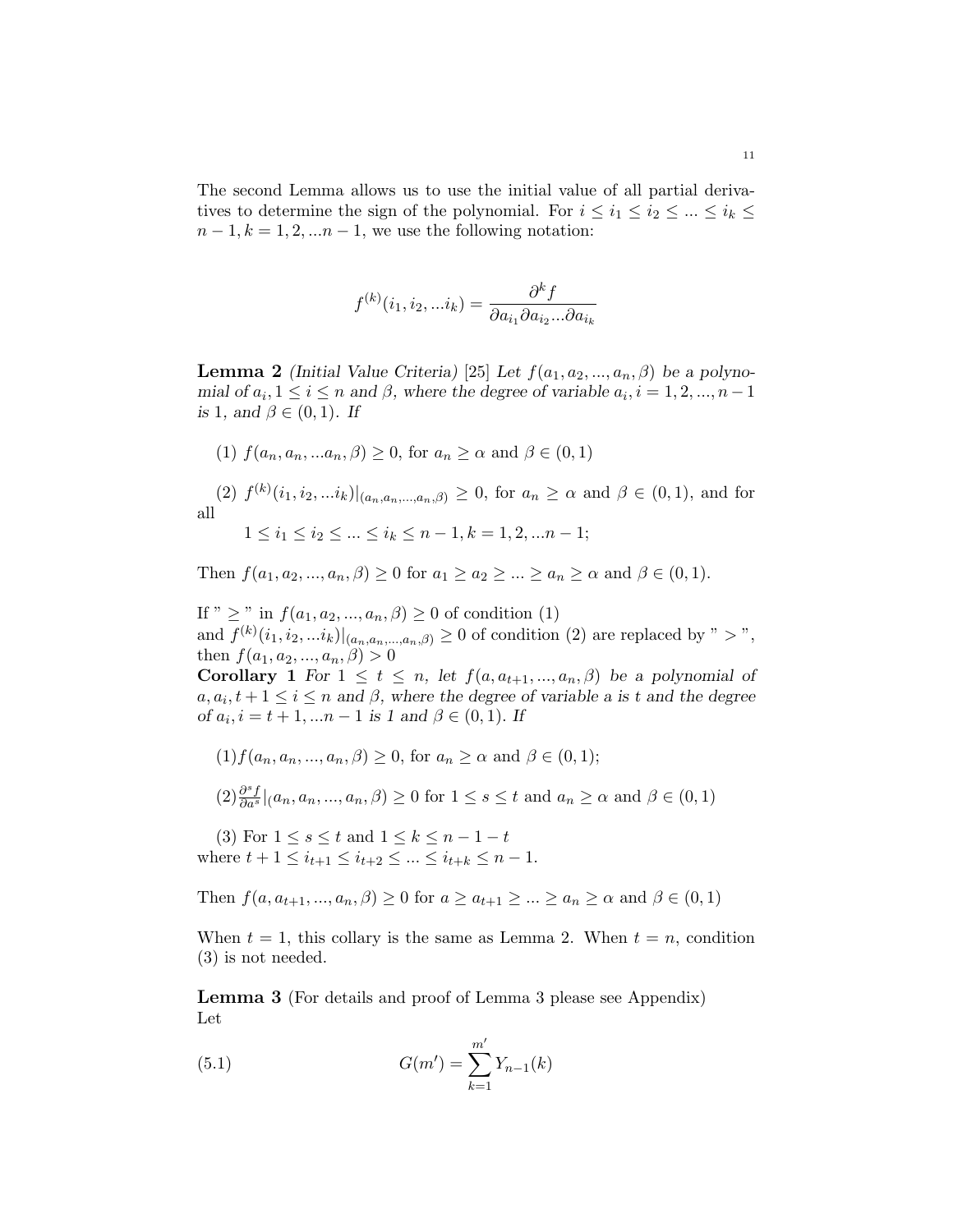Then  $G(m')$  can be expressed by a summation with limits determined by n alone

$$
G(m') = \frac{1}{n} A_0^{n-1} \sum_{i=0}^{n-2} {n \choose i} \left(-\frac{1}{a_n}\right)^{n-1-i} \sum_{k=0}^{n-1-i} {n-i \choose k} (m'+1)^{n-i-k} B_k
$$
  

$$
- \frac{1}{2} a_{n-1} A_1^{n-2} \sum_{i=0}^{n-3} {n-1 \choose i} \left(-\frac{1}{a_n}\right)^{n-2-i} \sum_{k=0}^{n-2-i} {n-1-i \choose k} (m'+1)^{n-1-i-k} B_k
$$
  

$$
+ \sum_{l=1}^{n-3} \frac{1}{n-1-l} \frac{s(n-1,n-2-l)}{{n-2 \choose l}} A_l^{n-2} \sum_{i=0}^{n-3-l} {n-1-l \choose i} \left(-\frac{1}{a_n}\right)^{n-2-l-i}
$$
  
(5.2) 
$$
\times \sum_{k=0}^{n-2-l-i} {n-1-l-i \choose k} (m'+1)^{n-1-l-i-k} B_k + m' Y_{n-1}
$$

where

$$
(5.3) \qquad Y_{n-1} = [A_0^{n-1} - \frac{n-1}{2}a_{n-1}A_1^{n-2} + \sum_{l=1}^{n-3} \frac{s(n-1, n-2-l)}{\binom{n-2}{l}}A_l^{n-2}]
$$

Lemma 4 (For proof, please see appendix) Let

(5.4) 
$$
g(m') = na_n^{n-1} G(m')
$$

then,

(5.5) 
$$
g(a_n - \beta - m) = na_n^{n-1} \sum_{h=m}^{a_n - \beta - 1} Y_{(n-1)}(a_n - \beta - h)
$$

$$
= A_0^{n-1} \left\{ -\sum_{s=0}^n (-1)^{s-1} B_s {n \choose s} a_n^{n-s} + (-1)^{n-1} B_n [1 - \beta - m] \right\}
$$
  
\n
$$
- \frac{n}{2} a_{n-1} A_1^{n-2} \left\{ -(n-1) a_n^{n-1} - \sum_{s=0}^{n-1} (-1)^{s-1} B_s {n-1 \choose s} a_n^{n-s} + (-1)^{n-2} a_n B_{n-1} [1 - \beta - m] \right\}
$$
  
\n
$$
+ \sum_{l=1}^{n-3} \frac{n}{n-1-l} \frac{s(n-1, n-2-l)}{{n-2 \choose l}} A_1^{n-2}
$$
  
\n
$$
\times \left\{ -(n-1-l) a_n^{n-1} - \sum_{s=0}^{n-1-l} (-1)^{s-l} B_s {n-1-l \choose s} a_n^{n-s} + (-1)^{n-2-l} a_n^{l+1} B_{n-l} [1 - \beta - m] \right\}
$$

(5.6)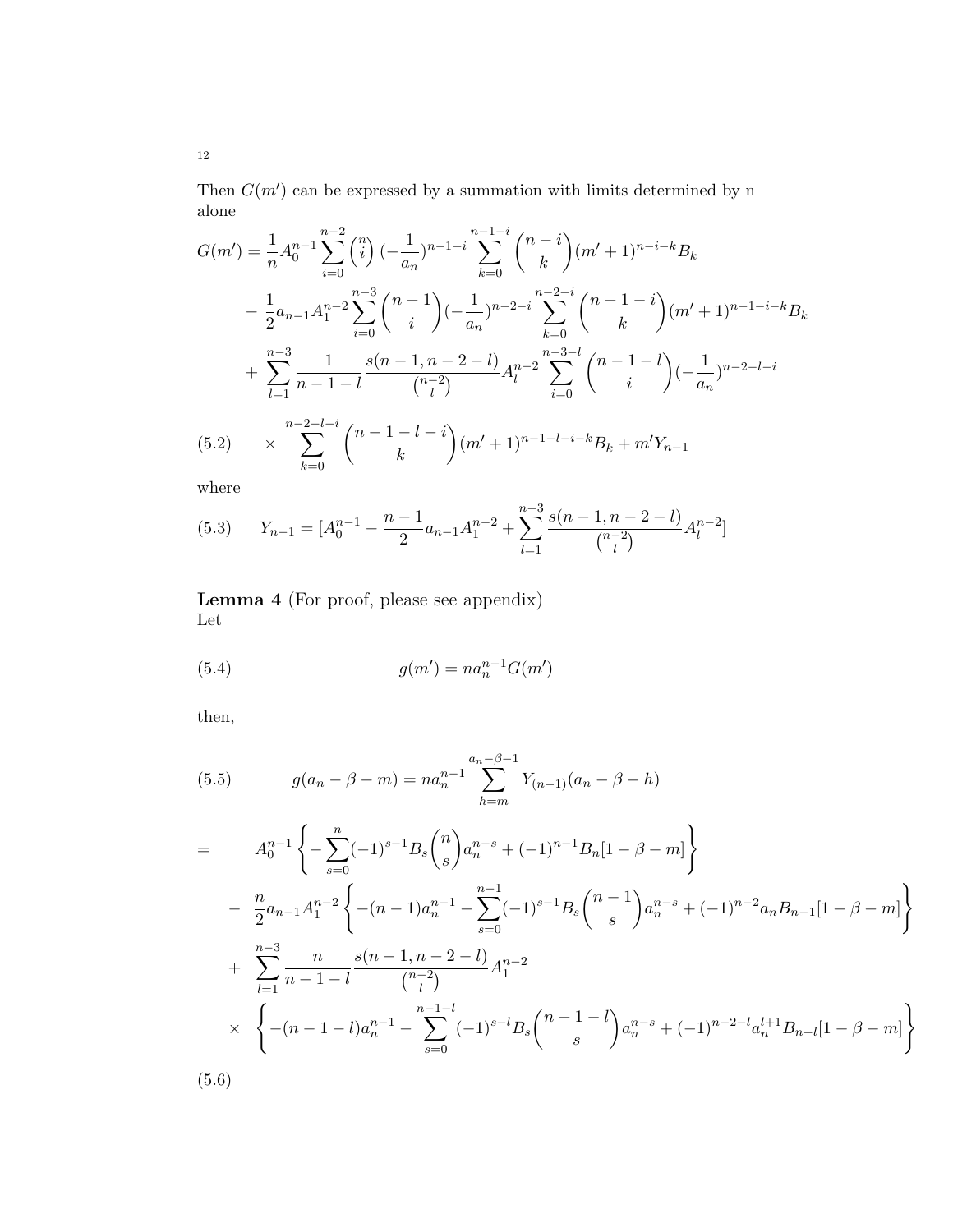Lemma 5 (For proof, please see appendix)

Let

(5.7) 
$$
\Delta_0(a_n - \beta - m) = a_n^{n-1} Y_n - g(a_n - \beta - m)
$$

then,

(5.8) 
$$
\Delta_0(a_n - \beta - m) = \sum_{i=n}^{2n-2} T_i + T_{n-1}(m) + \Phi(m, \beta)
$$

where  $T_i, n \leq i \leq 2n-2$  are polynomials of  $a_1, a_2, ..., a_n$  with coefficients that do not depend on  $\beta$  or m. Each term in  $T_i$  has degree of i. The expression of  $T_i$  are:

$$
T_{2n-2} = \frac{n}{2} A_0^{n-1} a_n^{n-1} + \frac{n}{2} a_{n-1} a_n^n A_1^{n-2} - \frac{n}{2} A_1^{n-1} a_n^n
$$
  
\n
$$
T_{2n-3} = -\frac{n(n-1)}{4} a_{n-1} a_n^{n-1} A_1^{n-2} + \frac{s(n, n-2)}{\binom{n-1}{1}} A_1^{n-1} a_n^{n-1}
$$
  
\n
$$
-\binom{n}{2} B_2 A_0^{n-1} a_n^{n-2} - \frac{n}{n-2} \frac{s(n-1, n-3)}{\binom{n-2}{1}} A_1^{n-2} a_n^n
$$
  
\n
$$
T_i = \sum_{i=n}^{2n-4} \frac{s(n, i - (n-1))}{\binom{n-1}{2n-2-i}} a_n^{n-1} A_{2n-2-i}^{n-1}
$$
  
\n
$$
+ \sum_{i=n}^{2n-4} (-1)^i \binom{n}{2n-1-i} B_{2n-1-i} A_0^{n-1} a_n^{i-(n-1)}
$$
  
\n
$$
+ \sum_{i=n}^{2n-4} \frac{n}{2} (-1)^i \binom{n-1}{2n-2-i} B_{2n-2-i} A_1^{n-2} a_{n-1} a_n^{i-(n-2)}
$$
  
\n
$$
- \sum_{i=n}^{2n-4} \frac{n}{i-n+1} \frac{s(n-1, i - n)}{\binom{n-2}{2n-2-i}} A_{2n-2-i}^{n-2} a_n^{n}
$$
  
\n
$$
+ \sum_{i=n}^{2n-4} \frac{n}{2} \frac{s(n-1, i - n + 1)}{\binom{n-2-i}{2n-3-i}} A_{2n-3-i}^{n-2} a_n^{n-1}
$$
  
\n
$$
+ \sum_{i=n}^{2n-4} \frac{1}{2n-1} \frac{s(n-1)!+s_n}{n-1-s} \binom{n-1-s}{2n-2-i-s} A_n^{n-2} a_n^{i+s-(n-2)}
$$
  
\n
$$
\times \frac{s(n-1, n-2-s)}{\binom{n-2}{s}} B_{2n-2-i-s} A_n^{n-2} a_n^{i+s-(n-2)}
$$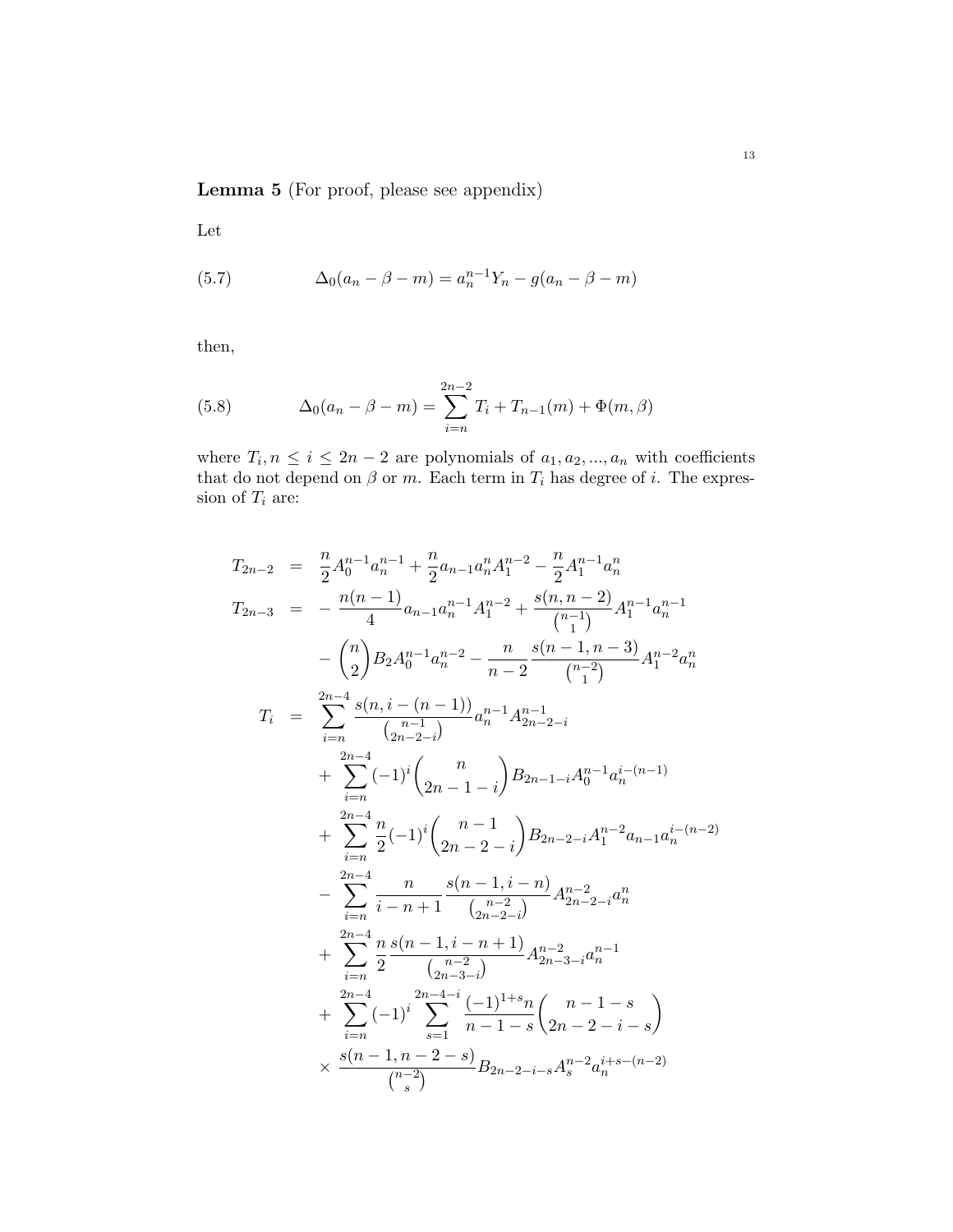$T_{n-1}(m)$  is a polynomial of  $a_1, a_2, ..., a_n$  with coefficients depending only on n and m. Each term in  $T_{n-1}(m)$  has degree of n-1. The expression of  $T_{n-1}(m)$  is

$$
T_{n-1}(m) = (-1)^{n-2} \{B_n[1-m] - B_n\} A_0^{n-1}
$$
  
+ 
$$
(-1)^{n-2} \frac{n}{2} \{B_{n-1}[1-m] - B_{n-1}\} A_1^{n-2} a_{n-1} a_n
$$
  
+ 
$$
(-1)^{n-2} \sum_{l=1}^{n-3} \frac{n(-1)^{l+1}}{n-1-l} \frac{s(n-1,n-2-l)}{\binom{n-2}{l}}
$$
  
× 
$$
\{B_{n-1-l}[1-m] - B_{n-1-l}\} A_l^{n-2} a_n^{l+1}
$$

 $\Phi(m,\beta)$  is the polynomial of  $a_1, a_2, ..., a_n$  with coefficients depending on m and  $\beta$ .  $\Phi(m,\beta) = 0$  if  $\beta = 0$ . Each term in  $\Phi(m,\beta)$  has degree of n-1 and  $\Phi(m,\beta) = (-1)^{n-2} A_0^{n-1} \Psi(n,m,\beta) + (-1)^{n-2} \frac{n}{2} A_1^{n-2} a_{n-1} a_n \Psi(n-1,m,\beta)$  $+(-1)^{n-2}$  $\sum_{ }^{n-3}$  $_{l=1}$  $n(-1)^{l+1}$  $n-1-l$  $s(n-1, n-2-l)$  $\binom{n-2}{1}$  $\frac{(l-2-l)}{l}A_l^{n-2}$  $\frac{n-2}{l}a_n^{l+1}\Psi(n-1-l,m,\beta)$ where n

$$
\Psi(n, m, \beta) = (-1)^n \sum_{s=0}^{n-1} \binom{n}{s} B_s[m] \beta^{n-s}
$$

#### 6. PROOF OF SHARP UPPER ESTIMATE

We know that the  $Y_6$  estimate is true. In order to get the proof of 7, we partition the 7th dimensional tetrahedron into the lower dimensional case. The inequality  $\frac{x_1}{a_1} + \frac{x_2}{a_2}$  $\frac{x_2}{a_2} + ... + \frac{k}{a}$  $\frac{k}{a_7} \leq 1$  is the partition of the 7 dimensional tetrahedron into 6 dimensional tetrahedron. Using the notation  $k = a_7 - \beta - h$ in  $(8.2)$ , we can then transform the kth partition in  $(4.1)$  into the following form:

(6.1) 
$$
\frac{x_1}{\frac{a_1}{a_7}(\beta + h)} + \frac{x_2}{\frac{a_2}{a_7}(\beta + h)} + \dots + \frac{x_7}{\frac{a_6}{a_7}(\beta + h)} \le 1
$$

where  $h = 0, 1, 2, ..., a_7 - \beta - 1$ 

Let  $P_6(h)$  be the number of positive integer solution of (6.1). Then we have

$$
P_7 = \sum_{h=0}^{[a_7]-1} P_6(h)
$$

We also use the notation  $q_6(a_7 - \beta - h)$  and  $Y_6(a_7 - \beta - h)$  to denote the rough and sharp estimate defined for (6.1).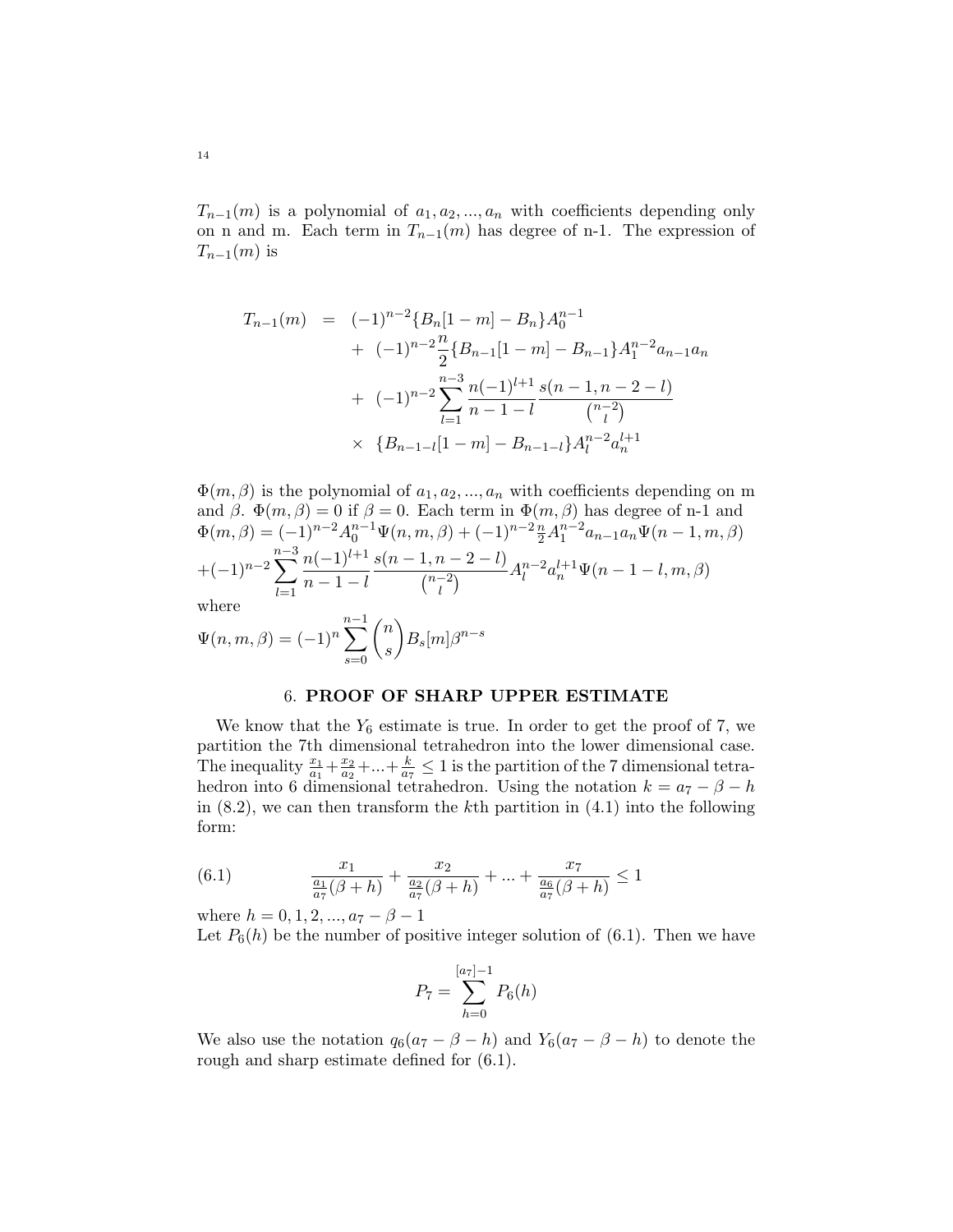For each  $P_6(h)$ , there are three cases regarding its upper estimate:

(a).  $P_6(h) = 0$ , then we do not need to count this partition.

Also if  $P_6(h') = 0$ , then  $P_6(h) = 0$  for all  $h \leq h'$ . Let  $h_0$  be the smallest number such that  $P_6(h_0) > 0$ .

(b).  $P_6(h) > 0$ , and  $\frac{a_6}{a_7}(\beta + h) < 5$ . We know  $\frac{a_6}{a_7}(\beta + h) > 1$ . Then we can apply the rough estimate:

$$
(6)!P_6(h) \le q_6(a_7 - \beta - h)
$$

(c).  $P_6(h) > 0$ , and  $\frac{a_6}{a_7}(\beta + h) \ge (6)$ . Then we can apply the sharp stimate:

$$
(6)!P_6(h) \le Y_6(a_7 - \beta - h)
$$

So we have

(6.2) 
$$
7!P_7 = 7 \sum_{h=h_0}^{[a_7]-1} (6)! P_6(h)
$$

$$
\leq 7\sum_{h=h_0}^{m-1}q_6(a_7-\beta-h)+7\sum_{h=m}^{[a_7]-1}Y_6(a_7-\beta-h)
$$

where  $m$  is the smallest integer for which the sharp estimate condition  $a_6$  $\frac{a_6}{a_7}(\beta+m) \ge 5$  is true. In order to show  $7!P_7 \le Y_7$ , we only need to show that

$$
Y_7 \ge 7 \sum_{h=h_0}^{m-1} q_6(a_6 - \beta - h) + 7 \sum_{h=m}^{[a_7]-1} Y_6(a_7 - \beta - h)
$$

Now define

(6.3) 
$$
\Delta = a_7^6 Y_7 - 7a_7^6 \sum_{h=m}^{[a_7-1]} Y_6(a_7 - \beta - h) - 7a_7^6 \sum_{h=h_0}^{m-1} q_6(a_7 - \beta - h)
$$

Using the definitions given by Lemmas 3 and 4, we have

$$
\Delta = a_7^6 Y_7 - g(a_7 - \beta - m) - 7a_7^6 \sum_{h=h_0}^{m-1} q_6(a_7 - \beta - h)
$$
  
(6.4) 
$$
= \Delta_0(a_7 - \beta - m) - 7a_7^6 \sum_{h=h_0}^{m-1} q_6(a_7 - \beta - h)
$$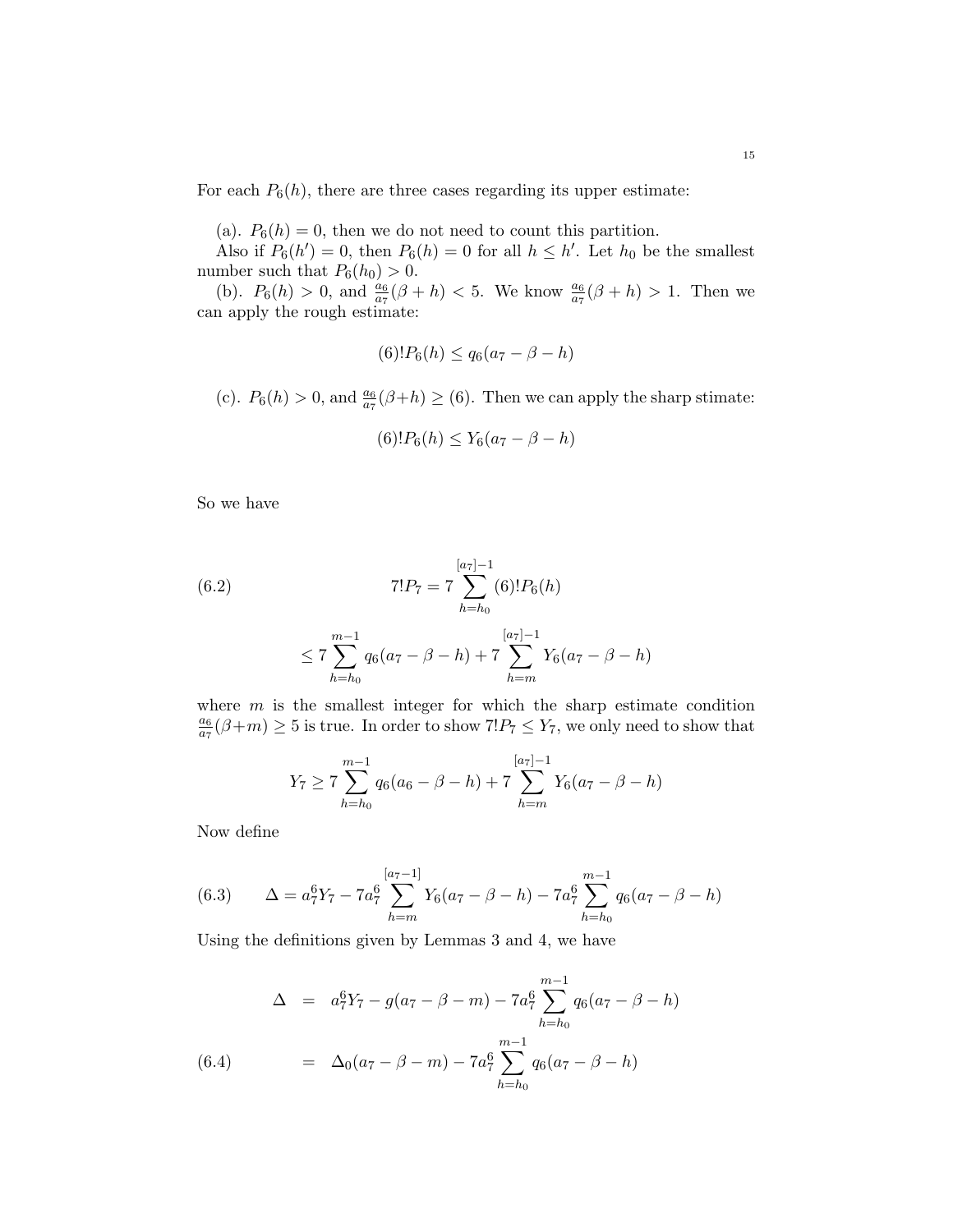(The expression for  $\Delta_0(a_7 - \beta - m)$  is given in Lemma 5)

## Prove that  $\Delta \geq 0$

Notice that  $\Delta$  is the polynomial of  $a_1, a_2, ..., a_7, \beta$ . Our task here is to show that  $\Delta \geq 0$  for  $a_1 \geq a_2 \geq ... \geq a_7 \geq 7$  and the equality holds when  $a_1 = a_2 = ... = integer$ . If we can determine m and  $h_0$ , then we can use Lemmas 1 and 2 to determine the sign of  $\Delta$ . For this reason, we will study  $\Delta$  in  $6\times 7$  subcases determined by

$$
a_1 = a_2 = \dots = a_{7-i} \ge a_{7-i+1} \ge \dots \ge a_6
$$
, where  $1 \le i \le 6$ 

$$
P_6(5-j) = 0, P_6(6-j) > 0, \text{ where } 0 \le j \le 6
$$

Also  $P_6(h) = 0$  implies that  $P_6(1) = P_6(2) = ... = P_6(h-1) = 0$ 

# Proof for 7th dimension

16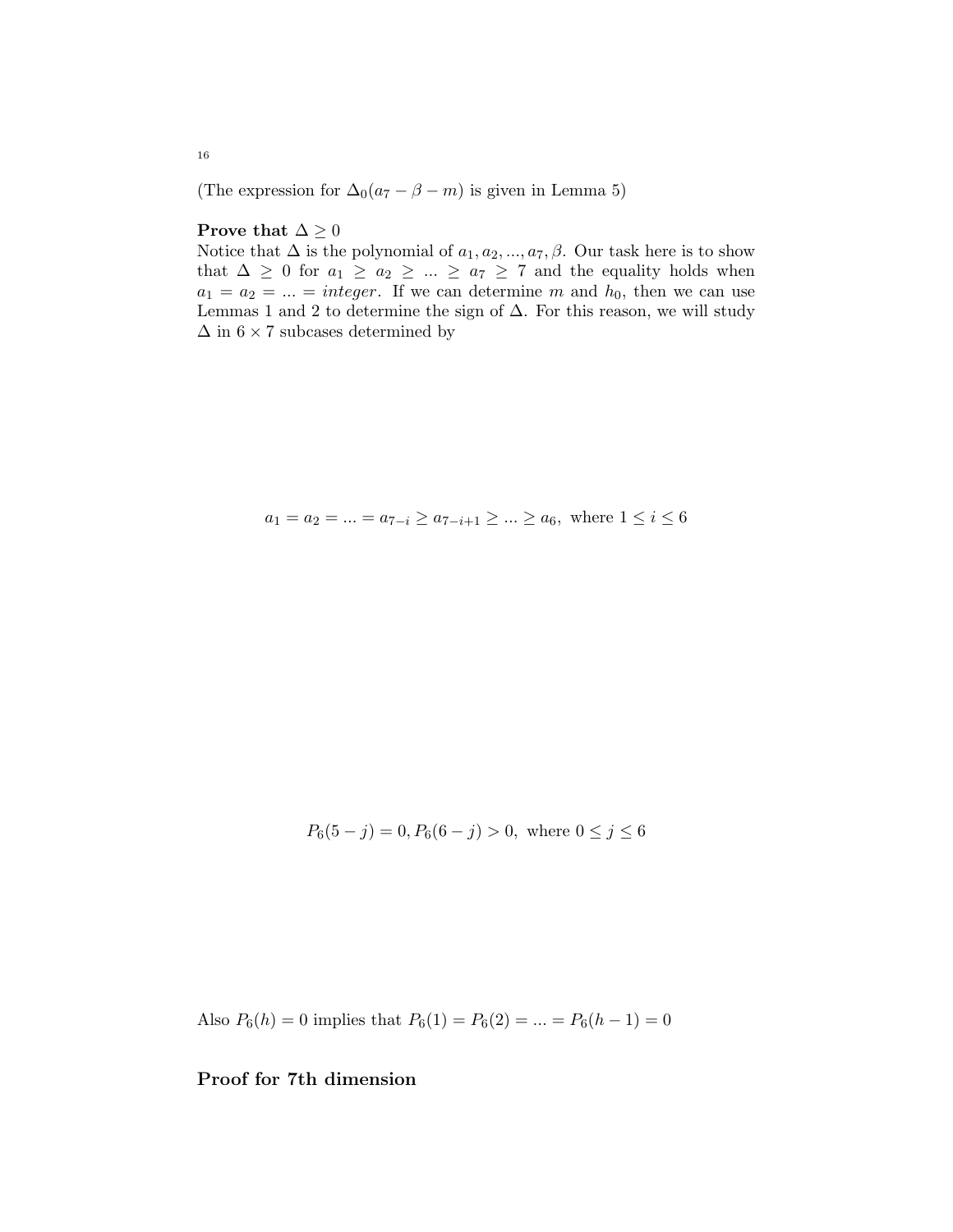$$
\Delta_0(a_7 - \beta - m) = \sum_{i=7}^{12} T_i + T_6(m) + \Phi(m, \beta)
$$
 where,

$$
T_{12} = \frac{7}{2} A_0^6 a_7^6 + \frac{7}{2} a_6 a_7^7 A_1^5 - \frac{7}{2} A_1^6 a_7^7
$$
  
\n
$$
T_{11} = -\frac{21}{2} a_6 a_7^6 A_1^5 + \frac{s(7,5)}{\binom{6}{1}} A_1^6 a_7^6
$$
  
\n
$$
-\binom{7}{2} B_2 A_0^6 a_7^5 - \frac{7}{5} \frac{s(6,4)}{\binom{6}{1}} A_1^5 a_7^7
$$
  
\n
$$
T_i = \sum_{i=7}^{10} \frac{s(7, i-6)}{\binom{6}{12-i}} a_7^6 A_{12-i}^6
$$
  
\n
$$
+ \sum_{i=7}^{10} (-1)^i \binom{7}{13-i} B_{13-i} A_0^6 a_7^{i-6}
$$
  
\n
$$
+ \sum_{i=7}^{10} \frac{7}{2} (-1)^i \binom{6}{12-i} B_{12-i} A_1^5 a_6 a_7^{i-5}
$$
  
\n
$$
+ \sum_{i=7}^{10} (-1)^i \sum_{s=1}^{12-i} \frac{(-1)^{1+s} 7}{6-s} \binom{6-s}{12-i-s}
$$
  
\n
$$
\times \frac{s(6,5-s)}{\binom{5}{5}} B_{12-i-s} A_3^5 a_7^{i+s-5}
$$
  
\n
$$
T_6(m) = (-1)^5 \{B_7 [1-m] - B_7\} A_6^6
$$
  
\n
$$
+ (-1)^5 \sum_{l=1}^{4} \frac{7(-1)^{l+1}}{6-l} \frac{s(6,5-l)}{\binom{5}{l}}
$$
  
\n
$$
\times \{B_{6-l} [1-m] - B_{6-l} \} A_1^5 a_6 a_7
$$
  
\n
$$
\Phi(m,\beta) = (-1)^5 A_0^6 \Psi(7,m,\beta) + (-1)^5 \sum_{l=1}^{7} A_1^5 a_6 a_7 \Psi(6,m,\beta)
$$
  
\n
$$
+ (-1)^5 \sum_{l=1}^{4} \frac{7(-1)^{l+1}}{6-l} \frac{s(6,5-l)}{\
$$

$$
\Delta_0(a_7 - \beta - m) = \sum_{i=7}^{12} T_i + T_6(m) + \Phi(m, \beta)
$$
 where,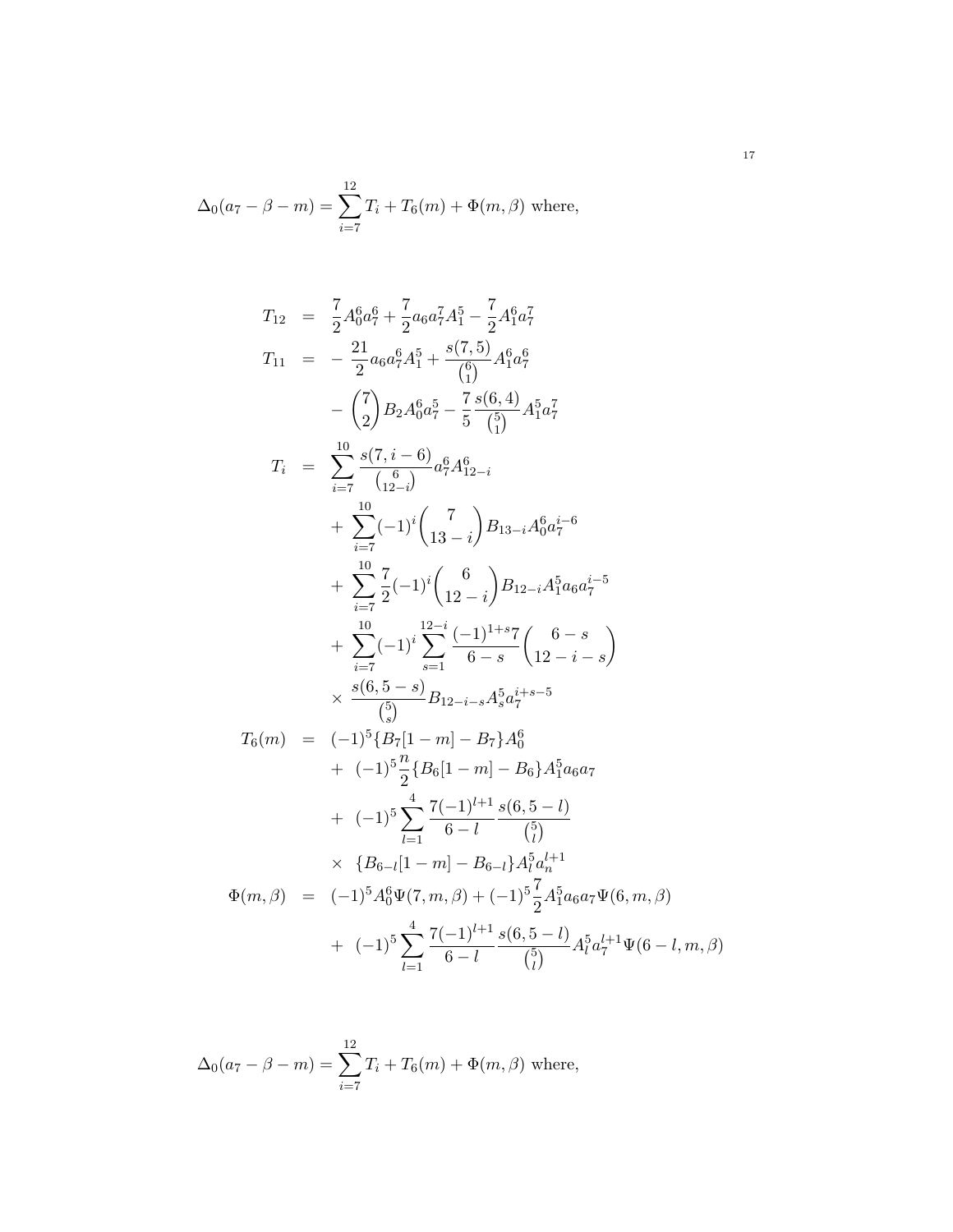$$
T_{12} = \frac{7}{2}a_1a_2a_3a_4a_5a_6a_7^6 + \frac{7}{2}(a_1a_2a_4a_5 + a_1a_3a_4a_5 + a_2a_3a_4a_5 + a_1a_2a_3a_4 + a_1a_2a_3a_4a_5 + a_1a_2a_3a_4a_5a_6 + a_1a_2a_3a_4a_5a_6 + a_1a_2a_3a_4a_5a_6 + a_1a_2a_3a_4a_5a_6 + a_1a_2a_3a_4a_5a_6 + a_1a_2a_3a_4a_5 + a_1a_2a_3a_4a_6 + a_1a_2a_3a_4a_5 + a_1a_2a_3a_4a_6 + a_1a_2a_3a_4a_6 + a_1a_2a_3a_4a_6 + a_1a_2a_3a_4a_6 + a_1a_2a_3a_4a_6 + a_1a_2a_3a_4a_6 + a_1a_2a_3a_4a_6 + a_1a_2a_3a_4a_6 + a_1a_2a_3a_4a_6 + a_1a_2a_3a_4a_6 + a_1a_2a_3a_4a_6 + a_1a_2a_3a_4a_6 + a_1a_2a_3a_4a_6 + a_1a_2a_3a_4a_6 + a_1a_2a_3a_4 + a_1a_2a_3a_6 + a_1a_2a_3a_6 + a_1a_2a_3a_6 + a_1a_2a_3a_6 + a_1a_2a_3a_6 + a_1a_2a_3a_6 + a_1a_2a_3a_6 + a_1a_2a_3a_6 + a_1a_2a_3a_6 + a_1a_2a_3a_6 + a_1a_2a_4a_6 + a_1a_2a_4a_6 + a_1a_2a_4a_6 + a_1a_2a_4a_6 + a_2a_3a_4a_6 + a_1a_2a_4a_6 + a_2a_3a_4a_6 + a_1a_2a_4a_6 + a_2a_3a_4a_6 + a_1a_2a_3a_4 + a_1a_2a
$$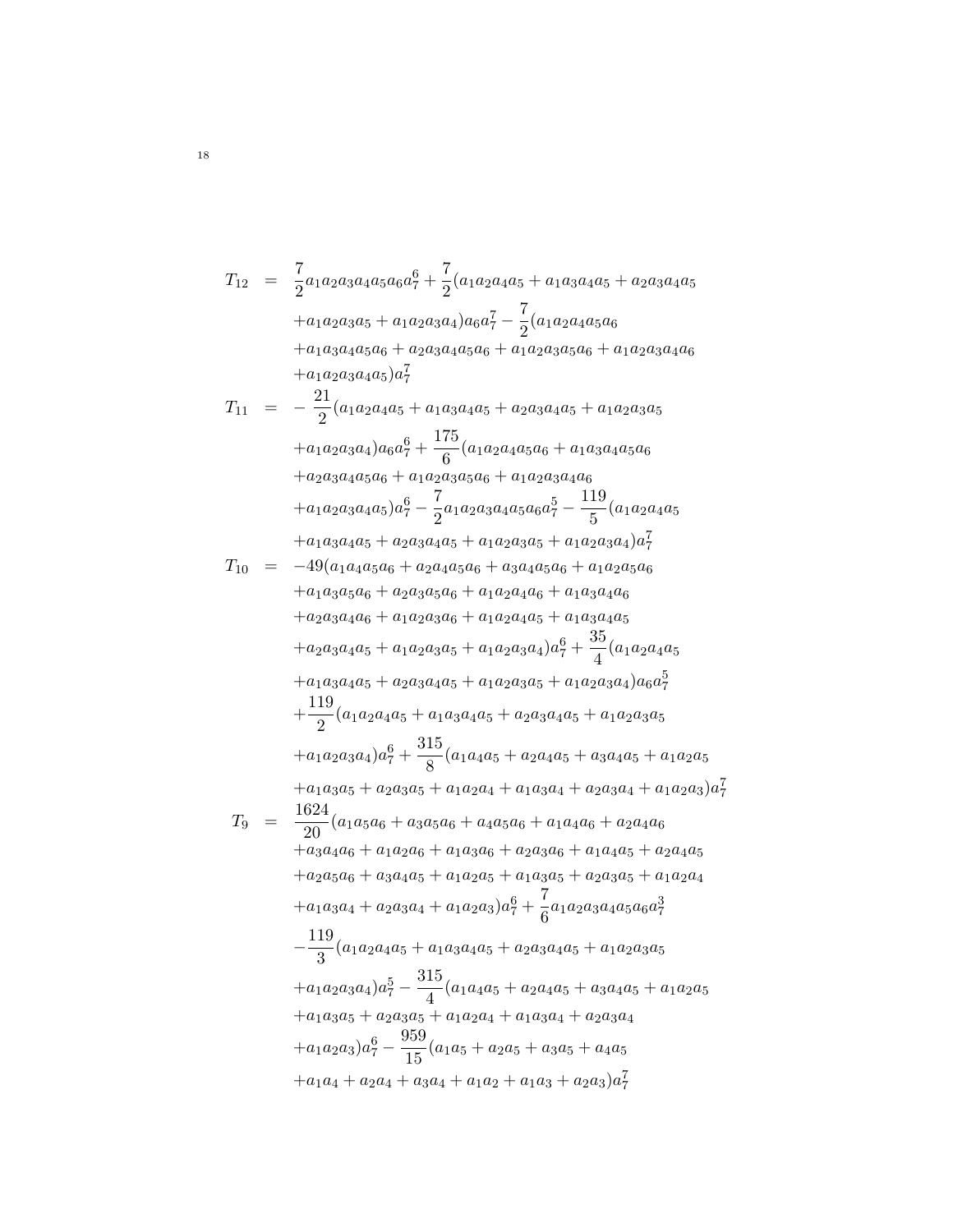$$
T_8 = -\frac{588}{5}(a_1a_6 + a_2a_6 + a_3a_6 + a_4a_6 + a_5a_6 + a_1a_5 + a_2a_5 + a_3a_5 + a_4a_5 + a_1a_4 + a_2a_4 + a_3a_4 + a_1a_2 + a_1a_3 + a_2a_3)a_7^6 - \frac{7}{4}(a_1a_2a_4a_5 + a_1a_3a_4a_5 + a_2a_3a_4a_5 + a_1a_2a_3a_4 + a_1a_2a_3a_4)a_6a_7^3
$$
  
\n
$$
+ \frac{315}{8}(a_1a_4a_5 + a_2a_4a_5 + a_3a_4a_5 + a_1a_2a_5 + a_1a_3a_5 + a_2a_3a_5 + a_1a_2a_4 + a_1a_3a_4 + a_2a_3a_4 + a_1a_2a_3)a_7^5
$$
  
\n
$$
+ \frac{959}{10}(a_1a_5 + a_2a_5 + a_3a_5 + a_4a_5 + a_1a_4 + a_2a_4 + a_3a_4 + a_1a_2 + a_1a_3 + a_2a_3)a_7^6 + 84(a_1 + a_2 + a_3 + a_4 + a_5)a_7^7
$$
  
\n
$$
T_7 = 120(a_1 + a_2 + a_3 + a_4 + a_5 + a_6)a_7^6
$$
  
\n
$$
- \frac{1}{6}(a_1a_2a_3a_4a_5a_6)a_7 + \frac{119}{30}(a_1a_2a_4a_5 + a_1a_3a_4a_5 + a_2a_3a_4a_5 + a_2a_3a_4a_5 + a_1a_2a_3a_4)a_7^3 - \frac{959}{30}(a_1a_5 + a_2a_5 + a_3a_5 + a_4a_5 + a_1a_4 + a_2a_4 + a_3a_4 + a_1a_2 + a_1a_3 + a_2a_3)a_7^5 - 84(a_1 + a_2 + a_3 + a_4 + a_5)a_7^6
$$

$$
T_6(m) = -\{B_7[1-m]\}a_1a_2a_3a_4a_5a_6 - \frac{7}{2}\{B_6[1-m] - B_6\}(a_1a_2a_4a_5 + a_1a_3a_4a_5 + a_2a_3a_4a_5 + a_1a_2a_3a_5 + a_1a_2a_3a_4)a_6a_7 - \frac{119}{5}\{B_5[1-m]\}(a_1a_2a_4a_5 + a_1a_3a_4a_5 + a_2a_3a_4a_5 + a_1a_2a_3a_5 + a_1a_2a_3a_4)a_7^2 - \frac{315}{8}\{B_4[1-m] - B_4\}(a_1a_4a_5 + a_2a_4a_5 + a_3a_4a_5 + a_1a_2a_5 + a_1a_2a_5 + a_1a_3a_5 + a_2a_3a_5 + a_1a_2a_4 + a_1a_3a_4 + a_2a_3a_4 + a_1a_2a_3)a_7^3 - \frac{959}{15}\{B_3[1-m]\}(a_1a_5 + a_2a_5 + a_3a_5 + a_4a_5 + a_1a_4 + a_2a_4 + a_3a_4 + a_1a_2 + a_1a_3 + a_2a_3)a_7^4 - 84\{B_2[1-m] - B_2\}(a_1 + a_2 + a_3 + a_4 + a_5)a_7^5
$$

$$
\Phi(m,\beta) = -A_0^6(-1)^7 \sum_{s=0}^6 {7 \choose s} B_s[m] \beta^{7-s}
$$

$$
+(-1)^5 \frac{7}{2} A_1^5 a_6 a_7(-1)^6 \sum_{s=0}^5 {6 \choose s} B_s[m] \beta^{6-s}
$$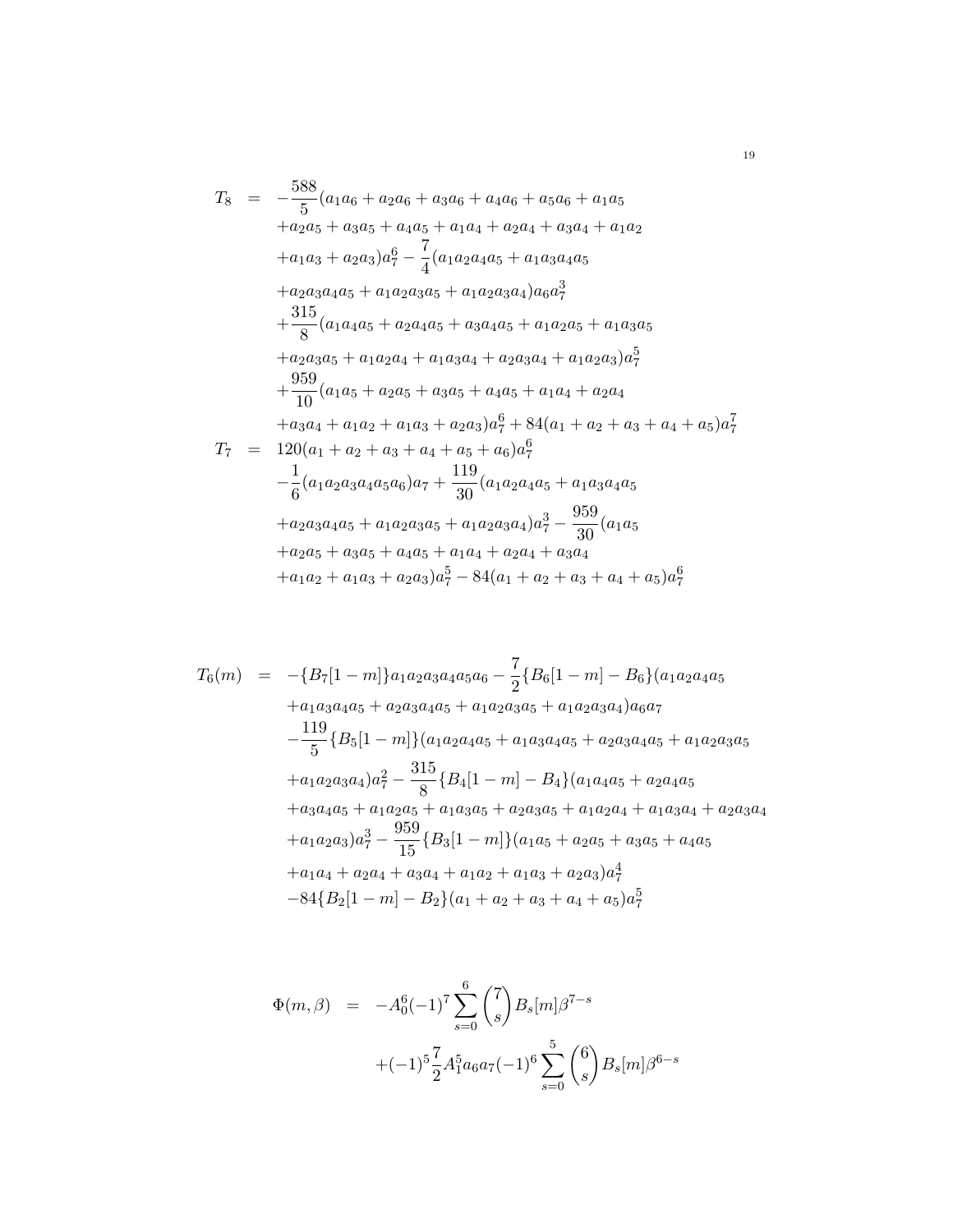$$
-\frac{7}{5} \frac{s(6,4)}{\binom{5}{1}} A_1^5 a_7^2 (-1)^5 \sum_{s=0}^4 \binom{5}{s} B_s[m] \beta^{5-s}
$$
  
+
$$
\frac{7}{4} \frac{s(6,3)}{\binom{5}{2}} A_2^5 a_7^3 (-1)^4 \sum_{s=0}^3 \binom{4}{s} B_s[m] \beta^{4-s}
$$
  
-
$$
\frac{7}{3} \frac{s(6,2)}{\binom{5}{3}} A_3^5 a_7^4 (-1)^3 \sum_{s=0}^2 \binom{3}{s} B_s[m] \beta^{3-s}
$$
  
+
$$
\frac{7}{2} \frac{s(6,1)}{\binom{5}{4}} A_4^5 a_7^5 (-1)^2 \sum_{s=0}^1 \binom{2}{s} B_s[m] \beta^{2-s}
$$

**CASE 1** *i* = 1 implies that  $a_1 = a_2 = a_3 = a_4 = a_5 = a_6 = a$ 

**Subcase 1.0** 
$$
P_6(0) = P_6(1) = ... = P_6(4) = P_6(5) = 0
$$

$$
T_{12} = \frac{7}{2}(a^6)a_7^6 + \frac{35}{2}(a^5)a_7^7 - 21(a^5)a_7^7
$$
  
\n
$$
T_{11} = -\frac{105}{2}(a^5)a_7^6 + 175(a^5)a_7^6 - \frac{7}{2}(a^6)a_7^5 - 119(a^4)a_7^7
$$
  
\n
$$
T_{10} = -735(a^4)a_7^6 + \frac{175}{4}(a^5)a_7^5 + \frac{595}{2}(a^4)a_7^6 + \frac{1575}{4}(a^3)a_7^7
$$
  
\n
$$
T_9 = 1624(a^3)a_7^6 + \frac{7}{6}(a^6)a_7^3 - \frac{595}{3}(a^4)a_7^5 - \frac{1575}{2}(a^3)a_7^6 - \frac{1918}{3}(a^2)a_7^7
$$
  
\n
$$
T_8 = -1764(a^2)a_7^6 - \frac{35}{4}(a^5)a_7^3 + \frac{1575}{4}(a^3)a_7^5 + 959(a^2)a_7^6 + 420(a)a_7^7
$$
  
\n
$$
T_7 = 720(a)a_7^6 - \frac{1}{6}(a^6)a_7 + \frac{119}{6}(a^4)a_7^3 - \frac{959}{3}(a^2)a_7^5 - 420(a)a_7^6
$$

Taking  $m = 6$ , we have

 $T_6(6) = 143605a^6 - 464625a^5a_7 + 582505a^4a_7^2 - 354375a^3a_7^3 + 105490a^2a_7^4 12600aa_7^5$ and and<br>  $\Phi(6,\beta) = a^6[\beta^7 + \frac{77}{2}\beta^6 + \frac{1267}{2}\beta^5 + 5775\beta^4 + \frac{188993}{6}\beta^3 + 102795\beta^2 + \frac{1115101}{6}\beta]$ <br>  $-\frac{35}{2}a^5a_7[\beta^6 + 33\beta^5 + \frac{905}{2}\beta^4 + 3300\beta^3 + \frac{26999}{2}\beta^2 + 29370\beta]$ <br>  $+119a^4a_7^2[\beta^5 + \frac{55}{2}\beta^4 + \frac{905}{3}\$  $S_0$ ,  $\Lambda$ 1.0 -  $\frac{7}{4}a^6a^6 - \frac{7}{4}a^5a^7 - \frac{105}{4}a^5a^6 + 175a^5a^6 - \frac{7}{4}a^6a^5 - 119a^4a^7 + \frac{175}{4}a^5a^5 -$ 

So, 
$$
\Delta 1.0 = \frac{1}{2}a^{\circ}a_{7}^{\circ} - \frac{1}{2}a^{\circ}a_{7}^{\circ} - \frac{1}{2}a^{\circ}a_{7}^{\circ} + 175a^{\circ}a_{7}^{\circ} - \frac{1}{2}a^{\circ}a_{7}^{\circ} - 119a^{\circ}a_{7}^{\circ} + \frac{1575}{4}a^{\circ}a_{7}^{\circ} - 735a^4a_7^6 + \frac{1575}{4}a^3a_7^7 + \frac{595}{2}a^4a_7^6 + 1624a^3a_7^6 + \frac{7}{6}a^6a_7^3 - \frac{1918}{3}a^2a_7^7 - \frac{1575}{2}a^3a_7^6 - \frac{595}{3}a^4a_7^5 - 1764a^2a_7^6 - \frac{35}{4}a^5a_7^3 + 420aa_7^7 + 959a^2a_7^6 + \frac{1575}{4}a^3a_7^5 + 720aa_7^6 - \frac{1}{6}a^6a_7 - \frac{1575}{6}a^3a_7^5 - \frac{1575}{6}a^3a_7^5 - \frac{1575}{6}a^3a_7^5 - \frac{1575}{6}a^3a_7^5 - \frac{1575}{6}a^3a_7^5 - \frac{1575}{6}a^3a_7^5 - \frac{1575}{6}a^3a_7^5 - \frac{1575}{6}a^3a_7^5 - \frac{1575}{6}a^3a_7^5 - \frac{1575}{6}a^3a_7^5 - \frac{1575}{6}a^3a_7^5 - \frac{1575}{6}a^3a_7^5 - \frac{1575}{6}a^3a_7^5 - \frac{1575}{6}a^3a_7^5 - \frac{1575}{6}a^3a_7^5 - \frac{1575}{6}a^3a_7^5 - \frac{1575}{6}a^3a_7^5 - \frac{1575}{6}a^3a_7^5 - \frac{1575}{6}a^3a_7^5 - \frac{1575}{6}a^3a_7
$$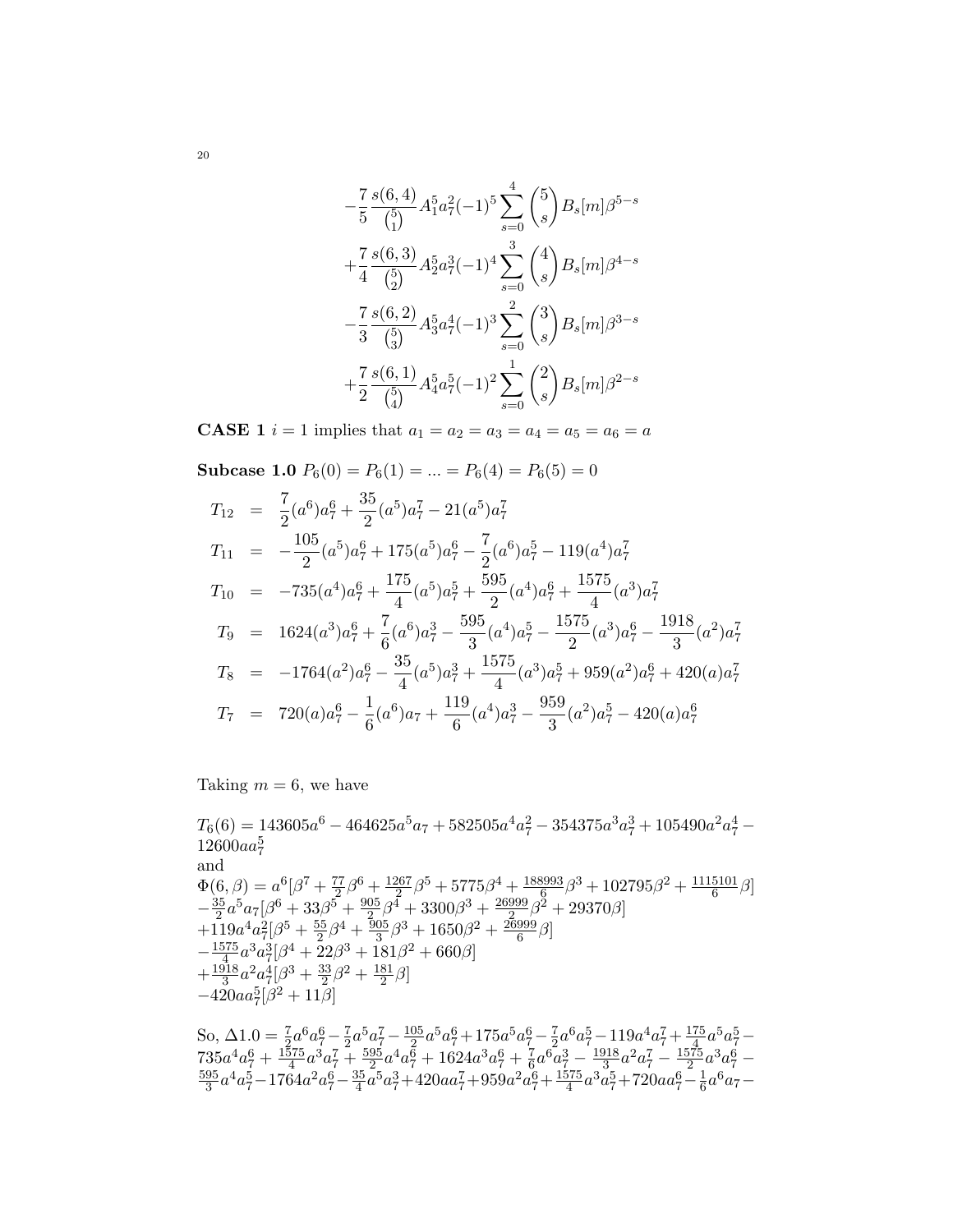$$
\begin{array}{l} 420a{a}^{6}_7+{\frac {119}{6}}a^4{a}^{3}_7-{\frac {959}{3}}a^2{a}^{5}_7\\+143605a^6-464625a^5a_7+582505a^4a^2_7-354375a^3a^3_7+105490a^2a^4_7-12600a{a}^{5}_7\\+a^6[\beta^7+{\frac {77}{2}}\beta^6+{\frac {1267}{2}}\beta^5+5775\beta^4+{\frac {188993}{6}}\beta^3+102795\beta^2+{\frac {1115101}{6}}\beta]\\-{\frac {35}{2}}a^5a_7[\beta^6+33\beta^5+{\frac {905}{2}}\beta^4+3300\beta^3+{\frac {26999}{2}}\beta^2+29370\beta]\\+119a^4a^2_7[\beta^5+{\frac {55}{2}}\beta^4+{\frac {905}{3}}\beta^3+1650\beta^2+{\frac {26999}{6}}\beta]\\-{\frac {1575}{4}}a^3a^3_7[\beta^4+22\beta^3+181\beta^2+660\beta]\\+{\frac {1918}{3}}a^2a^4_7[\beta^3+{\frac {33}{2}}\beta^2+{\frac {181}{2}}\beta]\\-420a a^5_7[\beta^2+11\beta]\end{array}
$$

$$
\Delta_{1.0} = \sum_{i=7}^{12} T_i + T_6(6) + \Phi(6, \beta)
$$

 $\Delta_{1.0}|_{a=a_7}=a_7^6\beta^7+21a_7^6\beta^6+175a_7^6\beta^5+735a_7^6\beta^4+1624a_7^6\beta^3+1764a_7^6\beta^2+$  $720a_7^6\beta$ 

 $\frac{\partial \Delta_{1,0}}{\partial a}|_{a=a_7} = \frac{7}{2}a_7^{11} + 231a_7^{10} - 350a_7^9 + \frac{809}{2}a_7^8 - 45a_7^7 - 261a_7^6 + 3780a_7^5 + 6a_7^5\beta^7 + \frac{287}{2}a_7^5\beta^6 + \frac{2779}{2}a_7^5\beta^5 + 6965a_7^5\beta^4 + \frac{38255}{2}a_7^5\beta^3 + \frac{55671}{2}a_7^5\beta^2 + 18621a_$ 

 $\frac{\partial^2 \Delta_{1.0}}{\partial a^2}\big|_{a=a_7} = 35 a_7^{10} + 917 a_7^9 - 2012.5 a_7^8 + \frac{4183}{3} a_7^7 + 577.5_7 a^6 - \frac{1219}{3} a_7^5 - 904407 a_7^4 + 30 a_7^4 \beta^7 + 805 a_7^4 \beta^6 + 8883 a_7^4 \beta^5 + \frac{103565}{2} a_7^4 \beta^4 + \frac{510146}{3} a_7^4 \beta^3 + \frac{617421}{2} a_7$  $\frac{13686233}{3}a_7^4\beta$ 

 $\frac{\partial^3 \Delta_{1,0}}{\partial a^3}|_{a=a_7}=210 a^{10}+4074 a^8_7-5512.5 a^7_7+399 a^6_7+1837.5 a^5_7+456 a^4_7+1208970 a^3_7+120 a^3_7 \beta^7+1050 a^3_7 \beta^6+44226 a^3_7 \beta^5+294052.5 a^3_7 \beta^4+1124445 a^3_7 \beta^3+15203212.5 a^3_7 \beta^2+2755794 a^3_7 \beta$ 

 $\frac{\partial^4 \Delta_{1,0}}{\partial a^4}|_{a=a_7}=840a_7^8+10584a_7^7-15750a_7^6-4340a_7^5-1050a_7^4+416a_7^3+\\ 9922920a_7^2+360a_7^2\beta^7+11760a_7^2\beta^6+161616a_7^2\beta^5+1524040a_7^2\beta^4+5271140a_7^2\beta^3+\\$  $13369650a_7^2\beta^2 + 18080584a_7^2\beta$ 

 $\frac{\partial^5 \Delta_{1,0}}{\partial a^5}|_{a=a_7}=2100a_7^7+12180a_7^6-5250a_7^5+840a_7^4-1050a_7^3+120a_7^2+\\ 47640600a_7+720a_7\beta^7+25620a_7\beta^6+386820a_7\beta^5+3207750a_7\beta^4+15749160a_7\beta^3+$  $73776158.75a_7\beta^2 + 72135120a_7\beta$ 

 $\frac{\partial^6 \Delta_{1,0}}{\partial a^6}|_{a=a_7}=2520a_7^6-2520a_7^5+840a_7^3-120a_7+103395600+720\beta^7+27720\beta^6+483840\beta^5+4641840\beta^4+22679160\beta^3+9669156-\beta^2+235303680\beta$ 

We regard these as polynomials in  $\beta$  with coefficients in  $a_7$ . Under the condition of  $a_7 \geq 7$  and  $0 < \beta < 1$ , the first polynomial is positive since all its coefficients are postitive. For the other polynomials, we need to check the summation of the coefficients as described in Lemma 1.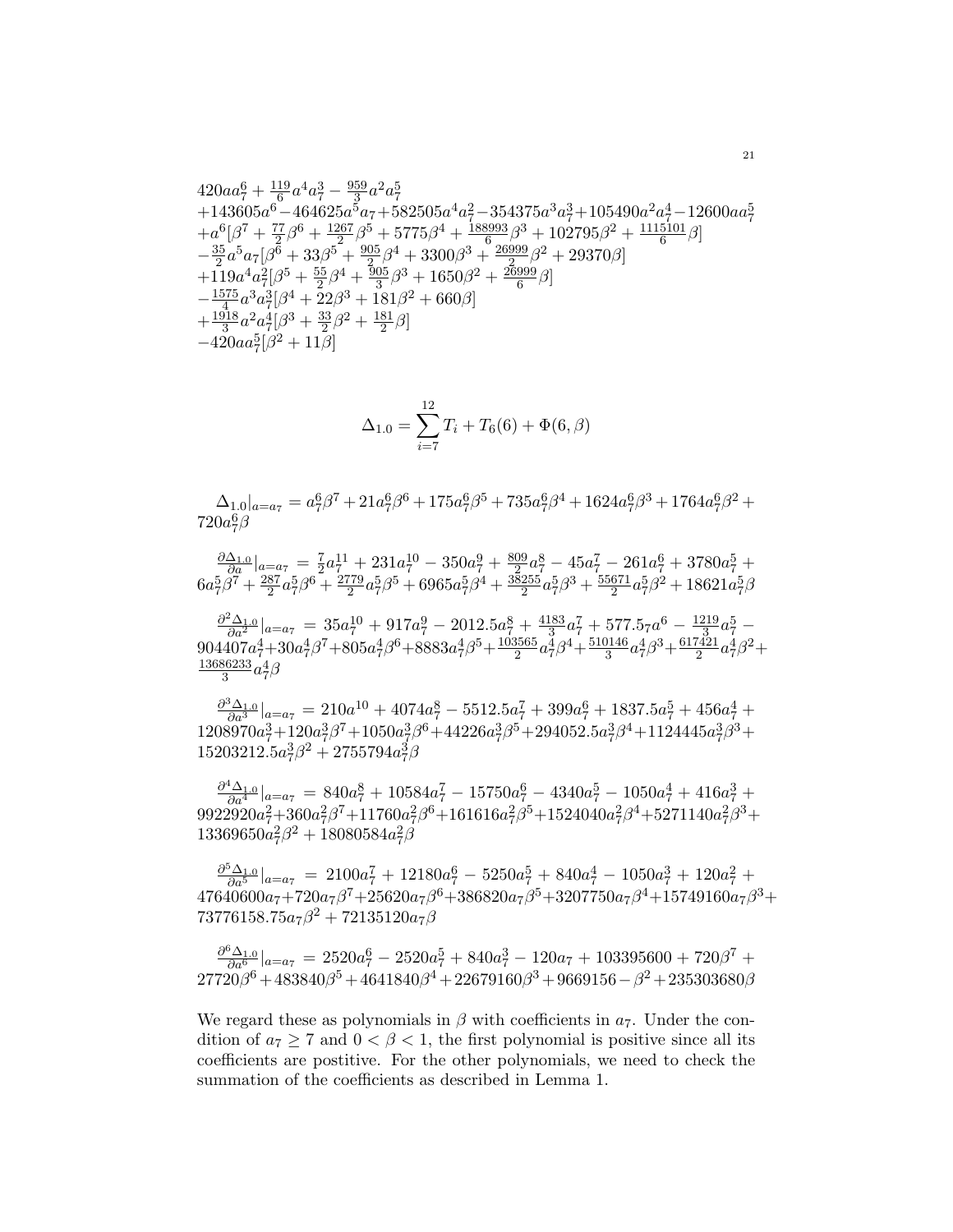Notice the degree of  $\beta$  in these polynomials is 7. Let  $c_i$ ,  $0 \le i \le 7$  be the coefficient of  $\beta^i$ . For  $\frac{\partial \Delta_{1,0}}{\partial a}|_{a=a_7}$  We have

$$
c_0 = \frac{7}{2}a_7^{11} + 231a_7^{10} - 350a_7^9 + \frac{809}{2}a_7^8 - 45a_7^7 - 261a_7^6 + 3780a_7^5
$$
  
\n
$$
= a_7^7(\frac{7}{2}a_7^4 - 45) + a_7^9(231a_7 - 350) + a_7^6(\frac{809}{2}a_7^2 - 261) + 3780a_7^5
$$
  
\n
$$
> 0 \text{ when } a_7 > 6 \text{ and } 0 < \beta < 1
$$
  
\n
$$
c_0 + c_1 = \frac{7}{2}a_7^{11} + 231a_7^{10} - 350a_7^9 + \frac{809}{2}a_7^8 - 45a_7^7 - 261a_7^6 + 3780a_7^5
$$
  
\n
$$
+18621a_7^5
$$
  
\n
$$
> 0 \text{ when } a_7 > 6 \text{ and } 0 < \beta < 1
$$
  
\n
$$
c_0 + c_1 + c_2 = \frac{7}{2}a_7^{11} + 231a_7^{10} - 350a_7^9 + \frac{809}{2}a_7^8 - 45a_7^7 - 261a_7^6 + 3780a_7^5
$$
  
\n
$$
+18621a_7^5 + \frac{55671}{2}a_7^5
$$
  
\n
$$
> 0 \text{ when } a_7 > 6 \text{ and } 0 < \beta < 1
$$

It is obvious that  $\sum_{i=0}^{k} c_i > 0$  *for*  $0 \le k \le 7$ <br>By Lemma 1, it follows that

$$
\frac{\partial \Delta_{1.0}}{\partial a}|_{a=a_7}\geq 0
$$

$$
c_0 = 35a_7^{10} + 917a_7^9 - 2012.5a_7^8 + \frac{4183}{3}a_7^7 + 577.57a_6 - \frac{1219}{3}a_7^5
$$
  
\n
$$
-90440a_7^4
$$
  
\n
$$
= 35a_7^{10} + 917a_7^8(a_7 - \frac{4025}{1834}) + \frac{4183}{3}a_7^5(a_7^2 + \frac{1219}{4183})
$$
  
\n
$$
+ \frac{11550}{2}a_7^4(a^2 - \frac{180880}{11550})
$$
  
\n
$$
> 0 \text{ when } a_7 > 6 \text{ and } 0 < \beta < 1
$$
  
\n
$$
c_0 + c_1 = 35a_7^{10} + 917a_7^8(a_7 - \frac{4025}{1834}) + \frac{4183}{3}a_7^5(a_7^2 + \frac{1219}{4183})
$$
  
\n
$$
+ \frac{11550}{2}a_7^4(a^2 - \frac{180880}{11550}) + \frac{13686233}{3}a_7^4
$$
  
\n
$$
> 0 \text{ when } a_7 > 6 \text{ and } 0 < \beta < 1
$$
  
\n
$$
c_0 + c_1 + c_2 = 35a_7^{10} + 917a_7^8(a_7 - \frac{4025}{1834}) + \frac{4183}{3}a_7^5(a_7^2 + \frac{1219}{4183})
$$
  
\n
$$
+ \frac{11550}{2}a_7^4(a^2 - \frac{180880}{11550}) + \frac{13686233}{3}a_7^4 + \frac{617421}{2}a_7^4
$$
  
\n
$$
> 0 \text{ when } a_7 > 6 \text{ and } 0 < \beta < 1
$$

It is obvious that  $\sum_{i=0}^{k} c_i > 0$  *for*  $0 \le k \le 7$ <br>By Lemma 1, it follows that

$$
\frac{\partial^2 \Delta_{1,0}}{\partial a^2} |_{a=a_7} \ge 0
$$

In a similar way, we can show that  $\frac{\partial^k \Delta_{1,0}}{\partial a^k}|_{a=a_n} \geq 0$  is true for all  $0 \leq k \leq n$ .<br>Then by Corollary 1, we have  $\Delta = \Delta_{1,0} > 0$  for all  $a \geq a_n \geq n-1$  and  $0 < \beta < 1$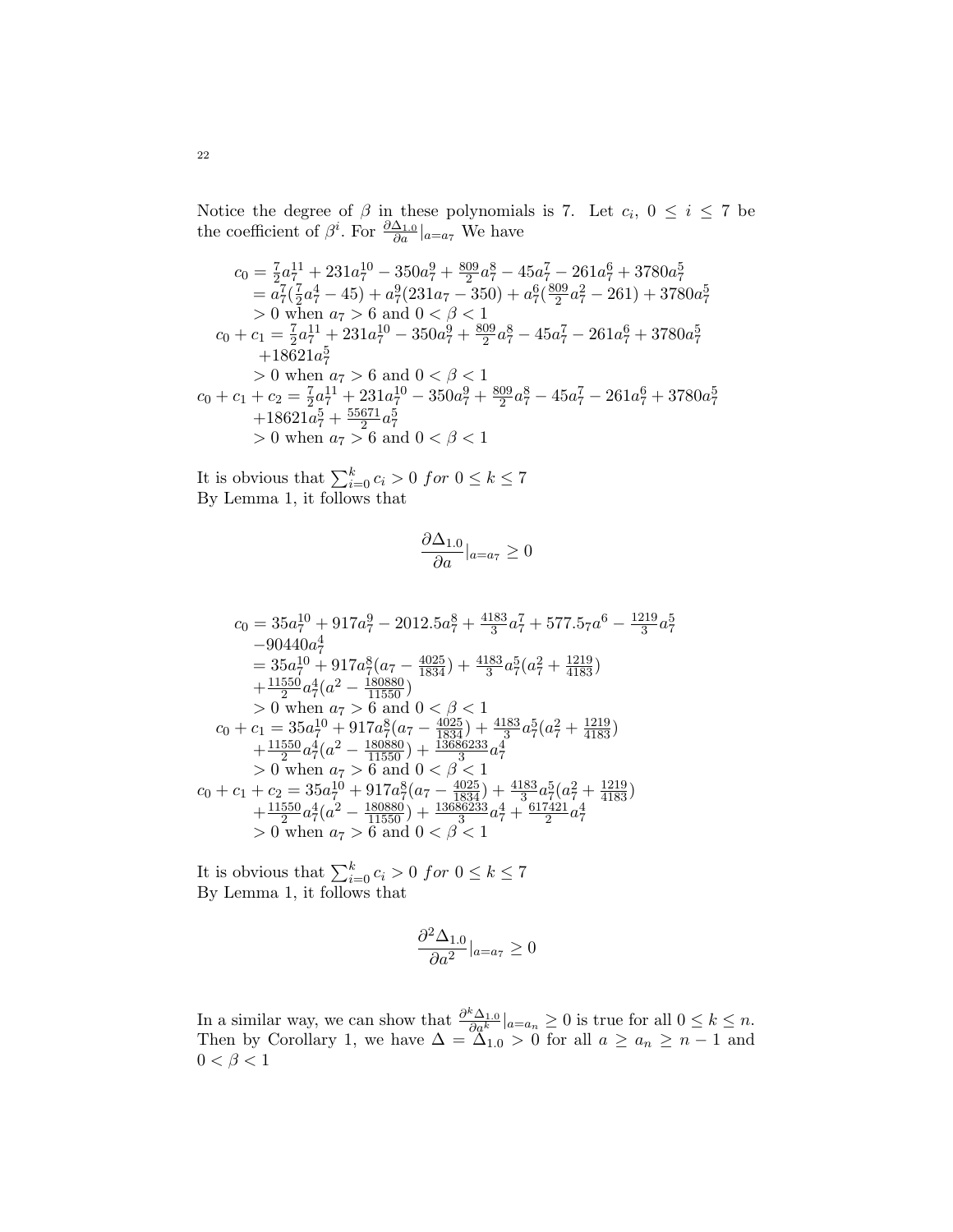Also we can check in this case that for  $\Delta$  to be equal to zero,  $a_i$  must be the same number and this number must be an integer. In other words,  $a_1 = a_2 = a_3 = a_4 = a_5 = a_6 = a_7$  and  $\beta = 0$ . Looking at  $\Delta_{1,0}$ , equality for the estimate occurs only at  $\Delta_{1.0}|_{a=a_7}$ , when  $\beta=0$ .

Subcase 1.1:  $a_1 = a_2 = a_3 = a_4 = a_5 = a_6 = a$  $P_6(0) = P_6(1) = ... = P_6(4) = 0, P_6(5) > 0$ 

Since  $\frac{a_6}{a_7}(\beta + h) \ge 5$  for all  $h \ge 5$ , we can apply sharp estimate to  $P_6(h)$ . So  $m = 5$  and  $h_0 = 5$ . We have

Since  $P_6(5) > 0$ , we have

$$
\frac{1}{\frac{a_1}{a_7}(\beta + (5))} + \frac{1}{\frac{a_2}{a_7}(\beta + (5))} + \dots + \frac{1}{\frac{a_6}{a_7}(\beta + (5))} \le 1
$$

This is equivalent to

$$
\frac{a}{a_7}(\beta + (5)) \ge 6
$$

We have the minimum value for a:

$$
a \ge a_0 := \frac{6}{\beta + 5} a_6
$$

As stated,  $a_0 > a_6$ . Since  $\Delta_{1,1}$  does not have value for  $a \in [a_7, a_0)$ , we extend the definition of  $\Delta_{1,1}$  to interval  $[a_7, a_0]$  by assigning  $\Delta_{1,1}(a, a_7, \beta) = \Delta_{1,1}(a_0, a_7, \beta)$ , for  $a \in [a_7, a_0)$ 

So we can check the derivative of  $\Delta_{1,1}$  at  $a = a_0$  instead of  $a = a_7$ . For  $k = 0, 1, 2, ... 6$ , we need to verify that  $\frac{\partial^k \Delta_{1,1}}{\partial \alpha^k}$  $\frac{d^2\Delta_{1,1}}{da^k}\Big|_{a=a_0} \geq 0$  for  $a_7 \geq 7$  and  $0 < \beta < 1$ 

 $T_6(5) = 34230a^6 - 136500a^5a_7 + 210630a^4a_7^2 - 157500a^3a_7^3 + 57540a^2a_7^4$  $8400aa_7^5$ and  $\Phi(5,\beta) = a^6[\beta^7 + 31.5\beta^6 + 423.5\beta^5 + 3150\beta^4 + \frac{83993}{6}]$  $\frac{993}{6}$  $\beta^3 + 37170\beta^2 + \frac{327601}{6}$  $\frac{601}{6}$  $\beta$ ] — 35  $\frac{35}{2}a^5a_7[\beta^6+27\beta^5+302.5\beta^4+1800\beta^3+5999.5\beta^2+10620\beta]+119a^4a_7^2[\beta^5+$  $22.5\beta^{4}+\frac{605}{3}$  $\frac{05}{3}\beta^3 + 900\beta^2 + \frac{11999}{6}$  $\frac{999}{6}\beta]-\frac{1575}{4}$  $\frac{575}{4}a^3a_7^3[\beta^4+18\beta^3+121\beta^2+360\beta]+$ 1918  $\frac{318}{3}a^2a_7^4[\beta^3 + 13.5\beta^2 + 60.5\beta] - 420aa_7^5[\beta^2 + 9\beta]$ 

$$
\Delta_{1.1} = \sum_{i=7}^{12} T_i + T_6(5) + \Phi(5, \beta)
$$

Here we check the derivatives at  $a_0 = \frac{6a_7}{\beta + 5}$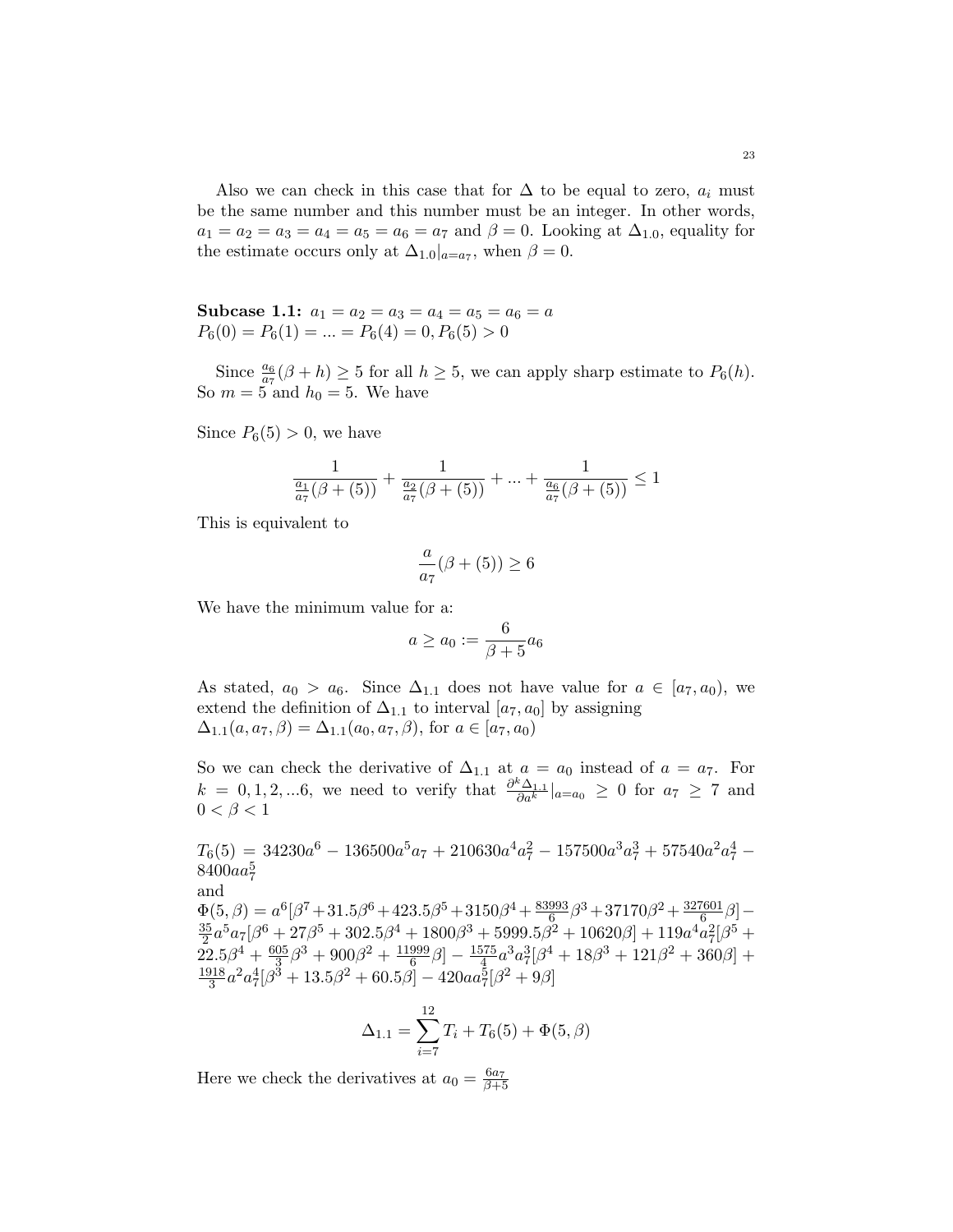$\begin{array}{rll} \Delta_{1.1}|_{a=a_0}&=\frac{7}{2}a^6a^6_7-\frac{7}{2}a^5a^7_7-\frac{105}{2}a^5a^6_7+175a^5a^6_7-\frac{7}{2}a^6a^5_7-119a^4a^7_7+\frac{175}{4}a^5a^5_7-735a^4a^6_7+\frac{1575}{4}a^3a^7_7+\frac{595}{2}a^4a^6_7+1624a^3a^6_7+\frac{7}{6}a^6a^3_7-\frac{1918}{3}a^2a^7_7-\frac{$  $\frac{11999}{6}\beta]-\frac{1575}{4}a^3a_7^3[\beta^4+18\beta^3+115\beta^2+360\beta]+\frac{1918}{3}a^2a_7^4[\beta^3+13.5\beta^2+60.5\beta]-420aa_7^5[\beta^2+11\beta]$ For  $n=7$  $\Delta_{1.1}|_{a=a_0} = \frac{a_7^6}{(\beta+5)^6} [136080a_7^6 + 635040a_7^5 - 141750a_7^4 + 44940a_7^3 - 9450a_7^2 +$ 

 $8220a_7 + 776635056 + 46656\beta^7 + \beta^6(146944 - 136080a_7) + \beta^5(19758816 3674160a_7 + 154224a_7^2 + \beta^4(147013056 - 41164200a_7^2 + 3470040a_7^3) + \beta^3(653129568 244944000a_7 + 31101840a_7^2 - 1530900a_7^3 + 23016a_7^4) + \beta^2(1734203520 + 138801600a_7^2 -$ 9780750 $a_7^3+310716a_7^4-2520a_7^5)+\beta(2545629123-1445169600a_7+3084377184a_7^2 30618000a_7^3 + 1392468a_7^4 - 27720a_7^5$ 

 $\frac{\partial \Delta_{1,1}}{\partial a}|_{a=a_0} = \frac{a_7^5}{(\beta+5)^5} [140616a_7^6 + 1208088a_7^5 - 51975a_7^4 - 34258a_7^3 - 23415a_7^2 +$  $5824a_7 + 878171280 + 46656\beta^7\beta^6(146944 - 113400a_7) + \beta^5(19758816 - 3061800a_7 +$  $102816a_7^2 + \beta^4(147013056 - 34303560a_7 + 2313360a_7^2 - 42525a_7^3) + \beta^3(653219568 204120000a_7 + 20734560a_7^2 - 765450a_7^3 + 7672a_7^2) + \beta^2(1734203520 - 680343300a_7 +$  $11823840a_7^2 - 765450a_7^3 + 103572a_7^4) + \beta(2545629120 - 1204308000a_7 + 205614864a_7^2 15309000a_7^3 + 464156a_7^4$ 

 $\frac{\partial^2 \Delta_{1,1}}{\partial a^2}|_{a=a_0} = \frac{a_7^4}{(\beta+5)^4} [120960a_7^6 + 341712a_7^5 + 1215a_7^4 - 12124a_7^3 + 577.5a_7^2 +$  $6265a_7 + \frac{4345}{3} + 38880\beta^7 + \beta^6(1224720 - 75600a_7) + \beta^5(16465680 - 2041200a_7 +$  $51408a_7^2$ + $\beta^4$ (122510880-22869000a<sub>7</sub>+1156680a<sub>7</sub>-14175a<sub>7</sub><sup>3</sup>)+ $\beta^3$ (5942740- $22680000a_7 + 10367280a_7^2 - 255150a_7^3 + 7672a_7^4) + \beta^2(1445169600 - 453562200a_7 407295000a_7^2-1630125a_7^3+17262a_7^4)+\beta(2121357600-802872000a_7+102807432a_7^2 5103000a_7^3 + 77350a_7^4$ 

 $\frac{\partial^3 \Delta_{1,1}}{\partial a^3}|_{a=a_0} = \frac{a_7^3}{(\beta+5)^3}[83160a_7^6 + 156744a_7^5 - 9161.25a_7^4 + 27139a_7^3 + + 1837.5a_7^2898.5a_7 +$  $621787320 + 25920\beta^7 + \beta^6(816480 - 37800a_7) + \beta^5(1097712 - 1020600a_7 +$  $17136)+\beta^4(81673920-11434500a_7+38560a_7^2-2362.5a_7^3)+\beta^3(362849760 68040000a_7 + 3455760a_7^2 - 42525a_7^3 + \beta^2(96446400 - 226781100a_7 + 3455760a_7^2 (271687.5a_7^3) + \beta(1414288400 - 401436000a_7 + 34269144a_7^2 - 850500a_7^3))$ 

 $\frac{\partial^4 \Delta_{1,1}}{\partial a^4}|_{a=a_0} = \frac{a_7^2}{(\beta+5)^2} [42840a_7^6 + 39984a_7^5 - 5250a_7^4 + 10360a_7^3 - 1050a_7^2 1684a_7 + 350395920 + 12960\beta^7 + \beta^6(408240 - 12600a_7) + \beta^5(5488560 340200a_7 + 2865$  +  $\beta^4$ (40836960 - 3811500 $a_7$  + 64260 $a_7^2$ ) +  $\beta^3$ (181425880 - $22680000a_7 + 575960a_7^2 + \beta^2(481723200 - 75593700a_7 + 2570400a_7^2) + \beta(707119200 -$ 

24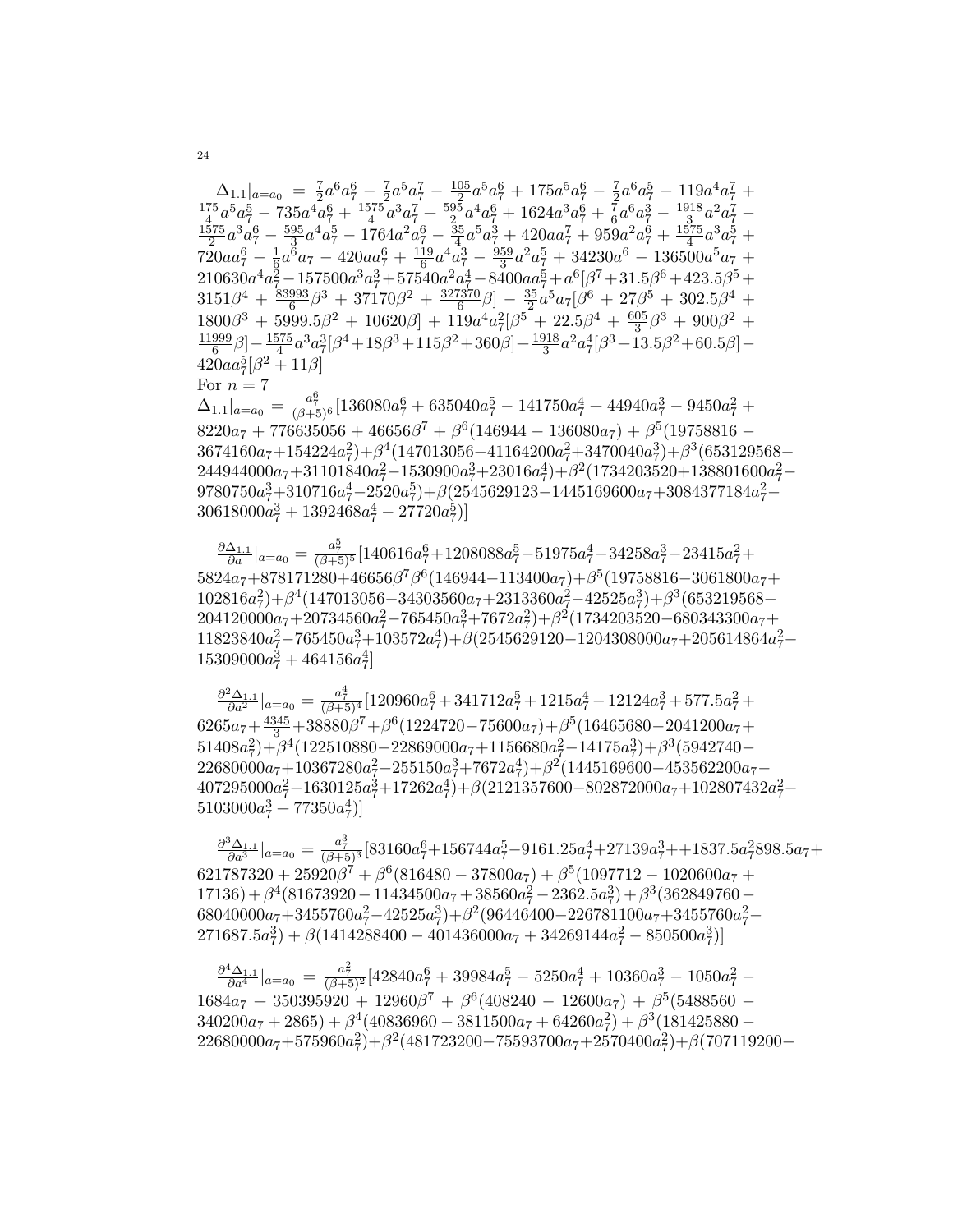$133812000a_7 + 5711524a_7^2$ 

 $\frac{\partial^5 \Delta_{1.1}}{\partial a^5}|_{a=a_0} = \frac{a_7}{(\beta+5)}[14700a_7^6 - 420a_7^5 + 5250a_7^4 + 5040a_7^3 - 1050a_7^2 - 720a_7 +$  $131493600+4320\overset{\circ}{\beta}^{7}+\overset{\circ}{\beta}^{6}(136080-2100a_{7})+\overset{\circ}{\beta}^{5}(1829520-56700a_{7})+\overset{\circ}{\beta}^{4}(13612320 (635250a_7) + \beta^3(60474960 - 3780000a_7) + \beta^2(160574400 - 12598950a_7) +$  $\beta(235716400+2230200a_7)]$ 

$$
\frac{\partial^6 \Delta_{1,1}}{\partial a^6}|_{a=a_0} = [720a_7^6 - 22680a_7^5 + 30490a_7^3 - 120a_7 + 24645600]
$$
  

$$
\frac{\partial^7 \Delta_{1,1}}{\partial a^7}|_{a=a_0} = 0
$$

$$
c_0 = 136080a_7^6 + 635040a_7^5 - 141750a_7^4 + 44940a_7^3 - 9450a_7^2
$$
  
\n
$$
+8220a_7 + 776635056
$$
  
\n
$$
= 136080a_7^4(a_7^2 - \frac{14175}{136080}) + 635040a_7^3(a_7^2 - \frac{9450}{635040})
$$
  
\n
$$
+44940a_7(a_7^2 - \frac{9450}{44940})
$$
  
\n
$$
> 0 \text{ when } a_7 > 6 \text{ and } 0 < \beta < 1
$$
  
\n
$$
c_0 + c_1 = 136080a_7^6 + (635040 - 27720)a_7^5 + (1392458 - 141750)a_7^4
$$
  
\n
$$
+ (44940 - 30618000)a_7^3 - (3084377184 - 9450)a_7^2
$$
  
\n
$$
+ (8220 - 27720)a_7 + 776635056 + 2545629120
$$
  
\n
$$
> 0 \text{ when } a_7 > 6 \text{ and } 0 < \beta < 1
$$
  
\n
$$
c_0 + c_1 + c_2 = 136080a_7^6 + (-2520 + 635040 - 27720)a_7^5
$$
  
\n
$$
+ (310716 + 1392458 - 141750)a_7^4
$$
  
\n
$$
+ (44940 - 30618000 - 9780750)a_7^3
$$
  
\n
$$
- (138801600 + 3084377184 - 9450)a_7^2
$$
  
\n
$$
+ (8220 - 27720 - 816411960)a_7
$$
  
\n+776635056 + 2545629120 + 1734203520  
\n

It is obvious that  $\sum_{i=0}^k c_i > 0$  for  $0 \leq k \leq 7$ By Lemma 1, it follows that

$$
\frac{\partial \Delta_{1.1}}{\partial a}|_{a=a_0} \ge 0
$$

In a similar way, we can show that  $\frac{\partial^k \Delta_{1,1}}{\partial a^k}|_{a=a_0} \geq 0$  is true for all  $0 \leq k \leq 7$ .<br>Then by Corollary 1, we have  $\Delta = \Delta_{1,1} > 0$  for all  $a \geq a_7 \geq 7$  and  $0 < \beta < 1$ 

Again, as in the rest of the cases from here on, we can check that for  $\Delta$ to be equal to zero,  $a_i$  must equal the same integer  $(a_1 = a_2 = a_3 = a_4 = a_4$  $a_5 = a_6 = a_7$  and  $\beta = 0$ ).

**Subcase 1.j**:  $P_6(0) = P_6(1) = ... = P_6(5 - j) = 0, P_6(6 - j) > 0.$ In this case,  $m = 5$  and  $h_0 = 6 - j$ . Then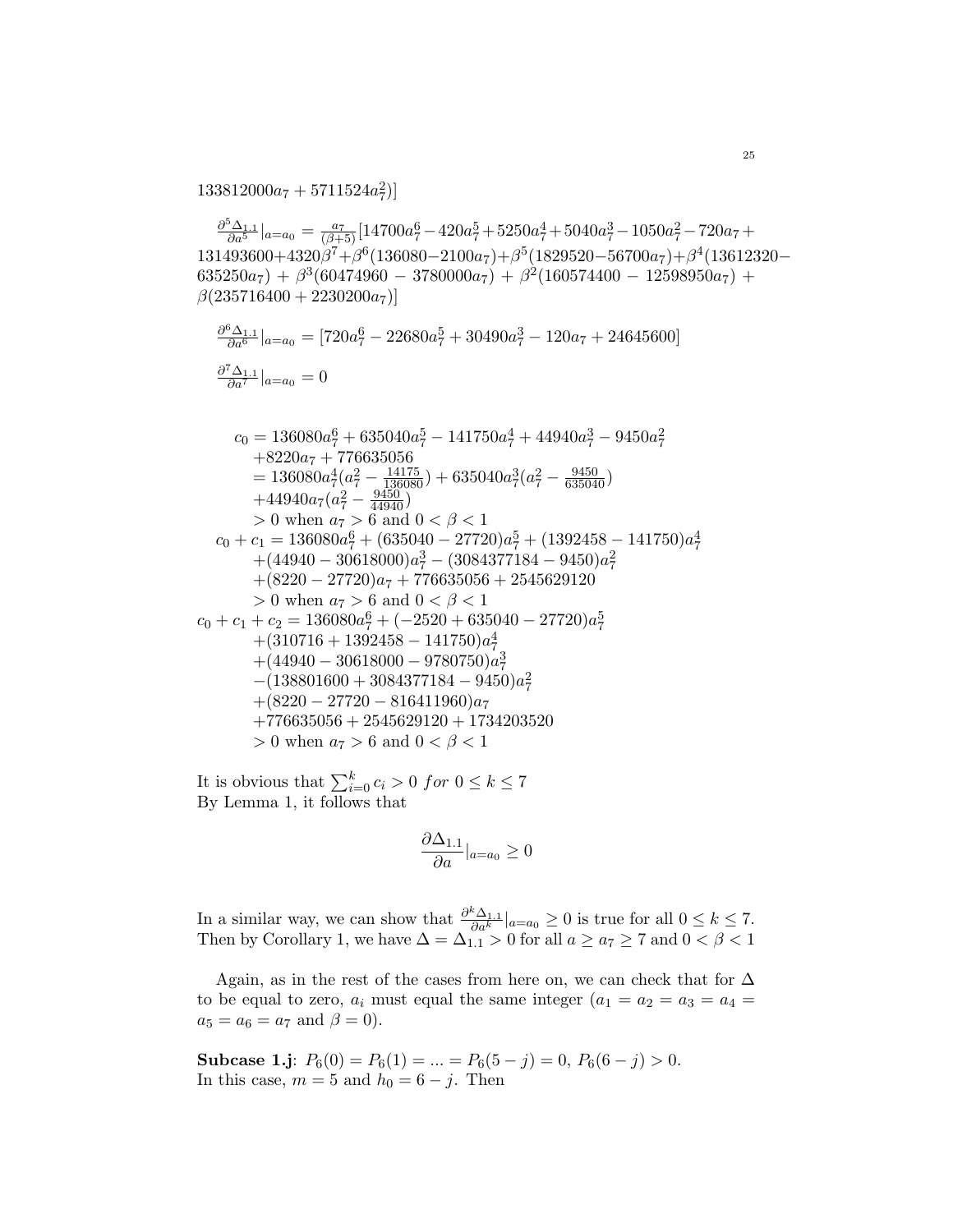$$
\Delta = \Delta_0(a_7 - \beta - 5) - 7a_7^6 \sum_{h=6-j}^{4} q_6(a_7 - \beta - h)
$$

Let

$$
\Delta_{1,j} = \Delta|_{a_1 = a_2... = a_6 = a}
$$

Since  $\Delta_{1,j}$  is the polynomial of  $a, a_7, \beta$ , we also use  $\Delta_{a,a_7,\beta}$  for  $\Delta_{1,j}$ . From  $P_6(6 - j) > 0$ , we can get

$$
a \ge a_0 := \begin{cases} a_7 & \text{for } j = 0\\ \frac{6}{\beta + 5} & \text{for } j = 1\\ \frac{6}{7 - j} & \text{for } j \ge 2 \end{cases}
$$

We extend  $\Delta$  and use the same method as Subcase 1.1 to check the derivatives of  $\Delta_{1,1}$  at  $a = a_0$ . Lemmas 1 and 2 are then applied.

The other 6 cases, where  $P_6(0) = P_6(1) = ... = P_6(5 - j) = 0, P_6(6 - j) > 0$  are verified in a similar manner using the computer program along with lemmas 1 and 2. As in Case 1, recall  $\Delta$  as given in (6.4). In order to apply Lemma 2, there is one difference in what we compute. If we define

$$
\Delta_{i.j} = \Delta|_{a_1 = a_2 = \ldots = a_{7-i} = a}
$$

 $\Delta_{i,j}$  is a polynomial in  $a, a_{7-i+1}, ..., a_7, \beta$ For each case i, we have already shown in case i-1 that

$$
\Delta_{i-1,j} \ge 0 \text{ for } a \ge a_{7-i+2} \ge \dots \ge a_7 \ge 7 \text{ and } 0 < \beta < 1
$$

So,  $\Delta_{i,j}|_{a=a_{7-i-1}} \geq 0$ . We are left to check for  $0 \leq s \leq 7-i$  that,

$$
\frac{\partial^s \Delta_{i,j}}{\partial a^s}|_{a=a_{7-i+1}=\ldots=a_7} \ge 0
$$

$$
\frac{\partial^k}{\partial a_{i_{7-i+1}} \partial a_{i_{7-i+2}} \ldots \partial a_{i_{7-i+k}}} (\frac{\partial^s \Delta_{i,j}}{\partial a^s})|_{a=a_{7-i+1}=\ldots=a_7} \ge 0
$$
Q.E.D

26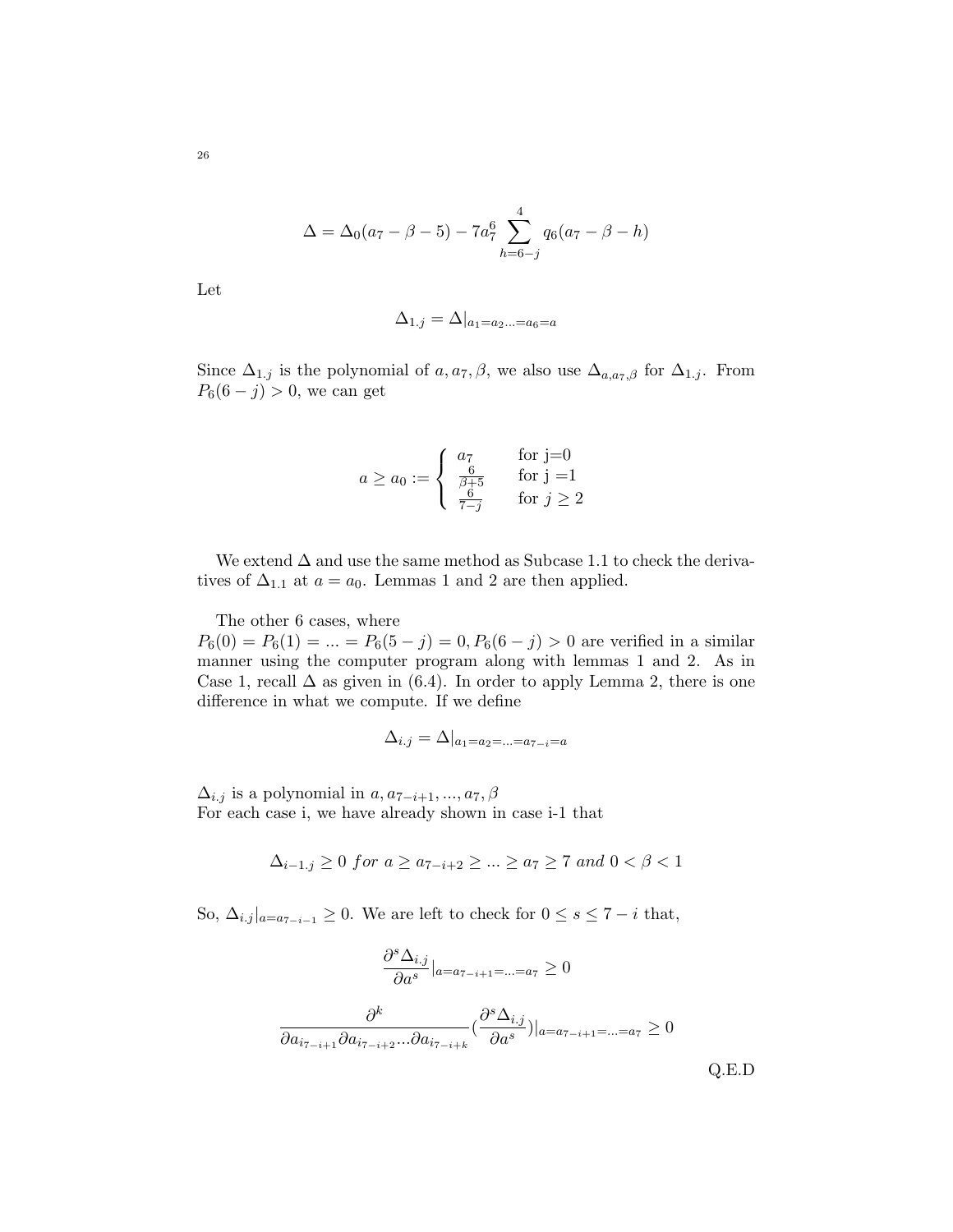#### 7. DISCUSSION

The sharp estimate analysis in our paper can be extended to the general n. We also generalized the computer program used in our proof to check the sign of  $\Delta$  to verify the sign for an arbitrary input of n. As with the  $n = 7$ case, we have recently succeeded in proving the conjecture for  $n = 8$  and  $n = 9$ . However, for  $n = 10$  the sign of  $\Delta$  is not positive, indicating that the conjecture fails to be true in the case of  $n = 10$ . In order for the estimate to be applied to  $n = 10$ , we must have  $a_{10} > 11$  instead of  $a_{10} > 10$ . It is possible that the only way this particular estimate can be applied to the general n is if we have  $a_n > \alpha$ , where  $\alpha$  is a function of n. Unfortunately, this approach makes induction very difficult. A way around this problem is to change the estimate again and make all terms of the estimate larger. In this paper, we only modified the second term. There is still room to make our estimate even larger and have it remain a sharp estimate. With this in mind we come up with the following conjecture, given in (7.1).

## SHARP ESTIMATE CONJECTURE

Let  $P_n =$  number of element of set  $\left\{ (x_1, x_2, ... x_n) \in \mathbb{Z}_+^n; \frac{x_1}{a_1} \right\}$  $\frac{x_1}{a_1} + \frac{x_2}{a_2}$  $\frac{x_2}{a_2} + \ldots + \frac{x_n}{a_n}$  $\frac{x_n}{a_n} \leq 1$ . Let  $n \geq 3$ , We define  $A_k^n = a_1 a_2 ... a_{n-k}$  for k is even or zero,  $A_k^n = a_{k+1} a_{k+2} ... a_n$  for k is odd.

If  $a_1 \geq a_2 \geq \ldots \geq a_n \geq n-1$ , then

(7.1) 
$$
n!P_n \le Y_n := \sum_{g=0}^{n-1} s(n, n-g)A_g^n
$$

Equality holds if and only if  $a_1 = a_2 = ... = a_n =$  integer.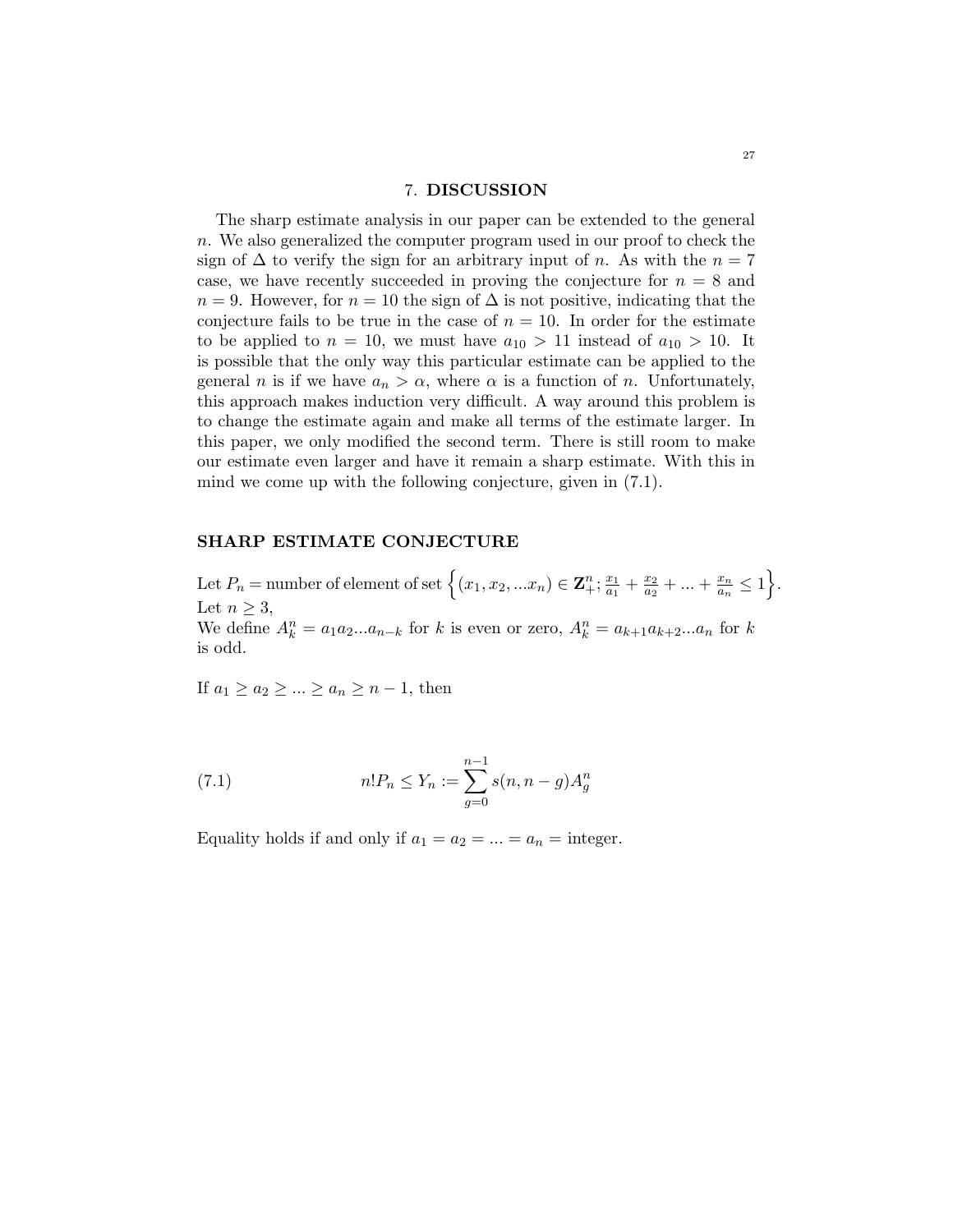# 8. APPENDIX

The proofs of Lemmas 3, 4, and 5 are similar to proofs of lemmas given in [25].

**Proof of Lemma 3:** Plugging in the expression of  $Y_{n-1}(k)$ , we have

$$
G(m') = A_0^{n-1} \sum_{k=1}^{m'} (1 - \frac{k}{a_n})^{n-1} - \frac{n-1}{2} a_{n-1} A_1^{n-2} \sum_{k=1}^{m'} (1 - \frac{k}{a_n})^{n-2} + \sum_{l=1}^{n-3} \frac{s(n-1, n-2-l)}{\binom{n-2}{l}} A_l^{n-2} \sum_{k=1}^{m'} (1 - \frac{k}{a_n})^{n-2-l}
$$

Applying the binomial theorem,  $(x+y)^n = \sum_{n=1}^{\infty}$  $_{k=0}$  $\sqrt{n}$ k  $\bigg\}x^{n-k}y^k$ 

$$
G(m') = A_0^{n-1} \sum_{k=1}^{m'} \sum_{i=0}^{n-1} {n-1 \choose i} \left(-\frac{k}{a_n}\right)^{n-1-i}
$$
  
- 
$$
\frac{n-1}{2} a_{n-1} A_1^{n-2} \sum_{k=1}^{m'} \sum_{i=0}^{n-2} {n-2 \choose i} \left(-\frac{k}{a_n}\right)^{n-2-i}
$$
  
+ 
$$
\sum_{l=1}^{n-3} \frac{s(n-1, n-2-l)}{{n-2 \choose l}} A_l^{n-2} \sum_{k=1}^{m'} \sum_{i=0}^{n-2-l} {n-2-l \choose i} \left(-\frac{k}{a_n}\right)^{n-2-l-i}
$$

$$
= A_0^{n-1} \sum_{i=0}^{n-1} {n-1 \choose i} (-\frac{1}{a_n})^{n-1-i} \sum_{k=1}^{m'} k^{n-1-i}
$$
  

$$
- \frac{n-1}{2} a_{n-1} A_1^{n-2} \sum_{i=0}^{n-2} {n-2 \choose i} (-\frac{1}{a_n})^{n-2-i} \sum_{k=1}^{m'} k^{n-2-i}
$$
  

$$
+ \sum_{l=1}^{n-3} \frac{s(n-1, n-2-l)}{{n-2 \choose l}} A_l^{n-2} \sum_{i=0}^{n-2-l} {n-2-l \choose i} (-\frac{1}{a_n})^{n-2-l-i} \sum_{k=1}^{m'} k^{n-2-l-i}
$$

Let 
$$
B_k
$$
 be the Bernoulli number. This number has the property  
\n
$$
\sum_{k=1}^{m} k^n = \frac{1}{n+1} \sum_{k=0}^{n} {n+1 \choose k} (m+1)^{n+1-k} B_k
$$
, for  $n \ge 1$ 

28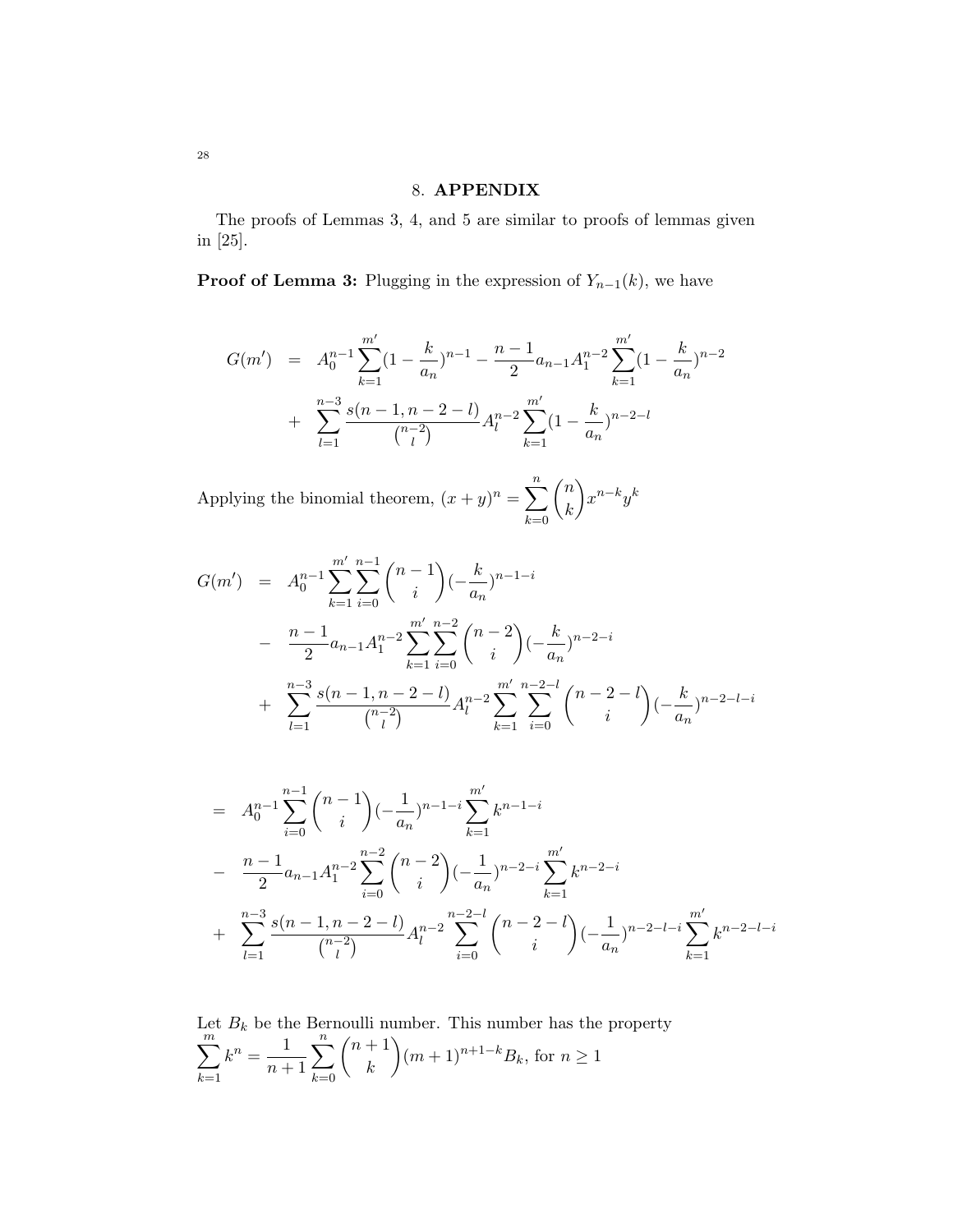$$
G(m') = A_0^{n-1} \sum_{i=0}^{n-2} {n-1 \choose i} \left(-\frac{1}{a_n}\right)^{n-1-i} \frac{1}{n-i} \sum_{k=0}^{n-1-i} {n-i \choose k} (m'+1)^{n-i-k} B_k
$$
  
\n
$$
- \frac{n-1}{2} a_{n-1} A_1^{n-2} \sum_{i=0}^{n-3} {n-2 \choose i} \left(-\frac{1}{a_n}\right)^{n-2-i} \frac{1}{n-1-i}
$$
  
\n
$$
\times \sum_{k=0}^{n-2-i} {n-1-i \choose k} (m'+1)^{n-1-i-k} B_k
$$
  
\n
$$
+ \sum_{l=1}^{n-3} \frac{s(n-1, n-2-l)}{{n-2 \choose l}} A_l^{n-2} \sum_{i=0}^{n-3-l} {n-2-l \choose i} \left(-\frac{1}{a_n}\right)^{n-2-l-i} \frac{1}{n-1-l-i}
$$
  
\n
$$
\times \sum_{k=0}^{n-2-l-i} {n-1 \choose k} (m'+1)^{n-1-l-i-k} B_k
$$
  
\n
$$
+ A_0^{n-1} {n-1 \choose n-1} \left(-\frac{k}{a_n}\right)^{n-1-(n-1)} \sum_{k=1}^{m'} k^{n-1-(n-1)}
$$
  
\n
$$
- \frac{n-1}{2} a_{n-1} A_1^{n-2} {n-2 \choose n-2} \left(-\frac{1}{a_n}\right)^{n-2-(n-2)} \sum_{k=1}^{m'} k^{n-2-(n-2)}
$$
  
\n
$$
+ \sum_{l=1}^{n-3} \frac{s(n-1, n-2-l)}{{n-2 \choose l}} A_l^{n-2} {n-2-l \choose n-2-l} \left(-\frac{1}{a_n}\right)^{n-2-l-(n-2-l)} \sum_{k=1}^{m'} k^{n-2-l-(n-2-l}
$$

Let  $Y_{n-1}$  be defined as in (5.3)

$$
= A_0^{n-1} \sum_{i=0}^{n-2} {n-1 \choose i} \left(-\frac{1}{a_n}\right)^{n-1-i} \frac{1}{n-i} \sum_{k=0}^{n-1-i} {n-i \choose k} (m'+1)^{n-i-k} B_k
$$
  

$$
- \frac{n-1}{2} a_{n-1} A_1^{n-2} \sum_{i=0}^{n-3} {n-2 \choose i} \left(-\frac{1}{a_n}\right)^{n-2-i} \frac{1}{n-1-i} \sum_{k=0}^{n-2-i} {n-1-i \choose k} (m'+1)^{n-1-i-k} B_k
$$
  

$$
+ \sum_{l=1}^{n-3} \frac{s(n-1, n-2-l)}{{n-2 \choose l}} A_l^{n-2} \sum_{i=0}^{n-3-l} {n-2-l \choose i} \left(-\frac{1}{a_n}\right)^{n-2-l-i} \frac{1}{n-1-l-i}
$$
  

$$
\times \sum_{k=0}^{n-2-l-i} {n-1-l-i \choose k} (m'+1)^{n-1-l-i-k} B_k + m' Y_{n-1}
$$

(5.2) follows easily from above.

Q.E.D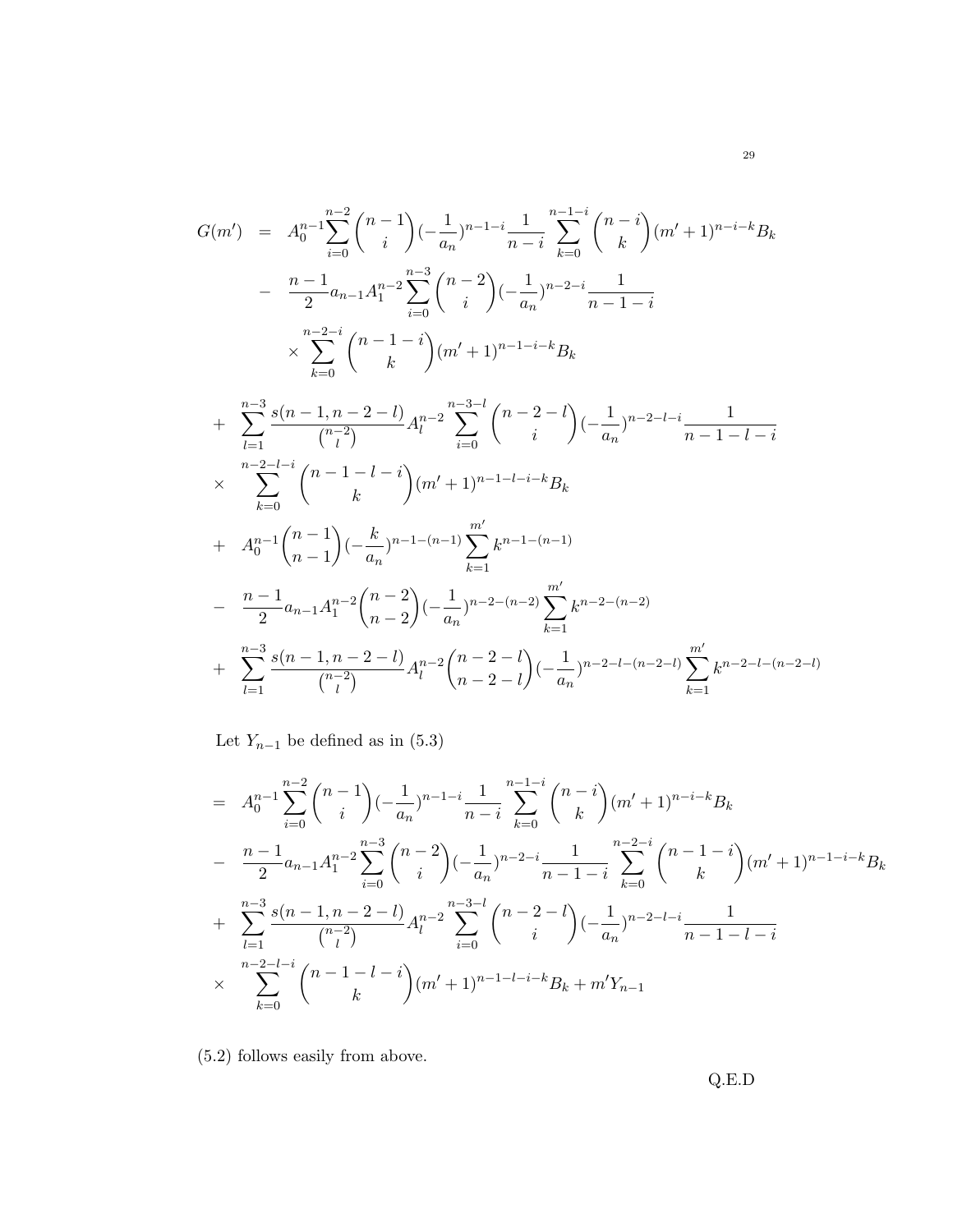Notice that the maximum number of summation symbols in one term in the expression of  $G(m')$  is three. Let

$$
\beta = a_n - [a_n]
$$

(8.2) 
$$
k = [a_n] - h = a_n - \beta - h \text{ where } h = 0, 1, 2, ..., [a_n] - 1
$$

$$
(8.3) \t\t m' = a_n - \beta - m
$$

Then

(8.4) 
$$
G(a_n - \beta - m) = \sum_{h=m}^{a_n - \beta - 1} Y_{n-1}(a_n - \beta - h)
$$

Using this notation, we can further simplify  $G(m')$  by reducing the number of summation symbols.

 $m'$  will be used in the proof of the main theorem inductively starting with the largest integer that satisfies the inequality  $a_6(1 - \frac{m'}{a_7})$  $\frac{m'}{a_7}) \geq 5.$ 

Proof of Lemma 4 From (8.4), (5.4) is obvious. Plugging into Lemma 3 we have,  $g(m') = na_n^{n-1}G(m') = A_0^{n-1}$  $\sum^{n-2}$  $i=0$  $\sqrt{n}$ i  $(-1)^{n-1-i}a_n^i$  $\sum^{n-1-i}$  $_{k=0}$  $\sqrt{n-i}$ k  $\Big)$ (m'+  $1)^{n-i-k}B_k$  $-\frac{n}{2}$  $\frac{n}{2}a_{n-1}A_1^{n-2}$  $\sum^{n-3}$  $i=0$  $(n-1)$ i  $(-1)^{n-2-i}a_n^{1+i}$  $\sum^{n-2-i}$  $_{k=0}$  $(n - 1 - i)$ k  $(m'+1)^{n-1-i-k}B_k$  $+$  $\sum_{n=3}^{n-3}$  n  $\binom{l-1}{m'+1}^{n-1-l-i-k} B_k + n a_n^{n-1} m' Y_{n-1}$  $n-1-l$  $s(n-1, n-2-l)$  $\binom{n-2}{1}$  $\frac{(l-2-l)}{l}A_l^{n-2}$ l  $\sum_{n=3-l}^{n-3-l}$  $i=0$  $(n-1-l)$ i  $(-1)^{n-2-l-i}a_n^{1+l+i}$ n− $\sum$  $2-l-i$  $_{k=0}$  $(n-1-l-i)$ k  $\setminus$ 

Replacing m' by  $a_n - \beta - m$ , we have

$$
g(a_n - \beta - m) =
$$
  
\n
$$
A_0^{n-1} \sum_{i=0}^{n-2} {n \choose i} (-1)^{n-1-i} (a_n)^i \sum_{k=0}^{n-1-i} {n-i \choose k} (a_n - \beta - m + 1)^{n-i-k} B_k
$$
  
\n
$$
- \frac{n}{2} a_{n-1} A_1^{n-2} \sum_{i=0}^{n-3} {n-1 \choose i} (-1)^{n-2-i} (a_n)^{1+i} \sum_{k=0}^{n-2-i} {n-1-i \choose k} (a_n - \beta - m + 1)^{n-1-i-k} B_k
$$
  
\n
$$
+ \sum_{l=1}^{n-3} \frac{n}{n-1-l} \frac{s(n-1, n-2-l)}{{n-2 \choose l}} A_l^{n-2} \sum_{i=0}^{n-3-l} {n-1-l \choose i} (-1)^{n-2-l-i} a_n^{1+l+i}
$$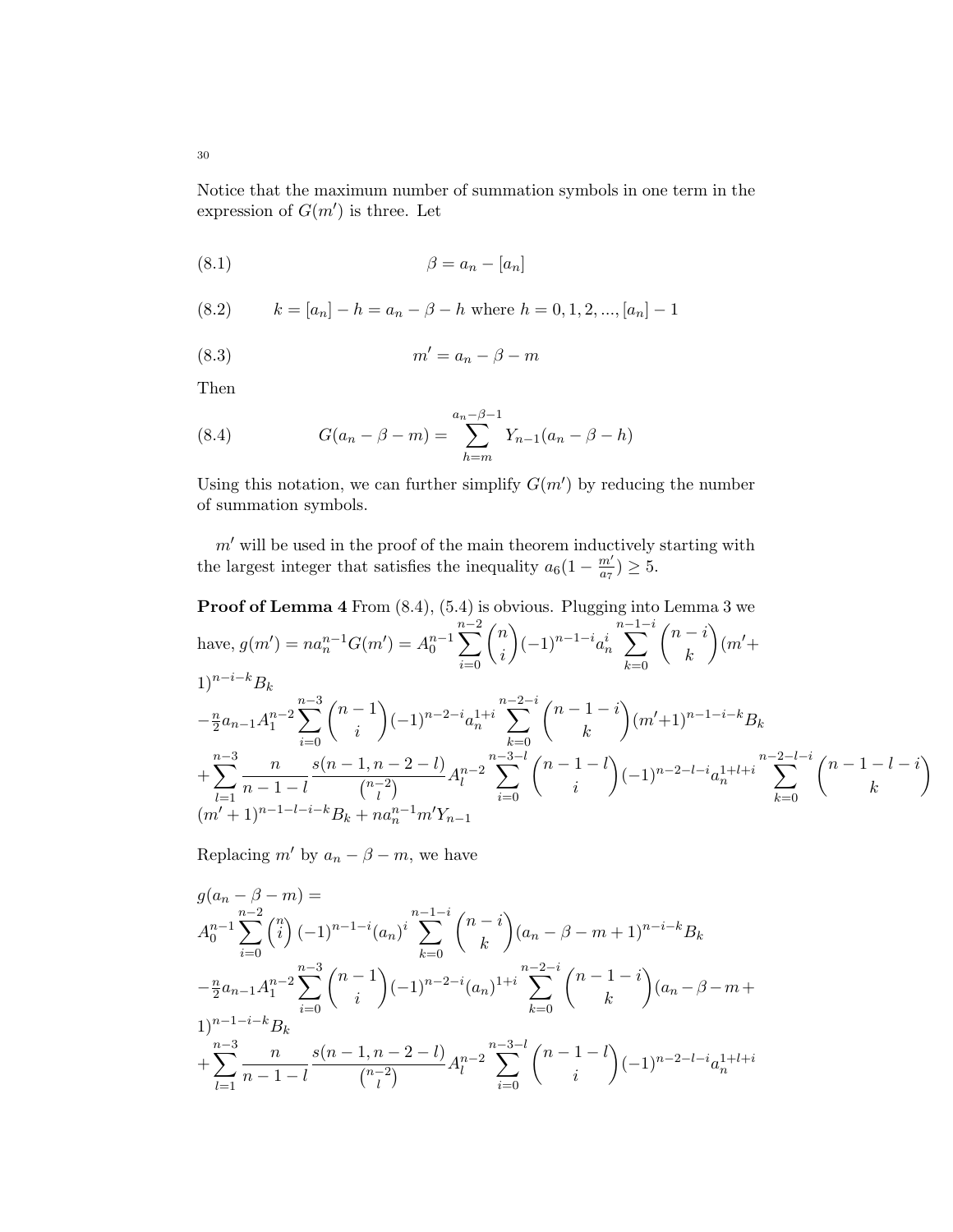$$
\times \sum_{k=0}^{n-2-l-i} \binom{n-1-l-i}{k}
$$
  

$$
(a_n - \beta - m + 1)^{n-1-l-i-k} B_k + n a_n^{n-1} (a_n - \beta - m) Y_{n-1}
$$

Applying the binomial theorem again,

$$
= A_0^{n-1} \sum_{i=0}^{n-2} {n \choose i} (-1)^{n-1-i} (a_n)^i \sum_{k=0}^{n-1-i} {n-i-k \choose k} B_k \sum_{t=0}^{n-i-k} {n-i-k \choose t} \times a_n^{n-i-k-t} (1-\beta-m)^t \n- \frac{n}{2} a_{n-1} A_1^{n-2} \sum_{i=0}^{n-3} {n-1 \choose i} (-1)^{n-2-i} (a_n)^{n-i} \sum_{k=0}^{n-2-i} {n-1-i \choose k} B_k \times \sum_{t=0}^{n-1-i-k} {n-1-i-k \choose t} a_n^{n-1-i-k-t} (1-\beta-m)^t \n+ \sum_{l=1}^{n-3} \frac{n}{n-1-l} \frac{s(n-1, n-2-l)}{{n-2 \choose l}} A_l^{n-2} \sum_{i=0}^{n-3-l} {n-1 \choose i} (-1)^{n-2-l-i} (a_n)^{1+l+i} \times \sum_{k=0}^{n-2-l-i} {n-1-l-i-k \choose k} B_k \sum_{t=0}^{n-1-l-i-k} {n-1-l-i-k \choose t} a_n^{n-1-l-i-k-t} (1-\beta-m)^t + na_n^{n-1} (a_n - \beta - m) Y_{n-1}
$$

$$
= A_0^{n-1} \sum_{i=0}^{n-2} {n \choose i} (-1)^{n-1-i} \sum_{k=0}^{n-1-i} {n-i-k \choose k} B_k \sum_{t=0}^{n-i-k} {n-i-k \choose t}
$$
  
\n
$$
\times a_n^{n-k-t} (1 - \beta - m)^t
$$
  
\n
$$
- \frac{n}{2} a_{n-1} A_1^{n-2} \sum_{i=0}^{n-3} {n-1 \choose i} (-1)^{n-2-i} \sum_{k=0}^{n-2-i} {n-1-i \choose k} B_k
$$
  
\n
$$
\times \sum_{t=0}^{n-1-i-k} {n-1-i-k \choose t} a_n^{n-k-t} (1 - \beta - m)^t
$$
  
\n
$$
+ \sum_{l=1}^{n-3} \frac{n}{n-1-l} \frac{s(n-1, n-2-l)}{{n-2 \choose l}} A_l^{n-2} \sum_{i=0}^{n-3-l} {n-1-l \choose i} (-1)^{n-2-l-i} \sum_{k=0}^{n-2-l-i} {n-1-l-i-k \choose k}
$$
  
\n
$$
B_k \sum_{t=0}^{n-1-l-i-k} {n-1-l-i-k \choose t} a_n^{n-k-t} (1 - \beta - m)^t + na_n^{n-1} (a_n - \beta - m) Y_{n-1}
$$

Notice

$$
\binom{n}{i}\binom{n-i}{k}\binom{n-i-k}{t} = \binom{n-k-t}{i}\binom{n}{k,t}
$$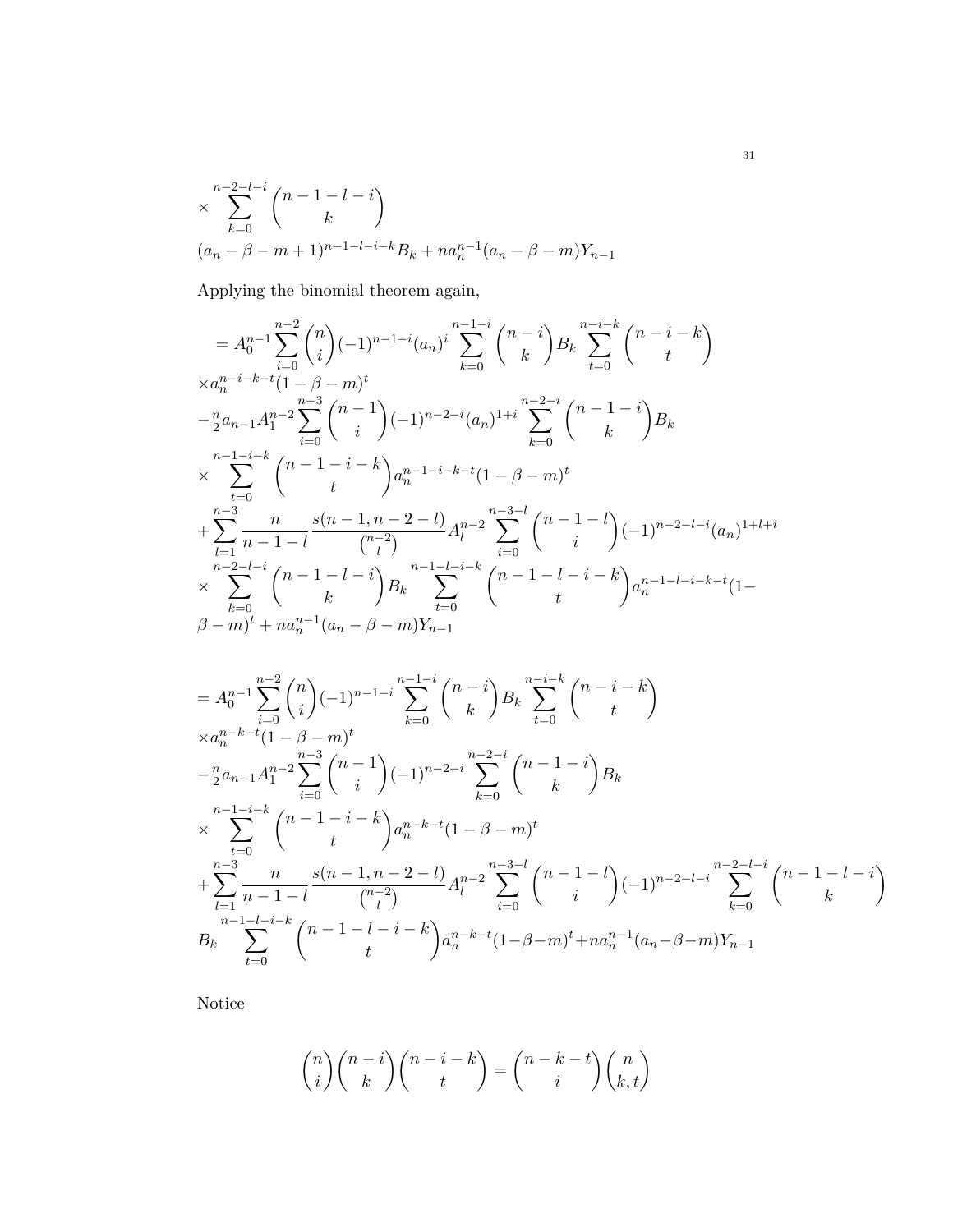$$
\binom{n-1}{i}\binom{n-1-i}{k}\binom{n-1-i-k}{t} = \binom{n-1-k-t}{i}\binom{n-1}{k,t}
$$
\n
$$
\binom{n-1-l}{i}\binom{n-1-l-i}{k}\binom{n-1-l-i-k}{t} = \binom{n-1-l-k-t}{i}\binom{n-1-l}{k,t}
$$
\nwhere

where

and

$$
\binom{n}{k,t} = \frac{n!}{k!t!(n-k-t)!}
$$

$$
\binom{N}{k} \binom{N-k}{t} = \binom{N}{k,t}
$$

So 
$$
g(a_n - \beta - m) =
$$
  
\n
$$
A_0^{n-1} \sum_{i=0}^{n-2} (-1)^{n-1-i} \sum_{k=0}^{n-1-i} B_k \sum_{t=0}^{n-i-k} {n-t-k \choose i} {n \choose k,t} a_n^{n-k-t} (1 - \beta - m)^t
$$
\n
$$
- \frac{n}{2} a_{n-1} A_1^{n-2} \sum_{i=0}^{n-3} (-1)^{n-2-i} \sum_{k=0}^{n-2-i} B_k \sum_{t=0}^{n-1-i-k} {n-1-t-k \choose i} {n-1 \choose k,t}
$$
\n
$$
a_n^{n-k-t} (i - \beta - m)^t
$$
\n
$$
+ \sum_{l=1}^{n-3} \frac{n}{n-1-l} \frac{s(n-1, n-2-l)}{{n-2 \choose l}} A_l^{n-2} \sum_{i=0}^{n-3-l} (-1)^{n-2-l-i} \sum_{k=0}^{n-2-l-i}
$$
\n
$$
B_k \sum_{t=0}^{n-1-l-i-k} {n-1-l-k-t \choose i} {n-1-l \choose k,t} (1 - \beta - m)^t a_n^{n-k-t} + na_n^{n-1} (a_n - \beta - m)Y_{n-1}
$$

Define  $I_1, I_2, I_3$  to be the first three terms respectively in the summation of  $g(a_n - \beta - m)$ . Then we have  $g(a_n - \beta - m) = I_1 + I_2 + I_3 + n a_n^{n-1} (a_n - \beta - m) Y_{n-1}$ For  $I_1$ , let  $s = k + t$ . Then  $0 \le s \le n - i$  Also define

$$
\Phi = (-1)^{n-1-i} B_k \binom{n-s}{i} \binom{n}{k} \binom{n-k}{s-k} (1 - \beta - m)^{s-k} a_n^{n-s}
$$

Then

$$
I_1 = A_0^{n-1} \sum_{i=0}^{n-2} \sum_{k=0}^{n-1-i} \sum_{s=k}^{n-i} \Phi(s, i, k)
$$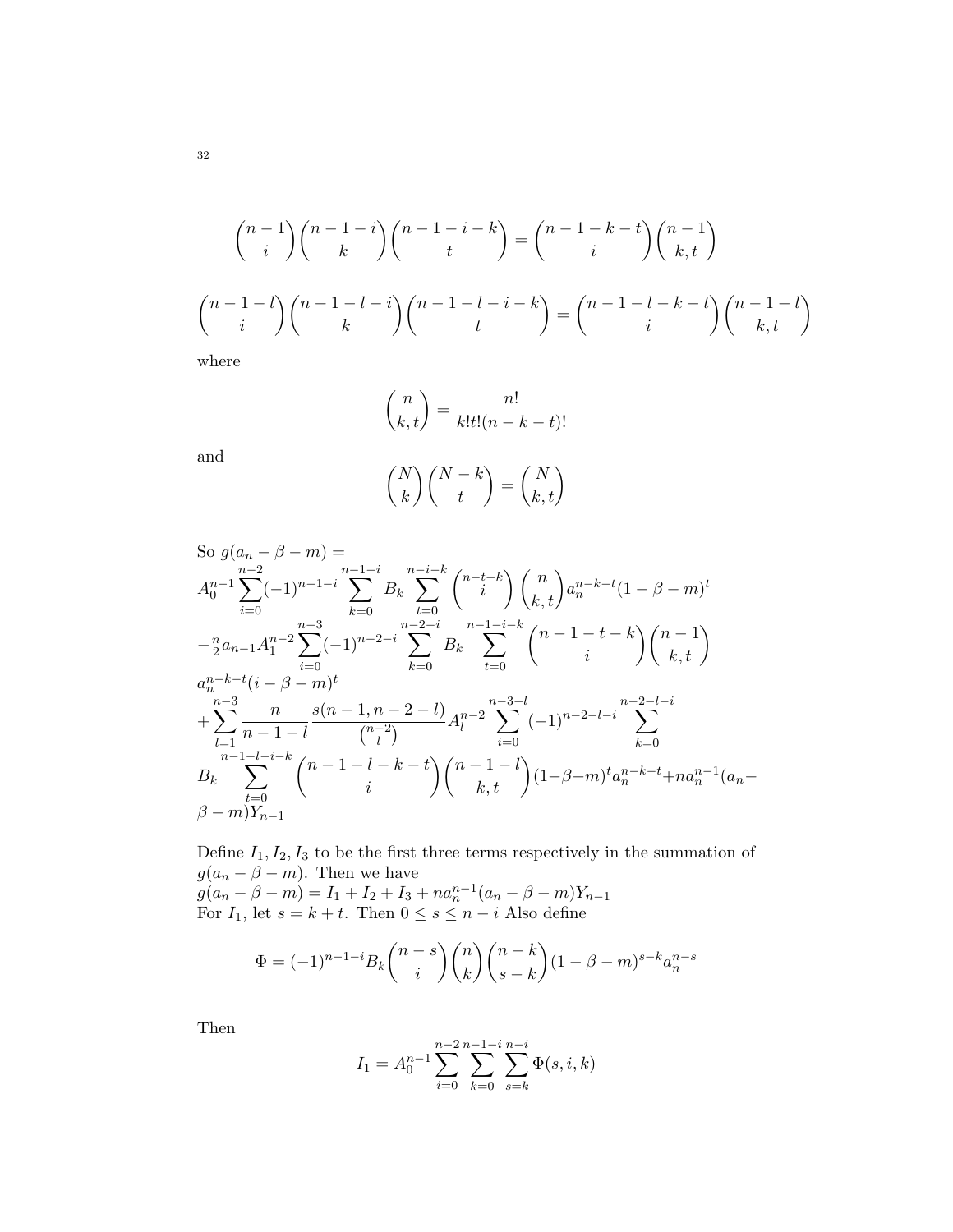By changing the order of the summations, we have

$$
I_{1} = A_{0}^{n-1} \left[ \sum_{i=0}^{n-2} \sum_{s=0}^{n-1-i} \sum_{k=0}^{s} \Phi(s, i, k) + \sum_{i=0}^{n-2} \sum_{k=0}^{n-1-i} \Phi(n-i, i, k) \right]
$$
  
\n
$$
= A_{0}^{n-1} \left[ \sum_{s=1}^{n-1} \sum_{i=0}^{n-1-s} \sum_{k=0}^{s} \Phi(s, i, k) + \sum_{i=0}^{n-2} \Phi(0, i, 0) + \sum_{i=0}^{n-2} \sum_{k=0}^{n-1-i} \Phi(n-i, i, k) \right]
$$
  
\n
$$
= A_{0}^{n-1} \left[ \sum_{s=2}^{n-1} \sum_{i=0}^{n-1} \sum_{k=0}^{n-1-s} \sum_{k=0}^{s} \Phi(s, i, k) + \sum_{i=0}^{n-2} \sum_{k=0}^{1} \Phi(1, i, k) + \sum_{i=0}^{n-2} \Phi(0, i, 0) + \sum_{s=2}^{n} \sum_{k=0}^{s-1} \Phi(s, n-s) \right]
$$

$$
= A_0^{n-1} \left[ \sum_{s=2}^{n-1} \sum_{i=0}^{n-1-s} \sum_{k=0}^{s} \Phi(s, i, k) + \sum_{i=0}^{n-2} \sum_{k=0}^{1} \Phi(1, i, k) + \sum_{i=0}^{n-2} \Phi(0, i, 0) + \sum_{s=2}^{n-1} \sum_{k=0}^{s} \Phi(s, n-s) \right]
$$
  
\n
$$
= A_0^{n-1} \left[ \sum_{s=2}^{n-1} \sum_{i=0}^{n-1} \sum_{k=0}^{n-s} \Phi(s, i, k) + \sum_{i=0}^{n-2} \sum_{k=0}^{1} \Phi(1, i, k) + \sum_{i=0}^{n-2} \Phi(0, i, 0) + \sum_{k=0}^{n} \Phi(n, 0, k) - \sum_{s=2}^{n} \Phi(s, n-s, s) \right]
$$
  
\nHere  
\n
$$
\sum_{i=0}^{n} \Phi(s, n-s, s)
$$
  
\nHere  
\n
$$
\sum_{i=0}^{n-2} \Phi(0, i, 0) = \sum_{i=0}^{n-2} (-1)^{n-1-i} {n \choose i} a_n^n
$$
  
\n
$$
= (-1) \sum_{i=0}^{n-2} (-1)^{n-i} {n \choose i} - (-1) {n \choose n-1} - 1 a_n^n
$$
  
\n
$$
= (-1) [\sum_{i=0}^{n} (-1)^{n-i} {n \choose i} - (-1) {n \choose n-1} - 1] a_n^n
$$

By the binomial theorem, the first term in the above expression equals 0

$$
\sum_{i=0}^{n-2} \Phi(0, i, 0) = (1 - n)a_n^n
$$
\n
$$
\sum_{i=0}^{n-2} \sum_{k=0}^{1} \Phi(1, i, k) = \sum_{i=0}^{n-2} (\Phi(1, i, 0) + \Phi(1, i, 1))
$$
\n
$$
= \sum_{i=0}^{n-2} [(-1)^{n-1-i} \binom{n-1}{i} n(1-\beta-m)a_n^{n-1} + (-1)^{n-1-i} \binom{n-1}{i} B_1 n a_n^{n-1}]
$$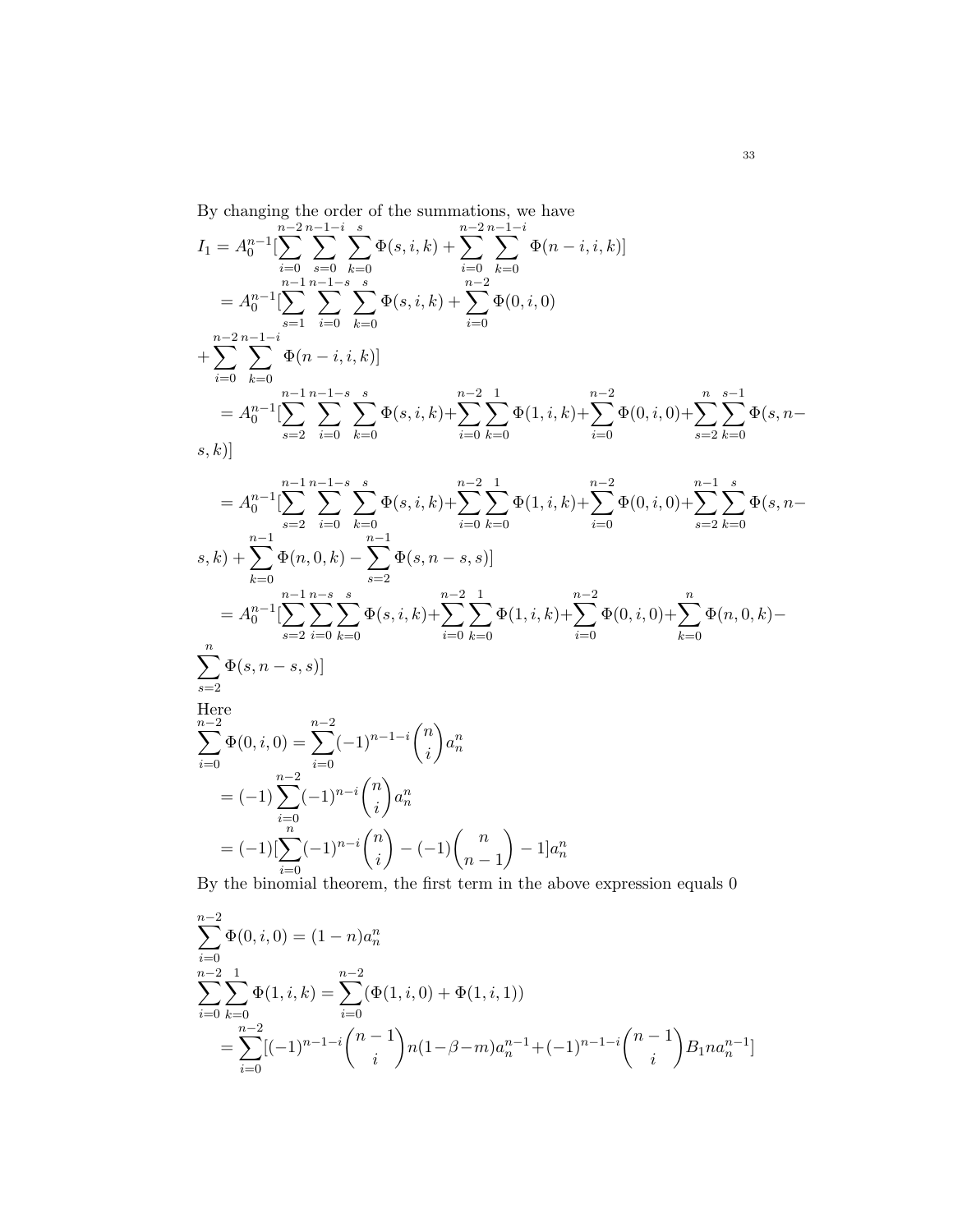$$
\begin{split}\n&= \sum_{i=0}^{n-2} (-1)^{n-1-i} \binom{n-1}{i} na_n^{n-1} (1 - \beta - m + B_1) \\
&= -n(1 - \beta - m + B_1) a_n^{n-1} \\
&= \sum_{s=2}^{n} \Phi(s, n-s, s) = \sum_{s=2}^{n} (-1)^{s-1} B_s \binom{n-s}{0} \binom{n}{s} \binom{n-s}{n-s} (1 - \beta - m)^0 a_n^{n-s} \\
&= \sum_{s=2}^{n} (-1)^{s-1} B_s \binom{n}{s} a_n^{n-s} \\
&= \sum_{k=0}^{n} \Phi(n, 0, k) = \sum_{k=0}^{n} (-1)^{n-1} B_k \binom{0}{0} \binom{n}{k} \binom{n-k}{n-k} (1 - \beta - m)^{n-k} a_n^{n-n} \\
&= (-1)^{n-1} \sum_{k=0}^{n} B_k \binom{n}{k} (1 - \beta - m)^{n-k} \\
&= (-1)^{n-1} B_n [1 - \beta - m] \\
&= \sum_{s=2}^{n-1} \sum_{i=0}^{n-s} \Phi(s, i, k) = \\
&= \sum_{s=2}^{n-1} \sum_{k=0}^{n-s} (-1)^{n-1-i} B_k \binom{n-s}{i} \binom{n}{s} \binom{s}{k} (1 - \beta - m)^{s-k} a_n^{n-s} \\
&= \sum_{s=2}^{n-1} \binom{n}{s} a_n^{n-s} \sum_{i=0}^{n-s} (-1)^{n-1-i} \binom{n-s}{i} \sum_{k=0}^{s} B_k \binom{s}{k} (1 - \beta - m)^{s-k} \\
&= \sum_{s=2}^{n-1} \binom{n}{s} a_n^{n-s} \sum_{i=0}^{n-s} (-1)^{n-1-i} \binom{n-s}{i} B_s [1 - \beta - m]\n\end{split}
$$

 $i=0$ = 0 By the binomial theorem. where  $B_s[1-\beta-m]$  is a Bernoulli polynomial. So  $I_1$  can be rewritten as

$$
A_0^{n-1}\{(1-n)a_n^n - n(1-\beta-m+B_1)a_n^{n-1} - \sum_{s=2}^n (-1)^{s-1}B_s
$$
  
\n
$$
\binom{n}{s}a_n^{n-s} + (-1)^{n-1}B_n[1-\beta-m]\}
$$
  
\n
$$
= A_0^{n-1}\{(-n)a_n^n - n(1-\beta-m)a_n^{n-1} - \sum_{s=0}^n (-1)^{s-1}B_s
$$
  
\n
$$
\binom{n}{s}a_n^{n-s} + (-1)^{n-1}B_n[1-\beta-m]\}
$$
  
\n
$$
I_2 \text{ and } I_3 \text{ can be rewritten similarly.}
$$

$$
I_2 = \frac{n}{2} a_{n-1} A_1^{n-2} \left[ (1 - (n-1)) a_n^n - (n-1)(1 - \beta - m + B_1) a_n^{n-1} \right]
$$
  

$$
- \sum_{s=2}^{n-1} (-1)^{s-1} B_s {n-1 \choose s} a_n^{n-s} - (-1)^{n-2} a_n B_{n-1} [1 - \beta - m] \right]
$$
  

$$
= (-\frac{n}{2} a_{n-1} A_1^{n-2}) [(-(n-1)) a_n^n - (n-1)(1 - \beta - m) a_n^{n-1}]
$$

34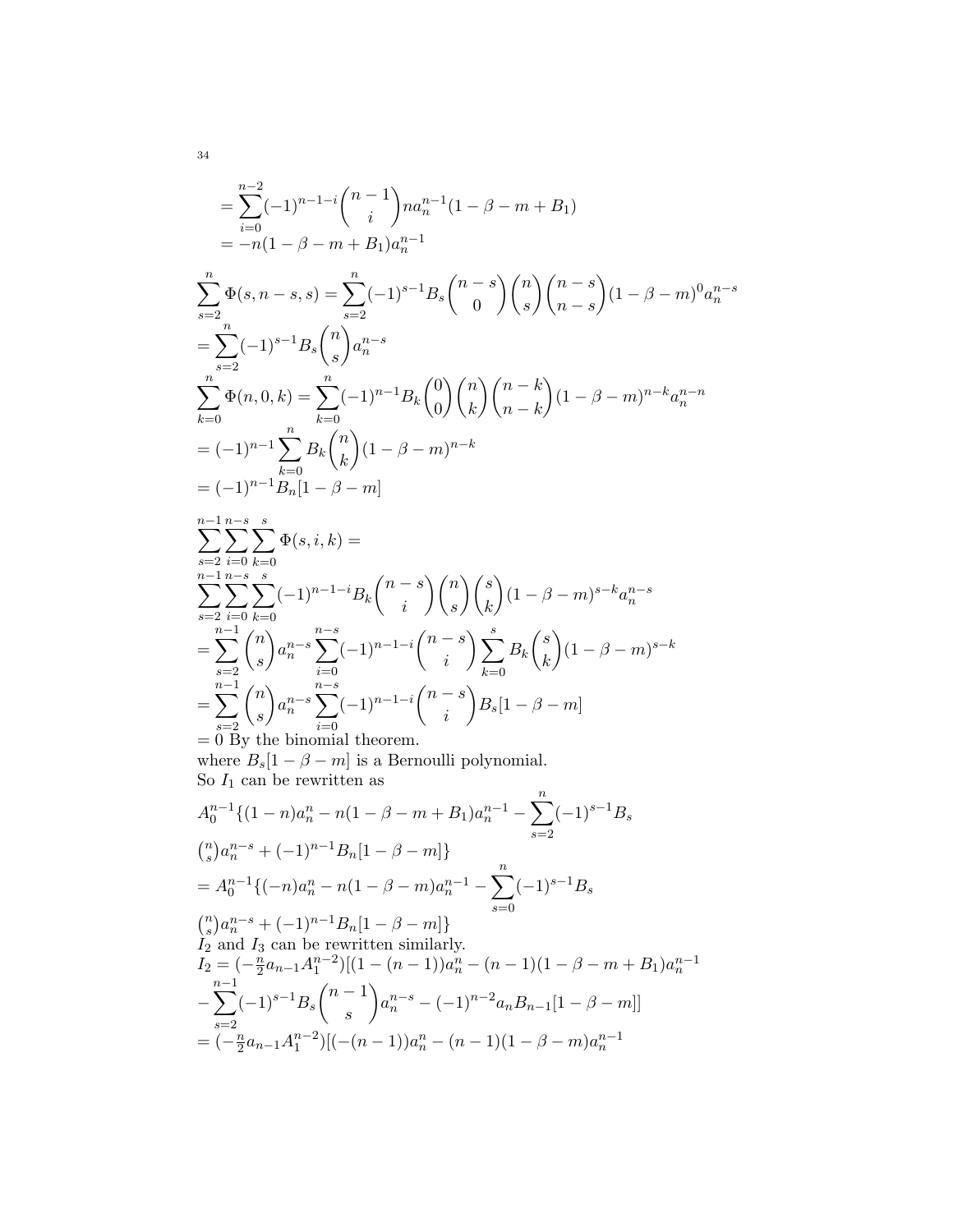$$
-\sum_{s=0}^{n-1}(-1)^{s-1}B_s\binom{n-1}{s}a_n^{n-s} - a_nB_{n-1}[1-\beta-m]]
$$
  
\n
$$
I_3 = \left[\sum_{l=1}^{n-3} \frac{n}{n-1-l} \frac{s(n-1, n-2-l)}{\binom{n-2}{l}} A_1^{n-2}\right] [-(n-1-l)a_n^{n} - (n-1-l)(1-\beta-1)
$$
  
\n
$$
m)a_n^{n-1} - \sum_{s=0}^{n-1-l}(-1)^{s-l}B_s\binom{n-1-l}{s}a_n^{n-s} + (-1)^{n-2-l}a_n^{l+1}(-1)^{n-2-l}B_{n-l}[1-\beta-m]
$$
  
\nIn  $I_1$  there is a term  $d_1 = A_0^{n-1}[-na_n^{n-1} - n(-\beta - m)a_n^{n-1}]$   
\n
$$
= -na_n^{n-1}A_0^{n-1}(a_n - \beta - m)
$$
  
\nIn  $I_2$  there is a term  $d_2 = -\frac{n(n-1)}{2}A_1^{n-2}a_{n-1}[-a_n^{n} - (-\beta - m)a_n^{n-1}]$   
\n
$$
= -na_n^{n-1}(\frac{n-1}{2})a_{n-1}A_1^{n-2}(a_n - \beta - m)
$$
  
\nIn  $I_3$  there is a term  $d_3 = \sum_{l=1}^{n-3} \frac{n}{n-1-l} \frac{s(n-1, n-2-l)}{\binom{n-2}{l}} A_l^{n-2}[-(n-1-1)]$   
\n
$$
= -na_n^{n-1} \sum_{l=1}^{n} \frac{s(n-1, n-2-l)}{\binom{n-2}{l}} A_l^{n-2}(a_n - \beta - m)
$$
  
\n
$$
d_1 + d_2 + d_3 = -[na_n^{n-1}m'Y_{n-1}(a_n - \beta - m)]
$$

Then Lemma 4 follows.

Q.E.D.

Now we can study the difference between the sharp estimate  $Y_n$  and the sum of the lower dimension sharp estimates  $g(a_n - \beta - m)$ . The next lemma plays a crucial role in our later computation.

Proof of Lemma 5 Notice that:

$$
a_n^{n-1}Y_n = A_0^n a_n^{n-1} - \frac{n}{2} a_n A_1^{n-1} a_n^{n-1} + \sum_{l=1}^{n-2} \frac{s(n, n-1-l)}{\binom{n-1}{l}} A_l^{n-1} a_n^{n-1}
$$
  
and 
$$
A_0^n a_n^{n-1} = A_0^{n-1} a_n^n
$$

$$
a_n A_1^{n-1} a_n^{n-1} = a_n^n A_1^{n-1}
$$

Plugging into Lemma 4,

$$
\Delta_0 = A_0^{n-1} a_n^n - \frac{n}{2} A_1^{n-1} a_n^n
$$
  
+ 
$$
\sum_{l=1}^{n-2} \frac{s(n, n-1-l)}{\binom{n-1}{l}} A_l^{n-1} a_n^{n-1}
$$
  
- 
$$
A_0^{n-1} \{-n a_n^{n-1} - \sum_{s=0}^n (-1)^{s-1} B_s \binom{n}{s} a_n^{n-s} + (-1)^{n-1} B_n [1 - \beta - m] \}
$$
  
- 
$$
\{-\frac{n}{2} a_{n-1} A_1^{n-2}\}
$$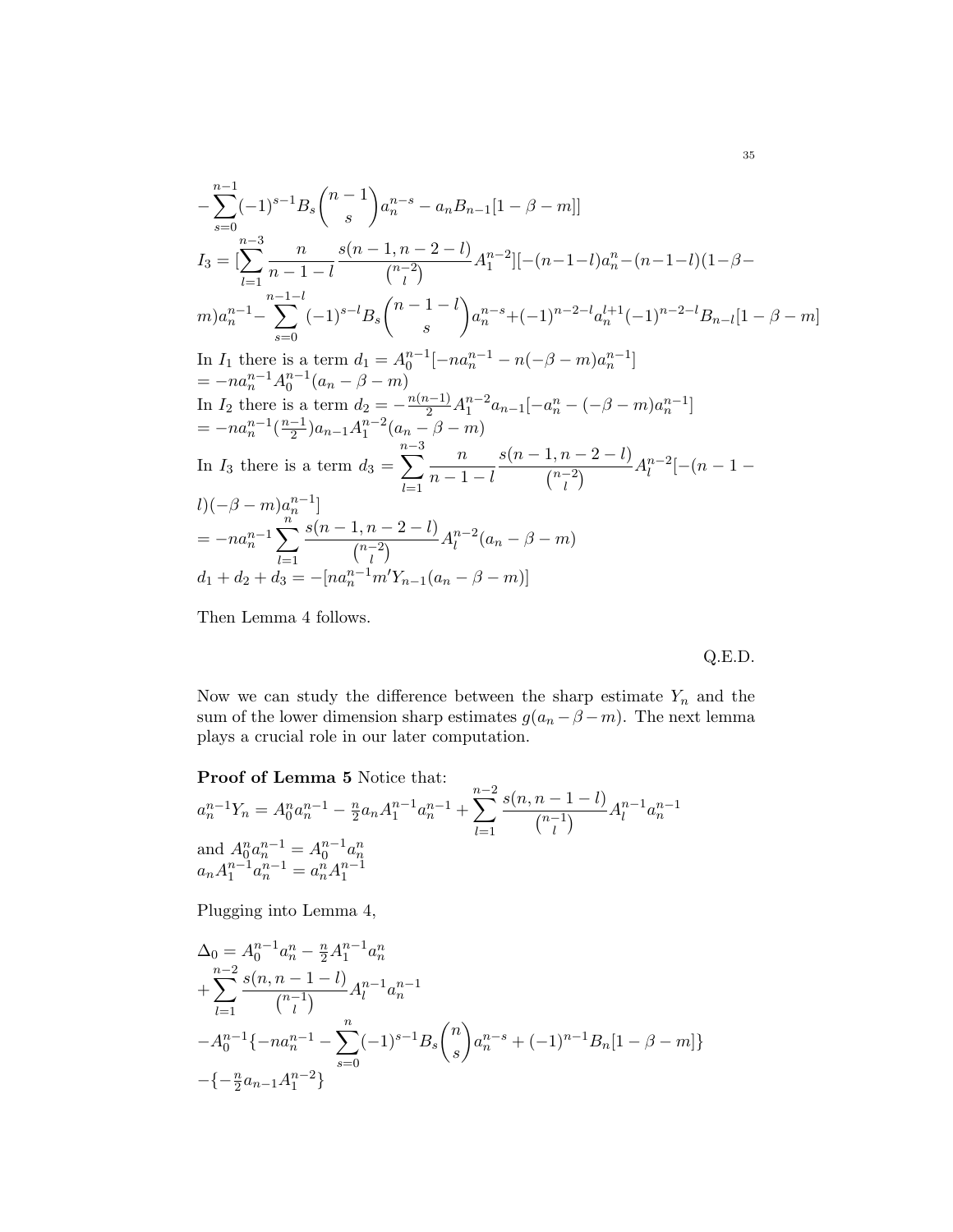$$
\times \left\{ -(n-1)a_n^{n-1} - \sum_{s=0}^{n-1} (-1)^{s-1} B_s {n-1 \choose s} a_n^{n-s} + a_n (-1)^{n-2} B_{n-1} [1 - \beta - m] \right\}
$$
  
 
$$
- \left\{ \sum_{l=1}^{n-3} \frac{n}{n-1-l} \frac{s(n-1, n-2-l)}{{n-2 \choose l}} A_l^{n-2} \right\}
$$
  
 
$$
\times \left\{ \left[ -(n-1-l)a_n^{n-1} - \sum_{s=0}^{n-1-l} (-1)^{s-1} B_s {n-1-l \choose s} a_n^{n-s} + (-1)^{n-2-l} a_n^{l+1} B_{n-l} [1 - \beta - m] \right\}
$$

$$
\begin{split} \Delta_{0}&=A_{0}^{n-1}a_{n}^{n}-\tfrac{n}{2}A_{1}^{n-1}a_{n}^{n}+\sum_{l=1}^{n-2}\frac{s(n,n-1-l)}{\binom{n-1}{l}}A_{l}^{n-1}a_{n}^{n-1}-A_{0}^{n-1}-na_{n}^{n-1}-(-a_{n}^{n}-\tfrac{n}{2}a_{n}^{n-1})\\&\quad -A_{0}^{n-1}\{\sum_{s=2}^{n}(-1)^{s-1}B_{s}\binom{n}{s}a_{n}^{n-s}+(-1)^{n-1}B_{n}[1-\beta-m]\}-\frac{n}{2}a_{n-1}A_{1}^{n-2}\\&\{-(n-1)a_{n}^{n-1}-(-a_{n}^{n}-\tfrac{n-1}{2}a_{n}^{n-1})-\sum_{s=2}^{n-1}(-1)^{s-1}B_{s}\binom{n-1}{s}a_{n}^{n-s}\\&+(-1)^{n-2}a_{n}B_{n-1-l}[1-\beta-m]\}\\&-\left[\sum_{l=1}^{n-3}\frac{n}{n-1-l}\frac{s(n-1,n-2-l)}{\binom{n-2}{l}}A_{l}^{n-2}\right] \\&\{a_{n}^{n}-\frac{1}{2}(n-1-l)a_{n}^{n-1}-\sum_{s=2}^{n-1}(-1)^{s-1}B_{s}\binom{n-1-l}{s}a_{n}^{n-s}\\&+(-1)^{n-2-l}a_{n}^{l+1}B_{n-l}[1-\beta-m]\}\end{split}
$$

$$
\Delta_0 = A_0^{n-1} a_n^n (1-1) - \frac{n}{2} A_1^{n-1} a_n^n + \frac{n}{2} A_0^{n-1} a_n^{n-1} - \frac{n(n-1)}{4} a_{n-1} a_n^{n-1} A_1^{n-2} \n+ \frac{n}{2} a_{n-1} a_n^n A_1^{n-2} + \sum_{l=1}^{n-2} \frac{s(n, n-1-l)}{\binom{n-1}{l}} A_l^{n-1} a_n^{n-1} \n- A_0^{n-1} \{- \sum_{s=2}^{n} (-1)^{s-1} B_s \binom{n}{s} a_n^{n-s} + (-1)^{n-1} B_n [1 - \beta - m] \} \n+ \frac{n}{2} a_{n-1} A_1^{n-2} \{- \sum_{s=2}^{n-1} (-1)^{s-1} B_s \binom{n-1}{s} a_n^{n-s} \n+ (-1)^{n-2} a_n B_{n-1} [1 - \beta - m] \} \n- [\sum_{l=1}^{n-3} \frac{n}{n-1-l} \frac{s(n-1, n-2-l)}{\binom{n-2}{l}} A_l^{n-2}] \n\{a_n^n - \frac{1}{2} (n-1-l) a_n^{n-1} - \sum_{s=2}^{n-1-l} (-1)^{s-1} B_s \binom{n-1-l}{s} a_n^{n-s} \n+ (-1)^{n-2-l} a_n^{l+1} B_{n-1-l} [1 - \beta - m] \}
$$

36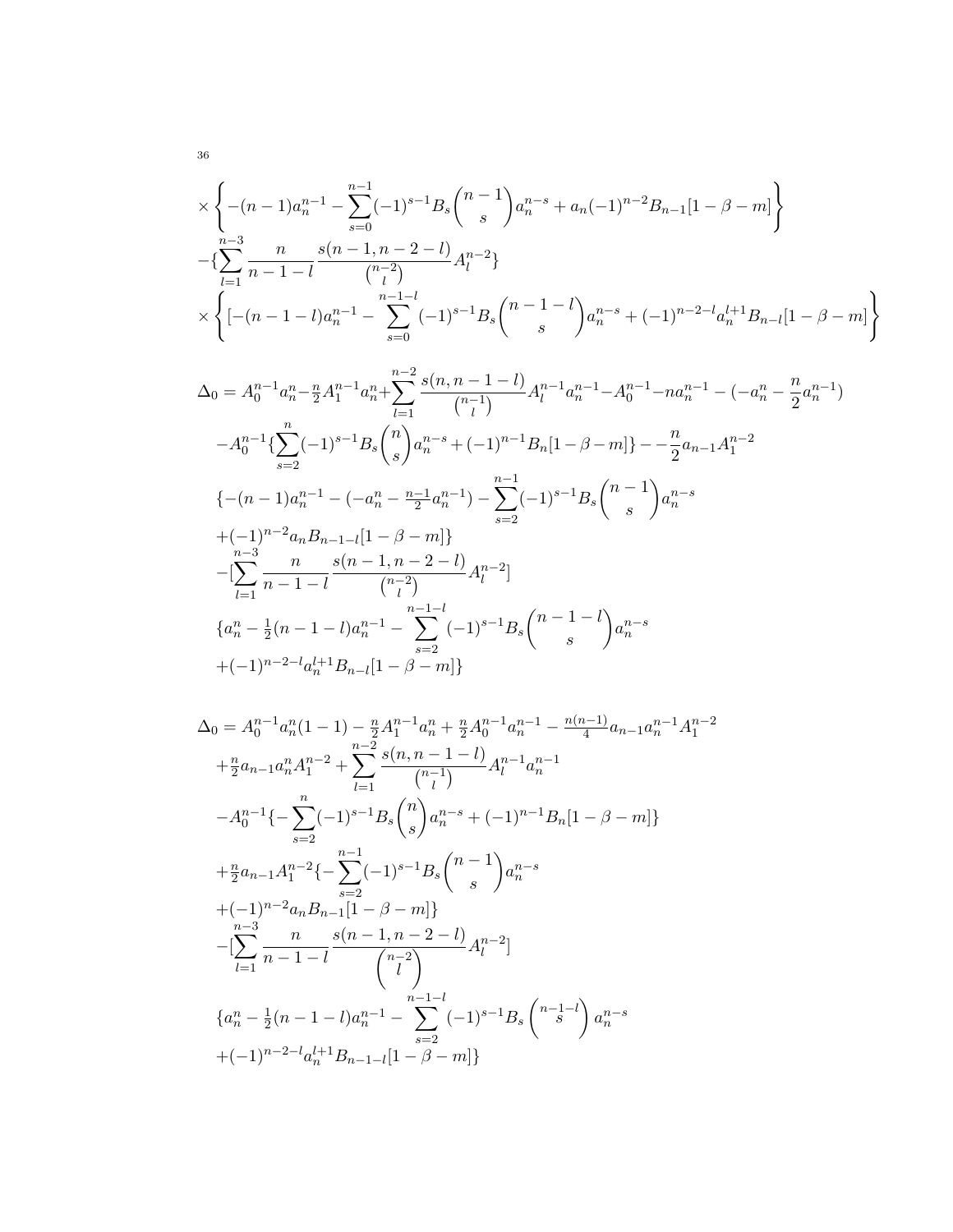In the last term, define

$$
\overline{\Delta} = -\sum_{l=1}^{n-3} \frac{n}{n-1-l} \frac{s(n-1, n-2-l)}{\binom{n-2}{l}} A_l^{n-2}
$$
  
- 
$$
\sum_{s=2}^{n-1-l} (-1)^{s-1} B_s \binom{n-1-l}{s} a_n^{n-s}
$$
  
= 
$$
\sum_{l=1}^{n-3} \frac{n}{n-1-l} \frac{s(n-1, n-2-l)}{\binom{n-2}{l}} \sum_{s=2}^{n-1-l} (-1)^{s-1} B_s \binom{n-1-l}{s} A_l^{n-2} a_n^{n-s}
$$

Define the new index  $i = s + l$ , we have

$$
\begin{split} &\overline{\Delta} = \sum_{l=1}^{n-3} \frac{n}{n-1-l} \frac{s(n-1,n-2-l)}{\binom{n-2}{l}} \sum_{i=2+l}^{n-1} (-1)^{i-l-1} B_{i-l} \binom{n-1-l}{i-l} A_l^{n-2} a_n^{n-i+l} \\ &= \sum_{i=n-4}^{n-1} \sum_{l=1}^{i-2} \frac{n}{n-1-l} \frac{s(n-1,n-2-l)}{\binom{n-2}{l}} (-1)^{i-l-1} B_{i-l} \binom{n-1-l}{i-l} A_l^{n-2} a_n^{n-i+l} \\ &= \sum_{l=1}^{n-3} (-1)^{n-2-l} \frac{n}{n-1-l} \frac{s(n-1,n-2-l)}{\binom{n-2}{l}} B_{n-1-l} A_l^{n-2} a_n^{1+l} \\ &+ n \sum_{l=1}^{n-4} (-1)^{n-3-l} \frac{s(n-1,n-2-l)}{\binom{n-2}{l}} B_{n-2-l} A_l^{n-2} a_n^{2+l} \\ &+ \sum_{i=3}^{n-3} (-1)^i \sum_{l=1}^{i-2} \frac{n(-1)^{1+l}}{n-1-i} \frac{s(n-1,n-2-l)}{\binom{n-2}{l}} B_{i-l} A_l^{n-2} a_n^{n-i+l} \end{split}
$$

Also notice among the terms of  $\Delta,$ 

$$
\sum_{l=1}^{n-2} \frac{s(n, n-1-l)}{\binom{n-1}{l}} A_l^{n-1} a_n^{n-1}
$$
\n
$$
= \frac{s(n, n-2)}{\binom{n-1}{1}} A_1^{n-1} a_n^{n-1} + \frac{s(n, n-3)}{\binom{n-1}{2}} A_2^{n-1} a_n^{n-1} + \frac{s(n, 1)}{\binom{n-1}{n-2}} A_{n-2}^{n-1} a_n^{n-1}
$$
\n
$$
+ \sum_{i=n+1}^{2n-5} \frac{s(n, i - (n-1))}{\binom{n-1}{2n-2-i}} a_n^{n-1} A_{2n-2-i}^{n-1}
$$

$$
-A_0^{n-1}\{-\sum_{s=2}^n (-1)^{s-1}B_s \binom{n}{s}a_n^{n-s} + (-1)^{n-1}B_n[1-\beta-m]\}
$$
  
=  $-(\binom{n}{2}B_2A_0^{n-1}a_n^{n-2} + \sum_{i=n+1}^{2n-5} (-1)^i \binom{n}{2n-1-i}B_{2n-1-i}A_0^{n-1}a_n^{i-(n-1)} + (-1)^{n-2}\binom{n}{n-1}B_{n-1}A_0^{n-1}a_n + (-1)^{n-2}(-B_n + B_n[1-\beta-m]A_0^{n-1})$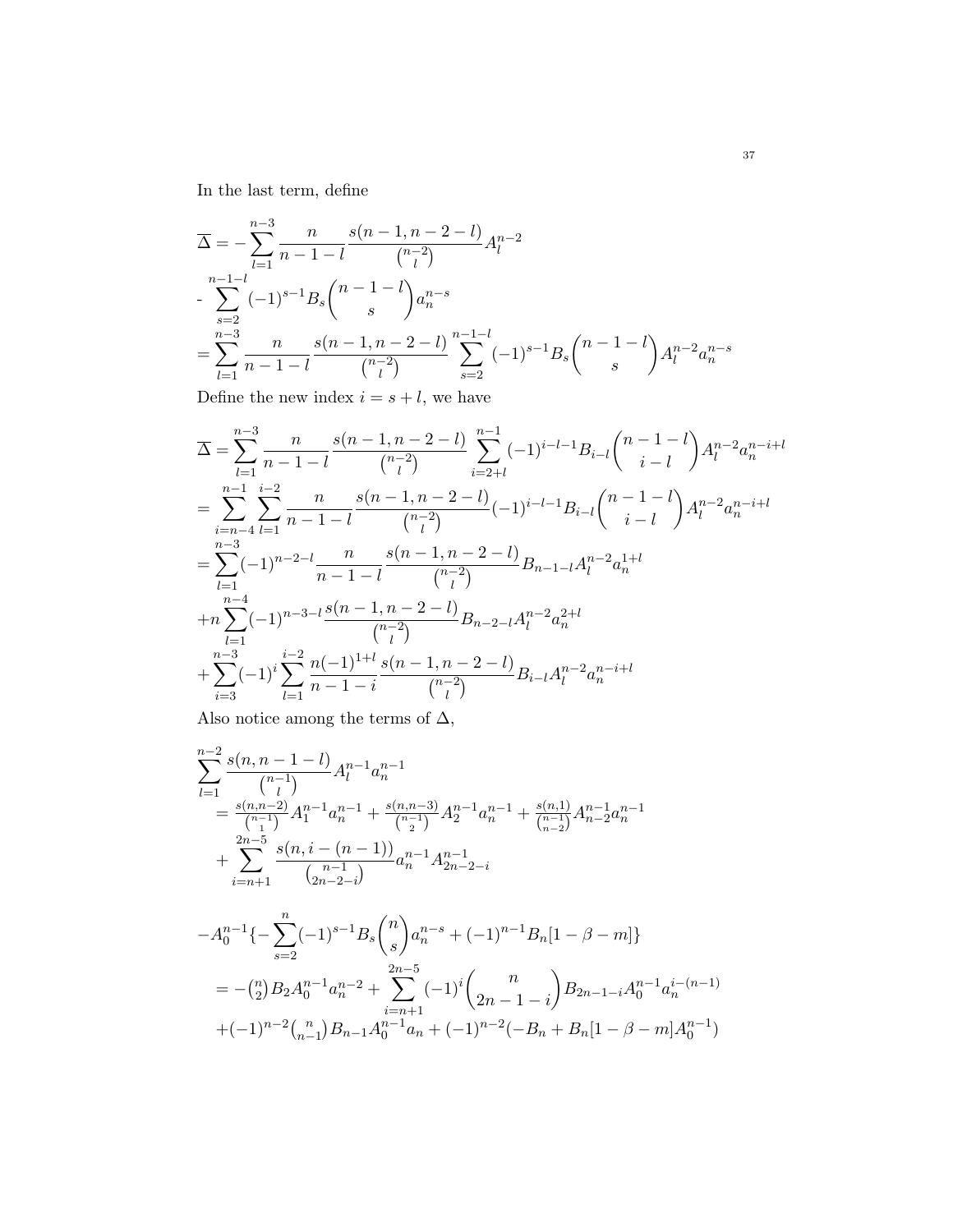$$
\begin{split}\n&\frac{n}{2}a_{n-1}A_1^{n-2}\{-\sum_{s=2}^{n-1}(-1)^{s-1}B_s\binom{n-1}{s}a_n^{n-s}+(-1)^{n-2}a_nB_{n-1}[1-\beta-m]\} \\
&=(-1)^{n-2}\frac{n(n-1)}{2}B_{n-2}A_l^{n-2}a_{n-1}a_n^2 \\
&+\frac{n}{2}a_{n-1}A_1^{n-2}B_2\binom{n-1}{2}a_n^{n-2}+(-1)^{n-2}\frac{n}{2}\{B_{n-1}[1-\beta-m]-B_{n-1}\}A_1^{n-2}a_{n-1}a_n \\
&+\sum_{i=n+1}^{2n-5}\frac{n}{2}(-1)^i\binom{n-1}{2n-2-i}B_{2n-2-i}A_1^{n-2}a_{n-1}a_n^{i-(n-2)}\n\end{split}
$$

$$
a_n^n \left[ \sum_{l=1}^{n-3} \frac{n}{n-1-l} \frac{s(n-1, n-2-l)}{\binom{n-2}{l}} A_l^{n-2} \right]
$$
  
=  $-\frac{n}{n-2} \frac{s(n-1, n-3)}{\binom{n-2}{1}} A_1^{n-2} a_n^n - \frac{n}{n-3} \frac{s(n-1, n-4)}{\binom{n-2}{2}} A_2^{n-2} a_n^n$   
-  $\sum_{i=n+1}^{2n-5} \frac{n}{i-(n-1)} \frac{s(n-1, i-n)}{\binom{n-2}{2n-2-i}} A_{2n-2-i}^{n-2} a_n^n$ 

$$
-\frac{1}{2}(n-1-l)a_n^{n-1}\left[\sum_{l=1}^{n-3} \frac{n}{n-1-l} \frac{s(n-1,n-2-l)}{\binom{n-2}{l}} A_l^{n-2}\right]
$$
  
=  $\frac{1}{2} \frac{n}{n-2} s(n-1,n-3) A_1^{n-2} a_n^{n-1} + \sum_{i=n+1}^{2n-5} \frac{n}{2} \frac{s(n-1,i-(n-1))}{\binom{n-2}{2n-3-i}} A_{2n-3-i}^{n-2} a_n^{n-1} + \frac{1}{2} \frac{n}{n-2} s(n-1,1) A_{n-3}^{n-2} a_n^{n-1}$ 

Collecting terms,

$$
\begin{split} &\Delta = \tfrac{n}{2} A_0^{n-1} a_n^{n-1} + \tfrac{n}{2} a_{n-1} a_n^n A_1^{n-2} - \tfrac{n}{2} A_1^{n-1} a_n^n - \tfrac{n(n-1)}{4} a_{n-1} a_n^{n-1} A_1^{n-2} \\& + \tfrac{s(n,n-2)}{{n-1}} A_1^{n-1} a_n^{n-1} + \tfrac{s(n,n-3)}{{n-1}} A_2^{n-1} a_n^{n-1} + \tfrac{s(n,1)}{{n-1}} A_{n-2}^{n-1} a_n^{n-1} \\& + \sum_{i=n+1}^{2n-5} \frac{s(n,i-(n-1))}{(n-1)} a_n^{n-1} A_{2n-2-i}^{n-1} \\& - \tfrac{n}{2} B_2 A_0^{n-1} a_n^{n-2} + \sum_{i=n+1}^{2n-5} (-1)^i \binom{n}{2n-1-i} B_{2n-1-i} A_0^{n-1} a_n^{i-(n-1)} \\& + (-1)^{n-2} \binom{n}{n-1} B_{n-1} A_0^{n-1} a_n + (-1)^{n-2} (-B_n + B_n [1 - \beta - m) A_0^{n-1}] \\& + (-1)^{n-2} \tfrac{n(n-1)}{2} B_{n-2} A_1^{n-2} a_{n-1} a_n^2 \\& + \tfrac{n}{2} a_{n-1} A_1^{n-2} B_2 \binom{n-1}{2} a_n^{n-2} + (-1)^{n-2} \tfrac{n}{2} \{B_{n-1} [1 - \beta - m] - B_{n-1} \} A_1^{n-2} a_{n-1} a_n \\& + \sum_{i=n+1}^{2n-5} \frac{n}{2} (-1)^i \binom{n-1}{2n-2-i} B_{2n-2-i} A_1^{n-2} a_{n-1} a_n^{i-(n-2)} \end{split}
$$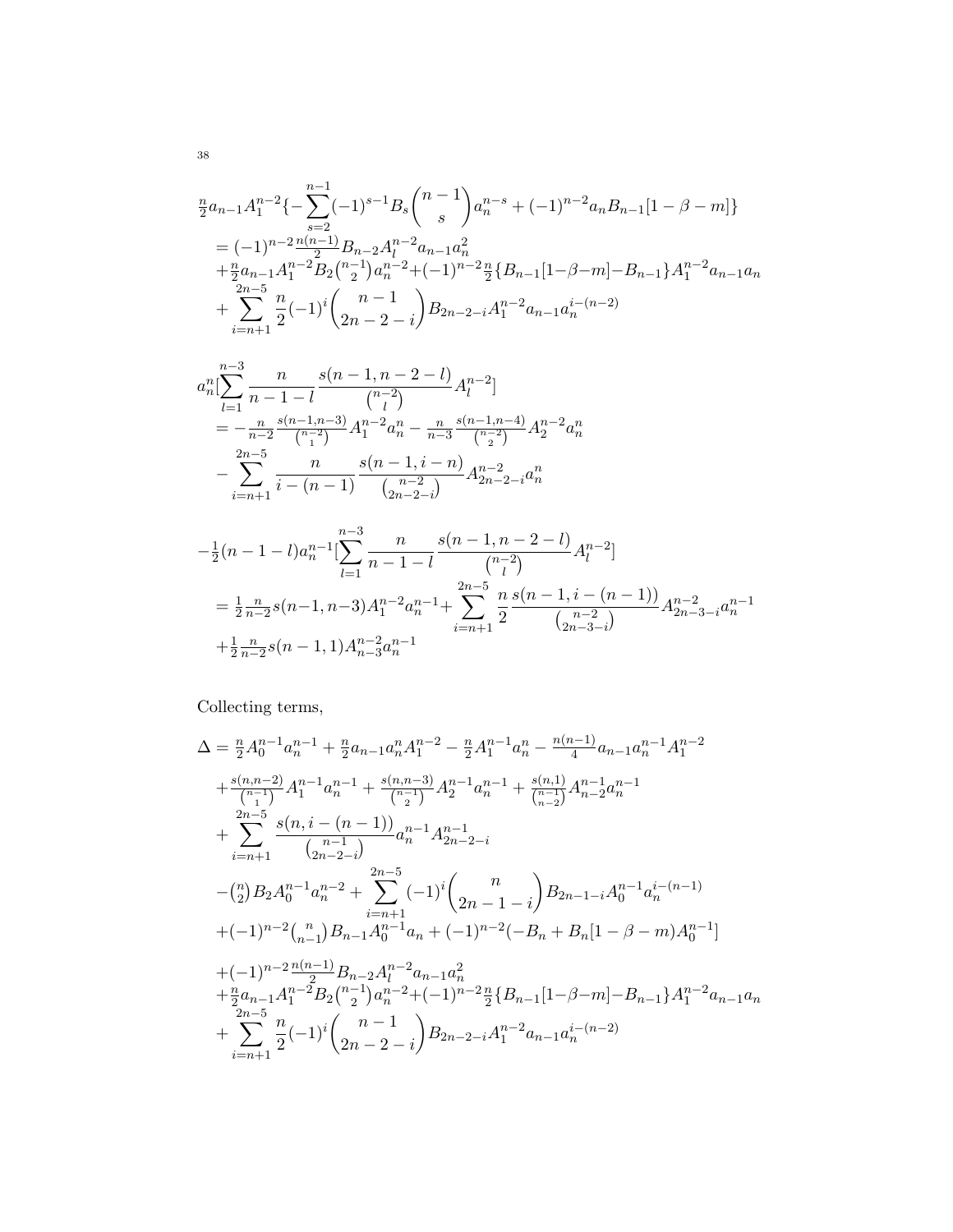$$
-\frac{n}{n-2} \frac{s(n-1,n-3)}{{n-2}} A_1^{n-2} a_n^n - \frac{n}{n-3} \frac{s(n-1,n-4)}{{n-2}} A_2^{n-2} a_n^n
$$
  
\n
$$
-\sum_{i=n+1}^{2n-5} \frac{n}{i-(n-1)} \frac{s(n-1,i-n)}{{n-2 \choose 2n-2-i}} A_{2n-2-i}^{n-2} a_n^n
$$
  
\n
$$
+\frac{1}{2} \frac{n}{n-2} s(n-1,n-3) A_1^{n-2} a_n^{n-1} + \sum_{i=n+1}^{2n-5} \frac{n}{2} \frac{s(n-1,i-(n-1))}{n-2} A_{2n-3-i}^{n-2} a_n^{n-1}
$$
  
\n
$$
+\frac{1}{2} \frac{n}{n-2} s(n-1,1) A_{n-3}^{n-2} a_n^{n-1}
$$
  
\n
$$
+\sum_{i=1}^{n-4} (-1)^{n-1-i} \frac{n}{\binom{n-2}{i}} B_{n-2-i} A_1^{n-2} a_n^{2+i}
$$
  
\n
$$
+(-1)^{n-2} \sum_{l=1}^{n-3} \frac{n(-1)^{l+1}}{n-1-l} \frac{s(n-1,n-2-l)}{\binom{n-2}{l}} \{B_{n-1-l}[1-m] - B_{n-1-l}\} A_l^{n-2} a_n^{l+1}
$$
  
\n
$$
+\sum_{i=n+1}^{2n-5} \sum_{s=1}^{2n-4-i} (-1)^i \sum_{l=1}^{i-2} \frac{n(-1)^{1+l}}{n-1-i} \frac{s(n-1,n-2-l)}{\binom{n-2}{l}} B_{i-l} A_l^{n-2} a_n^{n-i+l}
$$

Also notice that,

$$
B_n[1 - \beta - m] = \sum_{k=0}^n {n \choose k} (1 - \beta - m)^{n-k} B_k
$$
  
\n
$$
= \sum_{k=0}^{n-1} {n \choose k} (1 - \beta - m)^{n-k} B_k + B_n
$$
  
\n
$$
= \sum_{k=0}^{n-1} {n \choose k} B_k \sum_{t=0}^{n-k} {n-k \choose t} (1 - m)^t (-\beta)^{n-k-t} + B_n
$$
  
\n
$$
= \sum_{k=0}^{n-1} {n \choose k} B_k (1 - m)^{n-k} + B_n + \sum_{k=0}^{n-1} {n \choose k} B_k \sum_{t=0}^{n-k-1} {n-k \choose t} (1 - m)^t (-\beta)^{n-k-t}
$$
  
\n
$$
= B_n[1 - m] + \sum_{k=0}^{n-1} {n \choose k} B_k \sum_{t=0}^{n-k-1} {n-k \choose t} (1 - m)^t (-\beta)^{n-k-t}
$$
  
\nLet

$$
\Psi(n, m, \beta) = \sum_{k=0}^{n-1} {n \choose k} B_k \sum_{t=0}^{n-k-1} {n-k \choose t} (1-m)^t (-\beta)^{n-k-t}
$$

Define the new index  $s = k + t$ . We have

$$
\Psi(n, m, \beta) = \sum_{k=0}^{n-1} {n \choose k} B_k \sum_{s=k}^{n-1} {n-k \choose s-k} (1-m)^{s-k} (-\beta)^{n-s}
$$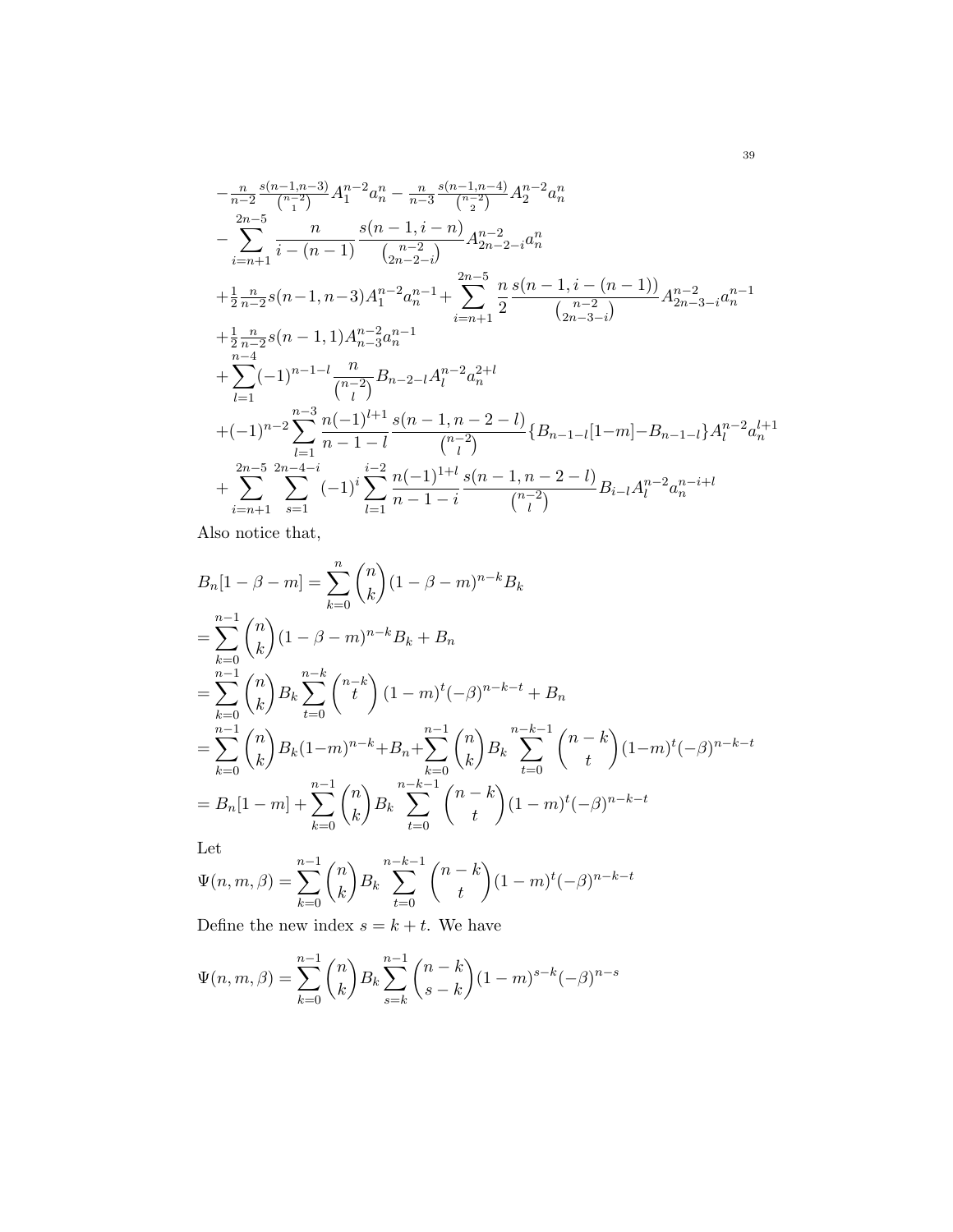$$
= \sum_{s=0}^{n-1} \sum_{k=0}^{s} {n \choose k} B_k {n-k \choose s-k} (1-m)^{s-k} (-\beta)^{n-s}
$$
  
\n
$$
= \sum_{s=0}^{n-1} (-\beta)^{n-s} \sum_{k=0}^{s} {n \choose s} {s \choose k} (1-m)^{s-k} B_k
$$
  
\n
$$
= \sum_{s=0}^{n-1} (-\beta)^{n-s} {n \choose s} \sum_{k=0}^{s} {s \choose k} (1-m)^{s-k} B_k
$$
  
\n
$$
= \sum_{s=0}^{n-1} {n \choose s} (-\beta)^{n-s} B_s [1-m]
$$
  
\nNotice that  $B_n [1-x] = (-1)^n B_n [x]$   
\nSo  
\n $\Psi(n, m, \beta) = (-1)^n \sum_{s=0}^{n-1} {n \choose s} B_s [m] \beta^{n-s}$ 

Similarly,

$$
B_{n-1}[1 - \beta - m] = B_{n-1}[1 - m] + \sum_{k=0}^{n-2} {n-1 \choose k} B_k \sum_{t=0}^{n-k-2} {n-1-k \choose t}
$$
  

$$
(1 - m)^t(-\beta)^{n-1-k-t}
$$
  

$$
B_{n-1-l}[1 - \beta - m] = B_{n-1-l}[1 - m] + \sum_{k=0}^{n-2-l} {n-1-l \choose k} B_k \sum_{t=0}^{n-k-2-l} {n-1-k-l \choose t}
$$
  

$$
(1 - m)^t(-\beta)^{n-1-k-t-l}
$$

Then,

$$
B_n[1 - \beta - m] = B_n[1 - m] + \Psi(n, m, \beta)
$$
  
\n
$$
B_{n-1}[1 - \beta - m] = B_{n-1}[1 - m] + \Psi(n - 1, m, \beta)
$$
  
\n
$$
B_{n-1-l}[1 - \beta - m] = B_{n-1-l}[1 - m] + \Psi(n - 1 - l, m, \beta)
$$

Using the above results and collecting terms with the same degree, Lemma 5 follows.

Q.E.D

#### **REFERENCES**

- [1] A. I. Barvinok, Computing the Ehrhart polynomial of a convex lattice polytope, Discrete Comput. Geom. 12 (1994) 35-48.
- [2] A. I. Barvinok and J. Pommersheim, An algorithmic theory of lattice points in polyhedra, New Perspectives in Mathematics, MSRI, 38 (1999) 91-147.
- [3] M. Brion and M. Vergne, *Lattice points in simple polytopes*, J. Amer. Math. Soc. 10 (1997) 371-392.
- [4] S.E. Cappell and J. L. Shaneson, *Genera of algebraic varieties and counting of lattice points*, Bull. Amer. Math. Soc (N.S.) 30 (1994) no. 1, 62-69
- [5] L. Comtet, Advanced Combinatorics, Dr. Reided Publishing Company, 1997.
- [6] R. Diaz and S. Robins, The Ehrhart polynomial of a lattice polytope, Ann. of Math. 145 (1997) 503-518.